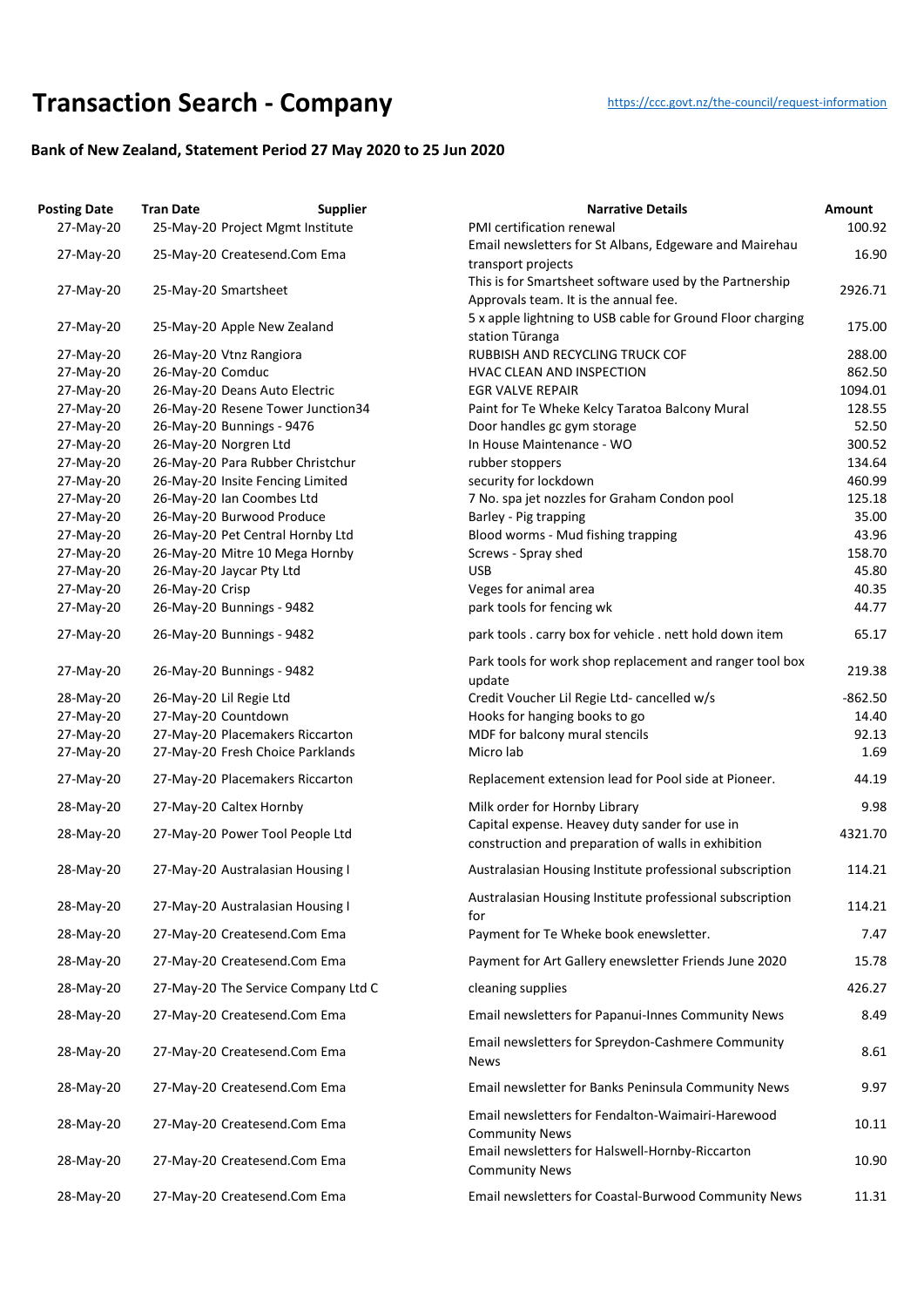| <b>Posting Date</b> | <b>Tran Date</b>                    | <b>Supplier</b>                     | <b>Narrative Details</b>                                                                              |
|---------------------|-------------------------------------|-------------------------------------|-------------------------------------------------------------------------------------------------------|
| 28-May-20           | 27-May-20 Createsend.Com Ema        |                                     | Email newsletters for Linwood-Central-Heathcote                                                       |
| 28-May-20           | 27-May-20 Nzls Cle - Zeald          |                                     | <b>Community News</b><br>Professional Indemnity Insurance Webinar                                     |
| 28-May-20           | 27-May-20 Sp * Kiwifamilykitchen    |                                     | Agee jars for smell machine to replace jars that broke                                                |
| 28-May-20           | 27-May-20 Wilson Parking            |                                     | Parking while working in a different location                                                         |
| 28-May-20           | 27-May-20 Bp 2go Linwood            |                                     | <b>Water Blaster Fuel</b>                                                                             |
| 28-May-20           | 27-May-20 Mainland Fasteners Ltd    |                                     | In House Maintenance - WO                                                                             |
| 28-May-20           | 27-May-20 Bunnings - 9482           |                                     | gas torch - micro                                                                                     |
| 28-May-20           | 27-May-20 Safetyculture             |                                     | Credited in Full 09/06/20                                                                             |
| 28-May-20           |                                     | 27-May-20 Pb Tech Online 09 5269200 | 10 x 3.5mm jack extension cables for use in public spce<br>where main headphone jack has been damaged |
| 28-May-20           |                                     | 27-May-20 Pb Tech Online 09 5269200 | USBs for portable reimaging kits                                                                      |
| 28-May-20           | 27-May-20 Bunnings - 9482           |                                     | replacement ext cord                                                                                  |
| 28-May-20           |                                     | 27-May-20 Canterbury Landscape Supp | soil for patch job picnic area concrete removal sites                                                 |
| 28-May-20           | 27-May-20 Rcs Industrial            |                                     | Cleaner product for new yellow hiviz vests                                                            |
| 28-May-20           | 27-May-20 Nz Safety Blackwoods      |                                     | Motorbike boots                                                                                       |
| 28-May-20           | 27-May-20 Resene Tower Junction34   |                                     | Paint for Kelcy Taratoa Internal wall mural.                                                          |
| 28-May-20           | 27-May-20 Resene Lichfield St 031   |                                     | Paint for Kelcy Taratoa Internal wall mural.                                                          |
| 28-May-20           | 27-May-20 Bunnings - 9482           |                                     | Ball valves, screwdrivers and paintbrushes                                                            |
| 28-May-20           | 27-May-20 Ross Galt Lock & Key      |                                     | Patio locks repaired at Spencer Pk Ranger house                                                       |
| 29-May-20           | 27-May-20 Fulcrumapp.Com            |                                     | <b>Fulcrum Monthly Subscription</b>                                                                   |
|                     |                                     |                                     | Google Paly Developer Licence for Intune App                                                          |
| 29-May-20           | 27-May-20 Google*play               |                                     | Deployment                                                                                            |
| 29-May-20           | 27-May-20 Paypal *goformz Inc       |                                     | <b>CCCI GoFormz mthly sub</b>                                                                         |
| 29-May-20           | 27-May-20 Onesignal Pushno          |                                     | <b>ITDPCX OneSignal mthly sub</b>                                                                     |
| 29-May-20           | 27-May-20 Adobe Stock               |                                     | Subscription to Adobe Stock photolibrary                                                              |
| 28-May-20           | 28-May-20 Comduc                    |                                     | filter clean motor clean hvac work                                                                    |
| 28-May-20           | 28-May-20 Mitre 10 Mega Hornby      |                                     | 2 x 10 Litre deck and fence stain                                                                     |
| 28-May-20           | 28-May-20 Countdown                 |                                     | milk for ranger tea room                                                                              |
| 28-May-20           | 28-May-20 Wsl South City            |                                     | stationary for covid operations                                                                       |
| 28-May-20           | 28-May-20 Countdown                 |                                     | micro lab cleaning supplies                                                                           |
| 28-May-20           | 28-May-20 Mitre 10 Mega Papanui     |                                     | Plants for Erica garden and misc for section E                                                        |
|                     |                                     |                                     | Plumbing repair supplies - taps tape pipe wrench. One t                                               |
| 28-May-20           | 28-May-20 Mitre 10 Beckenham        |                                     | returned.                                                                                             |
| 28-May-20           | 28-May-20 New World Prestons        |                                     | Milk for re sale in the shop                                                                          |
| 28-May-20           | 28-May-20 Resene - Shirley 033      |                                     | Paint for Kelcy Taratoa Internal wall mural.                                                          |
| 29-May-20           | 28-May-20 Nz Safety Blackwoods      |                                     | <b>WORK TROUSERS</b>                                                                                  |
| 29-May-20           | 28-May-20 Evolution Cycles          |                                     | Replacement helmet - replaces cracked helmet                                                          |
| 29-May-20           | 28-May-20 Eastgate Central Post Cen |                                     | Library Content PO Box 3845                                                                           |
| 29-May-20           | 28-May-20 Nz Planning               |                                     | NZPI Associate Membership                                                                             |
| 29-May-20           | 28-May-20 Nz Planning               |                                     | NZPI Intermediate Membership                                                                          |
| 29-May-20           | 28-May-20 Mitre 10 Mega Hornby      |                                     | outdoor tools                                                                                         |
| 29-May-20           |                                     | 28-May-20 Freedom Furniture Moorhou | merino thermals for lifeguards                                                                        |
| 29-May-20           | 28-May-20 Mitre 10 Mega Papanui     |                                     | potted plants for facility                                                                            |
| 29-May-20           | 28-May-20 Farmers                   |                                     | Pillow and pillow case for First Aid room                                                             |
| 29-May-20           | 28-May-20 Myfonts                   |                                     | Typeface for Louise Henderson exhibition                                                              |
| 29-May-20           | 28-May-20 Ian Coombes Ltd           |                                     | Second replacement butterfly valve in spa exchanger lir                                               |
| 29-May-20           | 28-May-20 Comfort Inn Riccarton     |                                     | 2107 - Accommodation                                                                                  |
| 29-May-20           | 28-May-20 Mitre 10 Beckenham        |                                     | Plumbing elbow and tap for plumbing leak - Sign of Kiw<br>Exchanged one tap for another brand.        |
| 29-May-20           | 28-May-20 Casbolts                  |                                     | Wet weather pants                                                                                     |
| $2$ -Jun-20         | 28-May-20 Createsend.Com Ema        |                                     | Campaign monitor credits.                                                                             |
| $2$ -Jun-20         | 28-May-20 Future Publishing Ltd     |                                     | Credit Voucher (USD 250.40) Future Publishing Ltd - Ne<br>magazine subscription                       |
| $2-Jun-20$          | 28-May-20 Officevibe                |                                     | IT Mgt Officevibe mthly sub                                                                           |
| $2$ -Jun-20         | 28-May-20 Hoo*hootsuite Inc         |                                     | Monthly subscription: social-media scheduling tool                                                    |
| $2-Jun-20$          | 28-May-20 Ab* Abebooks Ghy5zy       |                                     | Library book                                                                                          |
| 29-May-20           | 29-May-20 New World Wigram          |                                     | <b>Biscuits for meetings</b>                                                                          |

| <b>Posting Date</b> | <b>Tran Date</b>     | <b>Supplier</b>                     | <b>Narrative Details</b>                                                                              | <b>Amount</b> |
|---------------------|----------------------|-------------------------------------|-------------------------------------------------------------------------------------------------------|---------------|
| 28-May-20           |                      | 27-May-20 Createsend.Com Ema        | Email newsletters for Linwood-Central-Heathcote                                                       | 17.61         |
| 28-May-20           |                      | 27-May-20 Nzls Cle - Zeald          | <b>Community News</b><br>Professional Indemnity Insurance Webinar                                     | 149.00        |
| 28-May-20           |                      | 27-May-20 Sp * Kiwifamilykitchen    | Agee jars for smell machine to replace jars that broke                                                | 43.25         |
| 28-May-20           |                      | 27-May-20 Wilson Parking            | Parking while working in a different location                                                         | 18.60         |
| 28-May-20           |                      | 27-May-20 Bp 2go Linwood            | <b>Water Blaster Fuel</b>                                                                             | 44.29         |
| 28-May-20           |                      | 27-May-20 Mainland Fasteners Ltd    | In House Maintenance - WO                                                                             | 97.15         |
| 28-May-20           |                      | 27-May-20 Bunnings - 9482           | gas torch - micro                                                                                     | 624.00        |
| 28-May-20           |                      | 27-May-20 Safetyculture             | Credited in Full 09/06/20                                                                             | 208.00        |
| 28-May-20           |                      | 27-May-20 Pb Tech Online 09 5269200 | 10 x 3.5mm jack extension cables for use in public spce<br>where main headphone jack has been damaged | 34.77         |
| 28-May-20           |                      | 27-May-20 Pb Tech Online 09 5269200 | USBs for portable reimaging kits                                                                      | 133.91        |
| 28-May-20           |                      | 27-May-20 Bunnings - 9482           | replacement ext cord                                                                                  | 35.99         |
| 28-May-20           |                      | 27-May-20 Canterbury Landscape Supp | soil for patch job picnic area concrete removal sites                                                 | 18.00         |
| 28-May-20           |                      | 27-May-20 Rcs Industrial            | Cleaner product for new yellow hiviz vests                                                            | 45.87         |
| 28-May-20           |                      | 27-May-20 Nz Safety Blackwoods      | Motorbike boots                                                                                       | 203.91        |
| 28-May-20           |                      | 27-May-20 Resene Tower Junction34   | Paint for Kelcy Taratoa Internal wall mural.                                                          | 43.20         |
| 28-May-20           |                      | 27-May-20 Resene Lichfield St 031   | Paint for Kelcy Taratoa Internal wall mural.                                                          | 103.67        |
| 28-May-20           |                      | 27-May-20 Bunnings - 9482           | Ball valves, screwdrivers and paintbrushes                                                            | 98.78         |
| 28-May-20           |                      | 27-May-20 Ross Galt Lock & Key      | Patio locks repaired at Spencer Pk Ranger house                                                       | 381.50        |
| 29-May-20           |                      | 27-May-20 Fulcrumapp.Com            | <b>Fulcrum Monthly Subscription</b>                                                                   | 252.83        |
|                     |                      |                                     | Google Paly Developer Licence for Intune App                                                          |               |
| 29-May-20           |                      | 27-May-20 Google*play               | Deployment                                                                                            | 41.59         |
| 29-May-20           |                      | 27-May-20 Paypal *goformz Inc       | <b>CCCI GoFormz mthly sub</b>                                                                         | 61.46         |
| 29-May-20           |                      | 27-May-20 Onesignal Pushno          | <b>ITDPCX OneSignal mthly sub</b>                                                                     | 82.34         |
| 29-May-20           |                      | 27-May-20 Adobe Stock               | Subscription to Adobe Stock photolibrary                                                              | 45.54         |
| 28-May-20           | 28-May-20 Comduc     |                                     | filter clean motor clean hvac work                                                                    | 1150.00       |
| 28-May-20           |                      | 28-May-20 Mitre 10 Mega Hornby      | 2 x 10 Litre deck and fence stain                                                                     | 278.00        |
| 28-May-20           |                      | 28-May-20 Countdown                 | milk for ranger tea room                                                                              | 9.16          |
| 28-May-20           |                      | 28-May-20 Wsl South City            | stationary for covid operations                                                                       | 146.14        |
| 28-May-20           |                      | 28-May-20 Countdown                 | micro lab cleaning supplies                                                                           | 20.18         |
| 28-May-20           |                      | 28-May-20 Mitre 10 Mega Papanui     | Plants for Erica garden and misc for section E                                                        | 286.51        |
| 28-May-20           |                      | 28-May-20 Mitre 10 Beckenham        | Plumbing repair supplies - taps tape pipe wrench. One tap<br>returned.                                | 73.98         |
| 28-May-20           |                      | 28-May-20 New World Prestons        | Milk for re sale in the shop                                                                          | 29.90         |
| 28-May-20           |                      | 28-May-20 Resene - Shirley 033      | Paint for Kelcy Taratoa Internal wall mural.                                                          | 111.45        |
| 29-May-20           |                      | 28-May-20 Nz Safety Blackwoods      | <b>WORK TROUSERS</b>                                                                                  | 160.76        |
| 29-May-20           |                      | 28-May-20 Evolution Cycles          | Replacement helmet - replaces cracked helmet                                                          | 47.36         |
| 29-May-20           |                      | 28-May-20 Eastgate Central Post Cen | Library Content PO Box 3845                                                                           | 210.00        |
| 29-May-20           |                      | 28-May-20 Nz Planning               | NZPI Associate Membership                                                                             | 250.00        |
| 29-May-20           |                      | 28-May-20 Nz Planning               | NZPI Intermediate Membership                                                                          | 450.00        |
| 29-May-20           |                      | 28-May-20 Mitre 10 Mega Hornby      | outdoor tools                                                                                         | 69.80         |
| 29-May-20           |                      | 28-May-20 Freedom Furniture Moorhou | merino thermals for lifeguards                                                                        | 582.54        |
| 29-May-20           |                      | 28-May-20 Mitre 10 Mega Papanui     | potted plants for facility                                                                            | 869.08        |
| 29-May-20           | 28-May-20 Farmers    |                                     | Pillow and pillow case for First Aid room                                                             | 25.78         |
| 29-May-20           | 28-May-20 Myfonts    |                                     | Typeface for Louise Henderson exhibition                                                              | 44.99         |
| 29-May-20           |                      | 28-May-20 Ian Coombes Ltd           | Second replacement butterfly valve in spa exchanger line                                              | 373.61        |
| 29-May-20           |                      | 28-May-20 Comfort Inn Riccarton     | 2107 - Accommodation                                                                                  | 270.00        |
| 29-May-20           |                      | 28-May-20 Mitre 10 Beckenham        | Plumbing elbow and tap for plumbing leak - Sign of Kiwi.<br>Exchanged one tap for another brand.      | 13.09         |
| 29-May-20           | 28-May-20 Casbolts   |                                     | Wet weather pants                                                                                     | 58.90         |
| $2$ -Jun-20         |                      | 28-May-20 Createsend.Com Ema        | Campaign monitor credits.                                                                             | 990.00        |
| $2$ -Jun-20         |                      | 28-May-20 Future Publishing Ltd     | Credit Voucher (USD 250.40) Future Publishing Ltd - Net<br>magazine subscription                      | $-401.86$     |
| $2$ -Jun-20         | 28-May-20 Officevibe |                                     | IT Mgt Officevibe mthly sub                                                                           | 1221.89       |
| 2-Jun-20            |                      | 28-May-20 Hoo*hootsuite Inc         | Monthly subscription: social-media scheduling tool                                                    | 125.99        |
| $2$ -Jun-20         |                      | 28-May-20 Ab* Abebooks Ghy5zy       | Library book                                                                                          | 162.28        |
| 29-May-20           |                      | 29-May-20 New World Wigram          | <b>Biscuits for meetings</b>                                                                          | 2.99          |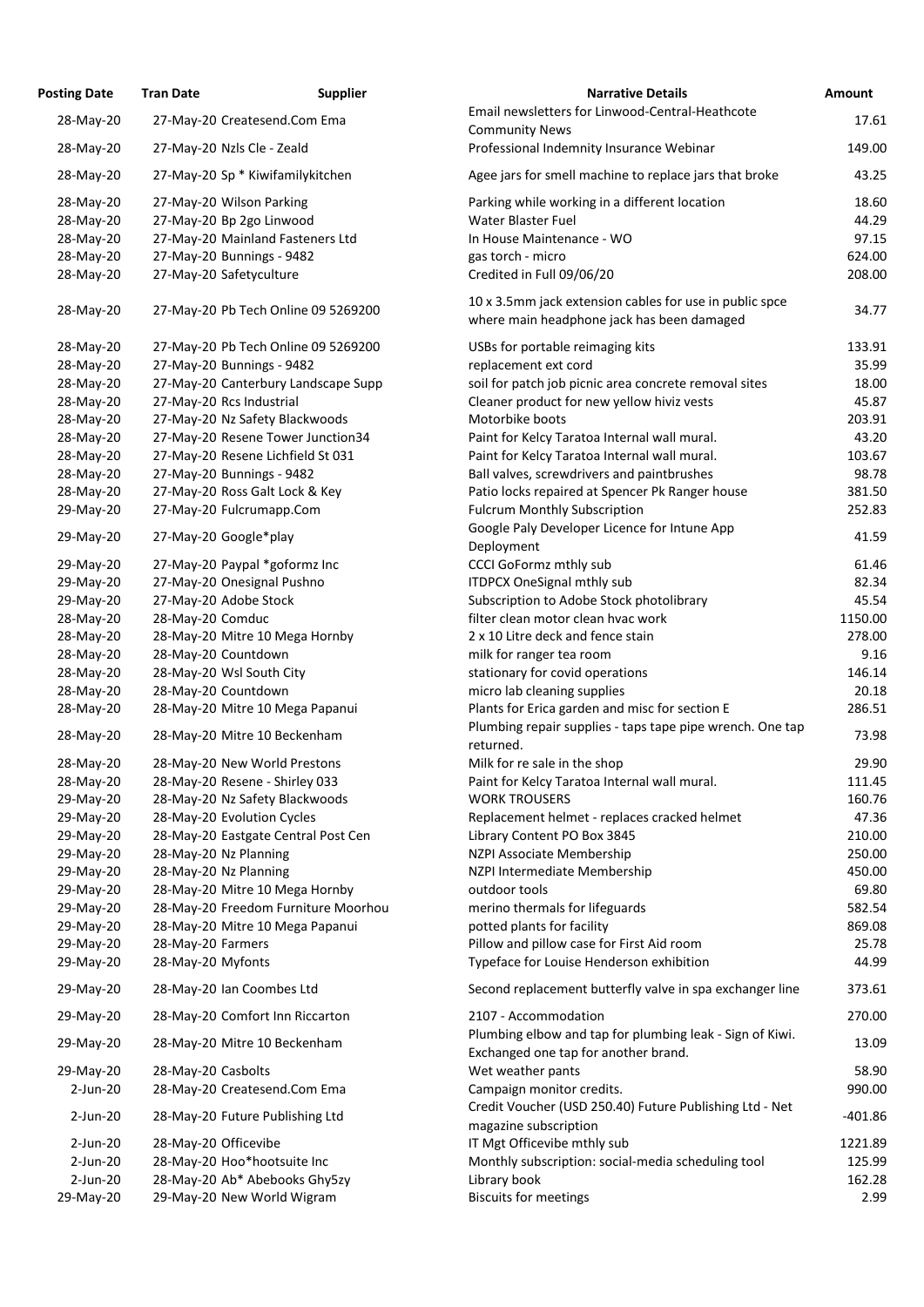| <b>Posting Date</b> | <b>Tran Date</b>                 | <b>Supplier</b>                   | <b>Narrative Details</b>                                                                                |
|---------------------|----------------------------------|-----------------------------------|---------------------------------------------------------------------------------------------------------|
| 29-May-20           | 29-May-20 Countdown              |                                   | Milk for staff room                                                                                     |
| 29-May-20           | 29-May-20 Pacific Seals          |                                   | G2 Engine - WO                                                                                          |
| 29-May-20           | 29-May-20 Mitre 10 Mega Hornby   |                                   | potted plants for facility                                                                              |
| 29-May-20           | 29-May-20 Mitre 10 Mega Papanui  |                                   | 2 No. files for repair work in plant room at Graham<br>Condon Pool                                      |
| 29-May-20           | 29-May-20 Surplustronics         |                                   | Replacement Radio/ Bluetooth receiver for pool hall                                                     |
| 29-May-20           | 29-May-20 Fresh Choice Parklands |                                   | Strike cleaning wipes for IT equipment                                                                  |
| $2$ -Jun-20         | 29-May-20 Vtnz Rangiora          |                                   | <b>CAGE TRAILER WOF</b>                                                                                 |
| $2$ -Jun-20         | 29-May-20 Australasian Housing I |                                   | Australasian Housing Institute professional subscription                                                |
| $2$ -Jun-20         | 29-May-20 Createsend.Com Ema     |                                   | Payment for Art Gallery enewsletter Te Wheke openir                                                     |
| $2$ -Jun-20         | 29-May-20 Createsend.Com Ema     |                                   | Email newsletter for Central city transport May.                                                        |
| $2$ -Jun-20         | 29-May-20 Createsend.Com Ema     |                                   | Email newsletters for Parks Volunteering - Arbor Day.<br>events                                         |
| $2$ -Jun-20         | 29-May-20 Bunnings - 9482        |                                   | Additional and replacement cleaning product and<br>equipment to address to additional COVID-19 cleaning |
| $2$ -Jun-20         | 29-May-20 Ross Galt Lock & Key   |                                   | 2 Spare hall keys for service desk                                                                      |
| $2$ -Jun-20         | 29-May-20 Pharmaco Nz            |                                   | First aid bags for RTs                                                                                  |
|                     |                                  |                                   | Hand sanitizer and disinfectant wipes for volunteer                                                     |
| $2$ -Jun-20         | 29-May-20 Countdown              |                                   | working bees.                                                                                           |
| $2$ -Jun-20         | 29-May-20 Nova Energy            |                                   | River of Words interactive installation                                                                 |
| $2$ -Jun-20         | 29-May-20 Zoom.Us 888-799-9666   |                                   | FWH Zoom monthly account                                                                                |
| $2$ -Jun-20         | 29-May-20 Sai Global Limited     |                                   | ASTM D 7365 - Chem Lab                                                                                  |
| $2$ -Jun-20         | 29-May-20 Sigma Aldrich Nz       |                                   | acid for chem lab                                                                                       |
| $2$ -Jun-20         | 29-May-20 Oderings Nurseries     |                                   | Plant requirements for curators garden                                                                  |
| $2$ -Jun-20         | 29-May-20 Scorpio Books          |                                   | Books for Botanic Gardens Resource Library                                                              |
| $2$ -Jun-20         | 29-May-20 Ab* Abebooks Gh9eyy    |                                   | Library book                                                                                            |
| $2$ -Jun-20         | 29-May-20 Ab* Abebooks Gh9edy    |                                   | Library book                                                                                            |
| $3$ -Jun-20         | 29-May-20 Rock Shop Online       |                                   | For Library                                                                                             |
| $2$ -Jun-20         | 30-May-20 Runscope.Com           |                                   | <b>ITDPEco Runscope mthly sub</b>                                                                       |
| $2$ -Jun-20         | 30-May-20 Issuu                  |                                   | ISSUU - subscription - Cancelled for future year                                                        |
| $3$ -Jun-20         | 30-May-20 Goformz                |                                   | <b>ITDPLOB GoFormz Health Licensing</b>                                                                 |
| $2$ -Jun-20         | 31-May-20 Facebk *sjae3set62     |                                   | Facebook campaign marketing as above.                                                                   |
| $2$ -Jun-20         | 31-May-20 Central Innovation     |                                   | <b>ITDPLOB ArchiCAD mthly sub</b>                                                                       |
| $2$ -Jun-20         | 31-May-20 Facebk *zlp5nt22t2     |                                   | <b>Facebook promotions</b>                                                                              |
| $2$ -Jun-20         | 31-May-20 Facebk *593t8tjtp2     |                                   | Travel information posted on Facebook                                                                   |
| $2$ -Jun-20         | 1-Jun-20 Inspirations Akaroa     |                                   | Place names book for CCC Victoria Park HQ ranger lib                                                    |
| $2$ -Jun-20         | 1-Jun-20 Bunnings - 9476         |                                   | Materials for painting Kelcy Taratoa balcony mural                                                      |
| $2$ -Jun-20         | 1-Jun-20 Wsl Riccarton           |                                   | Hooks for hanging books to go                                                                           |
| $2$ -Jun-20         |                                  | 1-Jun-20 Addressfinder By Ablet   | Monthly sub to Address Finder - required for Library<br>Online Registration module                      |
| 3-Jun-20            | 1-Jun-20 Fulcrumapp.Com          |                                   | Supply of data capture tool CWW assets                                                                  |
| 3-Jun-20            | 1-Jun-20 Fulcrumapp.Com          |                                   | Data collection software monthly account for District<br>Planning                                       |
| $2$ -Jun-20         |                                  | 2-Jun-20 Swanndri Christchurch    | <b>Annual PPE-Jacket</b>                                                                                |
| $2$ -Jun-20         |                                  | 2-Jun-20 Mitre 10 Mega Ferrymead  | Gloves and gear for Papanui Bush work days                                                              |
| $2$ -Jun-20         | 2-Jun-20 Four Square Akaroa      |                                   | tea, coffee, milk, cleaning supplies                                                                    |
| $2$ -Jun-20         |                                  | 2-Jun-20 Pest Control Research    | Hip chain unit and spoil for pest animal operations                                                     |
| $2$ -Jun-20         |                                  | 2-Jun-20 Mitre 10 Mega Papanui    | Ladder                                                                                                  |
| 3-Jun-20            | 2-Jun-20 Super Cheap Auto        |                                   | Vehicle Expense                                                                                         |
| $3$ -Jun-20         |                                  | 2-Jun-20 Nz Safety Blackwoods     | Annual PPE - Boots and gumboots                                                                         |
| 3-Jun-20            |                                  | 2-Jun-20 Egmont Commercial Lt M/O | label stands for labelling nursery stock                                                                |
| $3$ -Jun-20         | 2-Jun-20 Bunnings - 9476         |                                   | Allen key set                                                                                           |
| $3$ -Jun-20         | 2-Jun-20 Bunnings - 9476         |                                   | hardware supplies                                                                                       |
| $3$ -Jun-20         | 2-Jun-20 Createsend.Com Ema      |                                   | Email newsletters for Otakaro Avon River Corridor<br>Updates                                            |
| 3-Jun-20            |                                  | 2-Jun-20 Mitre 10 Mega Hornby     | Hooks for training room                                                                                 |
| 3-Jun-20            |                                  | 2-Jun-20 Kathmandu Tower Junctn   | Packing cells for RT gear                                                                               |
|                     |                                  |                                   |                                                                                                         |

| <b>Posting Date</b>    | <b>Tran Date</b>  | <b>Supplier</b>                                                  | <b>Narrative Details</b>                                                                                      | Amount          |
|------------------------|-------------------|------------------------------------------------------------------|---------------------------------------------------------------------------------------------------------------|-----------------|
| 29-May-20              |                   | 29-May-20 Countdown                                              | Milk for staff room                                                                                           | 3.53            |
| 29-May-20              |                   | 29-May-20 Pacific Seals                                          | G2 Engine - WO                                                                                                | 10.14           |
| 29-May-20              |                   | 29-May-20 Mitre 10 Mega Hornby                                   | potted plants for facility                                                                                    | 121.80          |
| 29-May-20              |                   | 29-May-20 Mitre 10 Mega Papanui                                  | 2 No. files for repair work in plant room at Graham<br>Condon Pool                                            | 62.23           |
| 29-May-20              |                   | 29-May-20 Surplustronics                                         | Replacement Radio/ Bluetooth receiver for pool hall                                                           | 120.50          |
| 29-May-20              |                   | 29-May-20 Fresh Choice Parklands                                 | Strike cleaning wipes for IT equipment                                                                        | 40.00           |
| $2$ -Jun-20            |                   | 29-May-20 Vtnz Rangiora                                          | <b>CAGE TRAILER WOF</b>                                                                                       | 49.00           |
|                        |                   |                                                                  |                                                                                                               |                 |
| $2$ -Jun-20            |                   | 29-May-20 Australasian Housing I                                 | Australasian Housing Institute professional subscription                                                      | 113.56          |
| $2$ -Jun-20            |                   | 29-May-20 Createsend.Com Ema                                     | Payment for Art Gallery enewsletter Te Wheke opening                                                          | 180.88          |
| $2$ -Jun-20            |                   | 29-May-20 Createsend.Com Ema                                     | Email newsletter for Central city transport May.<br>Email newsletters for Parks Volunteering - Arbor Day June | 11.82           |
| $2$ -Jun-20            |                   | 29-May-20 Createsend.Com Ema                                     | events                                                                                                        | 17.68           |
| $2$ -Jun-20            |                   | 29-May-20 Bunnings - 9482                                        | Additional and replacement cleaning product and<br>equipment to address to additional COVID-19 cleaning       | 146.07          |
| $2$ -Jun-20            |                   | 29-May-20 Ross Galt Lock & Key                                   | 2 Spare hall keys for service desk                                                                            | 34.00           |
| $2$ -Jun-20            |                   | 29-May-20 Pharmaco Nz                                            | First aid bags for RTs                                                                                        | 789.00          |
| $2$ -Jun-20            |                   | 29-May-20 Countdown                                              | Hand sanitizer and disinfectant wipes for volunteer<br>working bees.                                          | 31.00           |
| $2$ -Jun-20            |                   | 29-May-20 Nova Energy                                            | River of Words interactive installation                                                                       | 160.59          |
| $2$ -Jun-20            |                   | 29-May-20 Zoom.Us 888-799-9666                                   | FWH Zoom monthly account                                                                                      | 23.11           |
| $2$ -Jun-20            |                   | 29-May-20 Sai Global Limited                                     | ASTM D 7365 - Chem Lab                                                                                        | 95.99           |
| $2$ -Jun-20            |                   |                                                                  | acid for chem lab                                                                                             | 156.40          |
|                        |                   | 29-May-20 Sigma Aldrich Nz                                       |                                                                                                               |                 |
| $2$ -Jun-20            |                   | 29-May-20 Oderings Nurseries                                     | Plant requirements for curators garden                                                                        | 99.45           |
| $2$ -Jun-20            |                   | 29-May-20 Scorpio Books                                          | <b>Books for Botanic Gardens Resource Library</b>                                                             | 534.56          |
| $2$ -Jun-20            |                   | 29-May-20 Ab* Abebooks Gh9eyy                                    | Library book                                                                                                  | 73.97           |
| $2$ -Jun-20            |                   | 29-May-20 Ab* Abebooks Gh9edy                                    | Library book                                                                                                  | 123.94          |
| $3$ -Jun-20            |                   | 29-May-20 Rock Shop Online                                       | For Library                                                                                                   | 1199.00         |
| $2$ -Jun-20            |                   | 30-May-20 Runscope.Com                                           | <b>ITDPEco Runscope mthly sub</b>                                                                             | 130.98          |
| $2$ -Jun-20            | 30-May-20 Issuu   |                                                                  | ISSUU - subscription - Cancelled for future year                                                              | 696.36          |
| $3$ -Jun-20            | 30-May-20 Goformz |                                                                  | <b>ITDPLOB GoFormz Health Licensing</b>                                                                       | 125.14          |
| $2$ -Jun-20            |                   | 31-May-20 Facebk *sjae3set62                                     | Facebook campaign marketing as above.                                                                         | 276.04          |
| $2$ -Jun-20            |                   | 31-May-20 Central Innovation                                     | ITDPLOB ArchiCAD mthly sub                                                                                    | 379.50          |
| $2$ -Jun-20            |                   | 31-May-20 Facebk *zlp5nt22t2                                     | Facebook promotions                                                                                           | 5.47            |
| $2$ -Jun-20            |                   | 31-May-20 Facebk *593t8tjtp2                                     | Travel information posted on Facebook                                                                         | 21.04           |
| $2$ -Jun-20            |                   | 1-Jun-20 Inspirations Akaroa                                     | Place names book for CCC Victoria Park HQ ranger library                                                      | 59.95           |
| $2$ -Jun-20            |                   | 1-Jun-20 Bunnings - 9476                                         | Materials for painting Kelcy Taratoa balcony mural                                                            | 63.36           |
| $2$ -Jun-20            |                   | 1-Jun-20 Wsl Riccarton                                           | Hooks for hanging books to go                                                                                 | 28.00           |
| $2$ -Jun-20            |                   | 1-Jun-20 Addressfinder By Ablet                                  | Monthly sub to Address Finder - required for Library<br>Online Registration module                            | 149.50          |
| $3$ -Jun-20            |                   | 1-Jun-20 Fulcrumapp.Com                                          | Supply of data capture tool CWW assets                                                                        | 1006.44         |
| $3$ -Jun-20            |                   | 1-Jun-20 Fulcrumapp.Com                                          | Data collection software monthly account for District<br>Planning                                             | 62.90           |
| $2$ -Jun-20            |                   | 2-Jun-20 Swanndri Christchurch                                   | Annual PPE-Jacket                                                                                             | 249.95          |
| $2$ -Jun-20            |                   | 2-Jun-20 Mitre 10 Mega Ferrymead                                 | Gloves and gear for Papanui Bush work days                                                                    | 228.78          |
| $2$ -Jun-20            |                   | 2-Jun-20 Four Square Akaroa                                      | tea, coffee, milk, cleaning supplies                                                                          | 26.40           |
| $2$ -Jun-20            |                   | 2-Jun-20 Pest Control Research                                   | Hip chain unit and spoil for pest animal operations                                                           | 273.85          |
| $2$ -Jun-20            |                   | 2-Jun-20 Mitre 10 Mega Papanui                                   | Ladder                                                                                                        | 299.00          |
| $3$ -Jun-20            |                   | 2-Jun-20 Super Cheap Auto                                        | Vehicle Expense                                                                                               | 5.49            |
| $3$ -Jun-20            |                   | 2-Jun-20 Nz Safety Blackwoods                                    | Annual PPE - Boots and gumboots                                                                               | 434.65          |
| $3$ -Jun-20            |                   | 2-Jun-20 Egmont Commercial Lt M/O                                | label stands for labelling nursery stock                                                                      | 432.26          |
| $3$ -Jun-20            |                   | 2-Jun-20 Bunnings - 9476                                         | Allen key set                                                                                                 | 17.00           |
| $3$ -Jun-20            |                   | 2-Jun-20 Bunnings - 9476                                         | hardware supplies                                                                                             | 10.94           |
| $3$ -Jun-20            |                   | 2-Jun-20 Createsend.Com Ema                                      | Email newsletters for Otākaro Avon River Corridor                                                             | 8.15            |
|                        |                   |                                                                  | Updates                                                                                                       |                 |
| 3-Jun-20<br>$3-Jun-20$ |                   | 2-Jun-20 Mitre 10 Mega Hornby<br>2-Jun-20 Kathmandu Tower Junctn | Hooks for training room<br>Packing cells for RT gear                                                          | 66.24<br>269.82 |
|                        |                   |                                                                  |                                                                                                               |                 |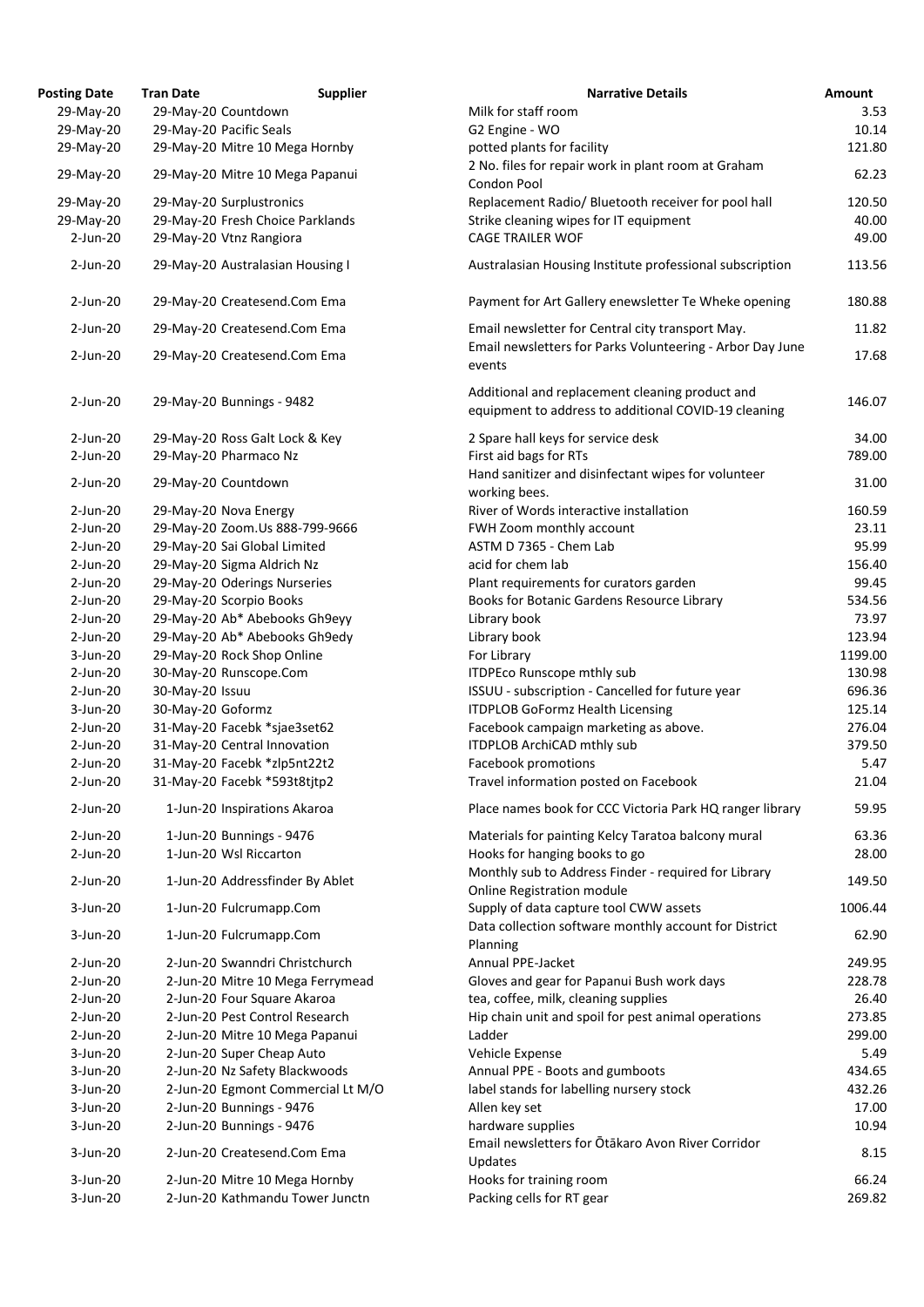| Posting Date | <b>Tran Date</b>                   | <b>Supplier</b> | <b>Narrative Details</b>                                                                   |
|--------------|------------------------------------|-----------------|--------------------------------------------------------------------------------------------|
| $3$ -Jun-20  | 2-Jun-20 Avonside Wainoni Vet      |                 | Assessment and treatment of an impounded dog with an<br>infected toe that need antibiotics |
|              |                                    |                 |                                                                                            |
| $3$ -Jun-20  | 2-Jun-20 Ilex Cafe                 |                 | Room hireage and catering for red Zone committee                                           |
|              |                                    |                 | inaugural meeting                                                                          |
| 3-Jun-20     | 2-Jun-20 Mitre 10 Beckenham        |                 | containers for storing fencing items in shelf - in the<br>workshed                         |
| $3$ -Jun-20  | 2-Jun-20 Mitre 10 Mega Hornby      |                 | Urgent stock gate repairs - self-closing springs, during<br>COVID lockdown                 |
| 4-Jun-20     | 2-Jun-20 Pastperfect Software      |                 | annual support fee for collection management software                                      |
| 4-Jun-20     | 2-Jun-20 Glo.Com                   |                 | Online training portal for yoga instructors                                                |
| 4-Jun-20     | 2-Jun-20 Dnh*godaddy.Com Nzd       |                 | ITDOWI Godaddy mycouncil SSL 2 yrs                                                         |
| 3-Jun-20     | 3-Jun-20 Z Moorhouse               |                 | 3 x LPG gas bottle refills for weed control on paths                                       |
| $3$ -Jun-20  | 3-Jun-20 Countdown                 |                 | Hand Sanitiser, gloves and tissues for walk and talk and<br>leisure club group to use      |
| $3$ -Jun-20  | 3-Jun-20 Nzls Cle - Zeald          |                 | Webinar: Meetings_Legal Essentials                                                         |
| $3$ -Jun-20  | 3-Jun-20 Placemakers Riccarton     |                 | MDF for floor protection from hoist                                                        |
| $3$ -Jun-20  | 3-Jun-20 Placemakers Riccarton     |                 | Plywood for Gimblet Traveling frames                                                       |
| $3$ -Jun-20  | 3-Jun-20 Twl 220 Riccarton         |                 | lifeguard thermals                                                                         |
| 3-Jun-20     | 3-Jun-20 Twl 175 South City        |                 | lifeguard thermals                                                                         |
| 3-Jun-20     | 3-Jun-20 Chris Farnleys Personal W |                 | sanitiser                                                                                  |
| $3$ -Jun-20  | 3-Jun-20 Goldpine Christchurch     |                 | Chain fastener clips for gates                                                             |
| $3$ -Jun-20  | 3-Jun-20 Little River Cafe & Sto   |                 | milk for staff room and board meetings                                                     |
| 3-Jun-20     | 3-Jun-20 Countdown                 |                 | Milk for Linwood team                                                                      |
| $3$ -Jun-20  | 3-Jun-20 Timely Limited            |                 | Monthly booking system for phone set up                                                    |
| $3$ -Jun-20  | 3-Jun-20 Xcm Group Limited         |                 | Uniform                                                                                    |
| $3$ -Jun-20  | 3-Jun-20 Xcm Group Limited         |                 | PPE - Caps, Scarfs and beanies for stock, Pants                                            |
| 4-Jun-20     | 3-Jun-20 Vtnz Rangiora             |                 | <b>RAMP TRAILER WOF</b>                                                                    |
| 4-Jun-20     | 3-Jun-20 Humes Pipeline Syste      |                 | <b>SPIGOT TOPS</b>                                                                         |
| 4-Jun-20     | 3-Jun-20 Caltex Hornby             |                 | Milk order for Hornby Library                                                              |
| 4-Jun-20     | 3-Jun-20 Safet                     |                 | H & S Consumables - WO                                                                     |
| 4-Jun-20     | 3-Jun-20 Australasian Housing I    |                 | Australasian Housing Institute professional subscription                                   |
| 4-Jun-20     | 3-Jun-20 2 Cheap                   |                 | Hand sanitiser and cards for Walk and Talk group                                           |
| 4-Jun-20     | 3-Jun-20 Rubber Monkey Sales       |                 | Replacement battery for Nikon Camera                                                       |
| 4-Jun-20     | 3-Jun-20 Bselect - Moorhouse Ave   |                 | Puncture small plant.                                                                      |
| 4-Jun-20     | 3-Jun-20 Nz Institute Of Surveyors |                 | Phil wood membership subscription                                                          |
| 4-Jun-20     | 3-Jun-20 Kmart - Riccarton         |                 | Shelf for shower                                                                           |
| 4-Jun-20     | 3-Jun-20 Whitcoulls Sth City 95    |                 | thank you cards                                                                            |
| 4-Jun-20     | 3-Jun-20 Dyers Rd Landscape        |                 | Mulch - Spit Res                                                                           |
| 4-Jun-20     | 3-Jun-20 Freshchoice Barrington    |                 | <b>Sanitiser Wipes</b>                                                                     |
| 4-Jun-20     | 3-Jun-20 Kiwi Disposals            |                 | Belts and pouches for stock                                                                |
| 4-Jun-20     | 3-Jun-20 Bunnings - 9482           |                 | Internal security door and fittings for attaching it betwee<br>shed 1 & 2                  |
| 5-Jun-20     | 3-Jun-20 Createsend.Com Ema        |                 | Email newsletters for Fendalton-Waimairi-Harewood<br><b>Community News</b>                 |
| 5-Jun-20     | 3-Jun-20 Createsend.Com Ema        |                 | Email newsletters for Coastal-Burwood Community News                                       |
| 5-Jun-20     | 3-Jun-20 Amazon Web Services       |                 | Hosting fees for Smart Cities projects.                                                    |
| 5-Jun-20     | 3-Jun-20 Paypal *smithsbooks       |                 | books purchased with Friends annual research library<br>grant                              |
| 4-Jun-20     | 4-Jun-20 Ccc Parking               |                 | Parking for meetings                                                                       |
| 4-Jun-20     | 4-Jun-20 Countdown                 |                 | Milk for staffroom as no deliveries to New Brighton                                        |
| 4-Jun-20     | 4-Jun-20 Accessman City            |                 | In House Maintenance - WO                                                                  |
| 4-Jun-20     | 4-Jun-20 Aarque Group Limited      |                 | HP7200 400ml Yellow Ink cartridge                                                          |
| 4-Jun-20     | 4-Jun-20 Twl 123 Eastgate          |                 | lifeguard thermals                                                                         |
| 4-Jun-20     | 4-Jun-20 Mitre 10 Mega Hornby      |                 | Equipment for volunteers with BG collections                                               |
| 5-Jun-20     | 4-Jun-20 Repco                     |                 | brake cleaning fluid for wrenching machine                                                 |
| 5-Jun-20     | 4-Jun-20 Wilson Parking            |                 | Parking for meetings                                                                       |
| 5-Jun-20     | 4-Jun-20 Createsend.Com Ema        |                 | Email newsletters for community boards.                                                    |
| 5-Jun-20     | 4-Jun-20 Createsend.Com Ema        |                 | Email newsletters for Nga Puna Wai                                                         |

| <b>Posting Date</b> | <b>Tran Date</b>     | <b>Supplier</b>                    | <b>Narrative Details</b>                                     | Amount  |
|---------------------|----------------------|------------------------------------|--------------------------------------------------------------|---------|
| $3$ -Jun-20         |                      | 2-Jun-20 Avonside Wainoni Vet      | Assessment and treatment of an impounded dog with an         | 181.20  |
|                     |                      |                                    | infected toe that need antibiotics                           |         |
| $3$ -Jun-20         | 2-Jun-20 Ilex Cafe   |                                    | Room hireage and catering for red Zone committee             | 825.70  |
|                     |                      |                                    | inaugural meeting                                            |         |
|                     |                      |                                    | containers for storing fencing items in shelf - in the       |         |
| $3$ -Jun-20         |                      | 2-Jun-20 Mitre 10 Beckenham        | workshed                                                     | 44.16   |
|                     |                      |                                    | Urgent stock gate repairs - self-closing springs, during     |         |
| $3$ -Jun-20         |                      | 2-Jun-20 Mitre 10 Mega Hornby      | COVID lockdown                                               | 479.77  |
|                     |                      |                                    |                                                              |         |
| 4-Jun-20            |                      | 2-Jun-20 Pastperfect Software      | annual support fee for collection management software        | 705.50  |
| 4-Jun-20            | 2-Jun-20 Glo.Com     |                                    | Online training portal for yoga instructors                  | 29.40   |
| $4$ -Jun-20         |                      | 2-Jun-20 Dnh*godaddy.Com Nzd       | ITDOWI Godaddy mycouncil SSL 2 yrs                           | 1207.48 |
| $3$ -Jun-20         |                      | 3-Jun-20 Z Moorhouse               | 3 x LPG gas bottle refills for weed control on paths         | 117.00  |
|                     |                      |                                    | Hand Sanitiser, gloves and tissues for walk and talk and     |         |
| 3-Jun-20            | 3-Jun-20 Countdown   |                                    | leisure club group to use                                    | 67.48   |
| $3$ -Jun-20         |                      | 3-Jun-20 Nzls Cle - Zeald          | Webinar: Meetings_Legal Essentials                           | 91.00   |
| $3$ -Jun-20         |                      | 3-Jun-20 Placemakers Riccarton     | MDF for floor protection from hoist                          | 107.59  |
| $3$ -Jun-20         |                      | 3-Jun-20 Placemakers Riccarton     | Plywood for Gimblet Traveling frames                         | 362.55  |
| $3$ -Jun-20         |                      | 3-Jun-20 Twl 220 Riccarton         | lifeguard thermals                                           | 80.00   |
|                     |                      |                                    |                                                              |         |
| $3$ -Jun-20         |                      | 3-Jun-20 Twl 175 South City        | lifeguard thermals                                           | 119.00  |
| $3$ -Jun-20         |                      | 3-Jun-20 Chris Farnleys Personal W | sanitiser                                                    | 276.00  |
| $3$ -Jun-20         |                      | 3-Jun-20 Goldpine Christchurch     | Chain fastener clips for gates                               | 81.99   |
| $3$ -Jun-20         |                      | 3-Jun-20 Little River Cafe & Sto   | milk for staff room and board meetings                       | 19.20   |
| $3$ -Jun-20         | 3-Jun-20 Countdown   |                                    | Milk for Linwood team                                        | 3.53    |
| $3$ -Jun-20         |                      | 3-Jun-20 Timely Limited            | Monthly booking system for phone set up                      | 32.20   |
| $3$ -Jun-20         |                      | 3-Jun-20 Xcm Group Limited         | Uniform                                                      | 636.18  |
| $3$ -Jun-20         |                      | 3-Jun-20 Xcm Group Limited         | PPE - Caps, Scarfs and beanies for stock, Pants              | 681.26  |
| 4-Jun-20            |                      | 3-Jun-20 Vtnz Rangiora             | <b>RAMP TRAILER WOF</b>                                      | 49.00   |
| 4-Jun-20            |                      | 3-Jun-20 Humes Pipeline Syste      | <b>SPIGOT TOPS</b>                                           | 287.50  |
| 4-Jun-20            |                      | 3-Jun-20 Caltex Hornby             | Milk order for Hornby Library                                | 5.99    |
| 4-Jun-20            | 3-Jun-20 Safet       |                                    | H & S Consumables - WO                                       | 364.55  |
|                     |                      |                                    |                                                              |         |
| 4-Jun-20            |                      | 3-Jun-20 Australasian Housing I    | Australasian Housing Institute professional subscription     | 112.99  |
| 4-Jun-20            | 3-Jun-20 2 Cheap     |                                    | Hand sanitiser and cards for Walk and Talk group             | 6.50    |
| 4-Jun-20            |                      | 3-Jun-20 Rubber Monkey Sales       | Replacement battery for Nikon Camera                         | 222.90  |
| 4-Jun-20            |                      | 3-Jun-20 Bselect - Moorhouse Ave   | Puncture small plant.                                        | 39.90   |
| $4$ -Jun-20         |                      | 3-Jun-20 Nz Institute Of Surveyors | Phil wood membership subscription                            | 1000.50 |
| 4-Jun-20            |                      | 3-Jun-20 Kmart - Riccarton         | Shelf for shower                                             | 5.50    |
| 4-Jun-20            |                      | 3-Jun-20 Whitcoulls Sth City 95    | thank you cards                                              | 12.99   |
| 4-Jun-20            |                      | 3-Jun-20 Dyers Rd Landscape        | Mulch - Spit Res                                             | 183.60  |
| $4$ -Jun-20         |                      |                                    |                                                              | 16.00   |
|                     |                      | 3-Jun-20 Freshchoice Barrington    | Sanitiser Wipes                                              |         |
| 4-Jun-20            |                      | 3-Jun-20 Kiwi Disposals            | Belts and pouches for stock                                  | 517.75  |
| 4-Jun-20            |                      | 3-Jun-20 Bunnings - 9482           | Internal security door and fittings for attaching it between | 576.06  |
|                     |                      |                                    | shed 1 & 2                                                   |         |
| 5-Jun-20            |                      | 3-Jun-20 Createsend.Com Ema        | Email newsletters for Fendalton-Waimairi-Harewood            | 10.11   |
|                     |                      |                                    | <b>Community News</b>                                        |         |
| 5-Jun-20            |                      | 3-Jun-20 Createsend.Com Ema        | Email newsletters for Coastal-Burwood Community News         | 11.37   |
|                     |                      |                                    |                                                              |         |
| 5-Jun-20            |                      | 3-Jun-20 Amazon Web Services       | Hosting fees for Smart Cities projects.                      | 123.77  |
| 5-Jun-20            |                      | 3-Jun-20 Paypal *smithsbooks       | books purchased with Friends annual research library         | 212.98  |
|                     |                      |                                    | grant                                                        |         |
| 4-Jun-20            | 4-Jun-20 Ccc Parking |                                    | Parking for meetings                                         | 7.50    |
| 4-Jun-20            | 4-Jun-20 Countdown   |                                    | Milk for staffroom as no deliveries to New Brighton          | 5.91    |
| 4-Jun-20            |                      | 4-Jun-20 Accessman City            | In House Maintenance - WO                                    | 469.20  |
| 4-Jun-20            |                      | 4-Jun-20 Aarque Group Limited      | HP7200 400ml Yellow Ink cartridge                            | 364.16  |
| 4-Jun-20            |                      | 4-Jun-20 Twl 123 Eastgate          | lifeguard thermals                                           | 116.00  |
| 4-Jun-20            |                      | 4-Jun-20 Mitre 10 Mega Hornby      | Equipment for volunteers with BG collections                 | 158.73  |
| 5-Jun-20            | 4-Jun-20 Repco       |                                    | brake cleaning fluid for wrenching machine                   | 18.49   |
| 5-Jun-20            |                      | 4-Jun-20 Wilson Parking            | Parking for meetings                                         | 6.60    |
| 5-Jun-20            |                      | 4-Jun-20 Createsend.Com Ema        | Email newsletters for community boards.                      | 8.62    |
| 5-Jun-20            |                      | 4-Jun-20 Createsend.Com Ema        | Email newsletters for Nga Puna Wai                           | 17.61   |
|                     |                      |                                    |                                                              |         |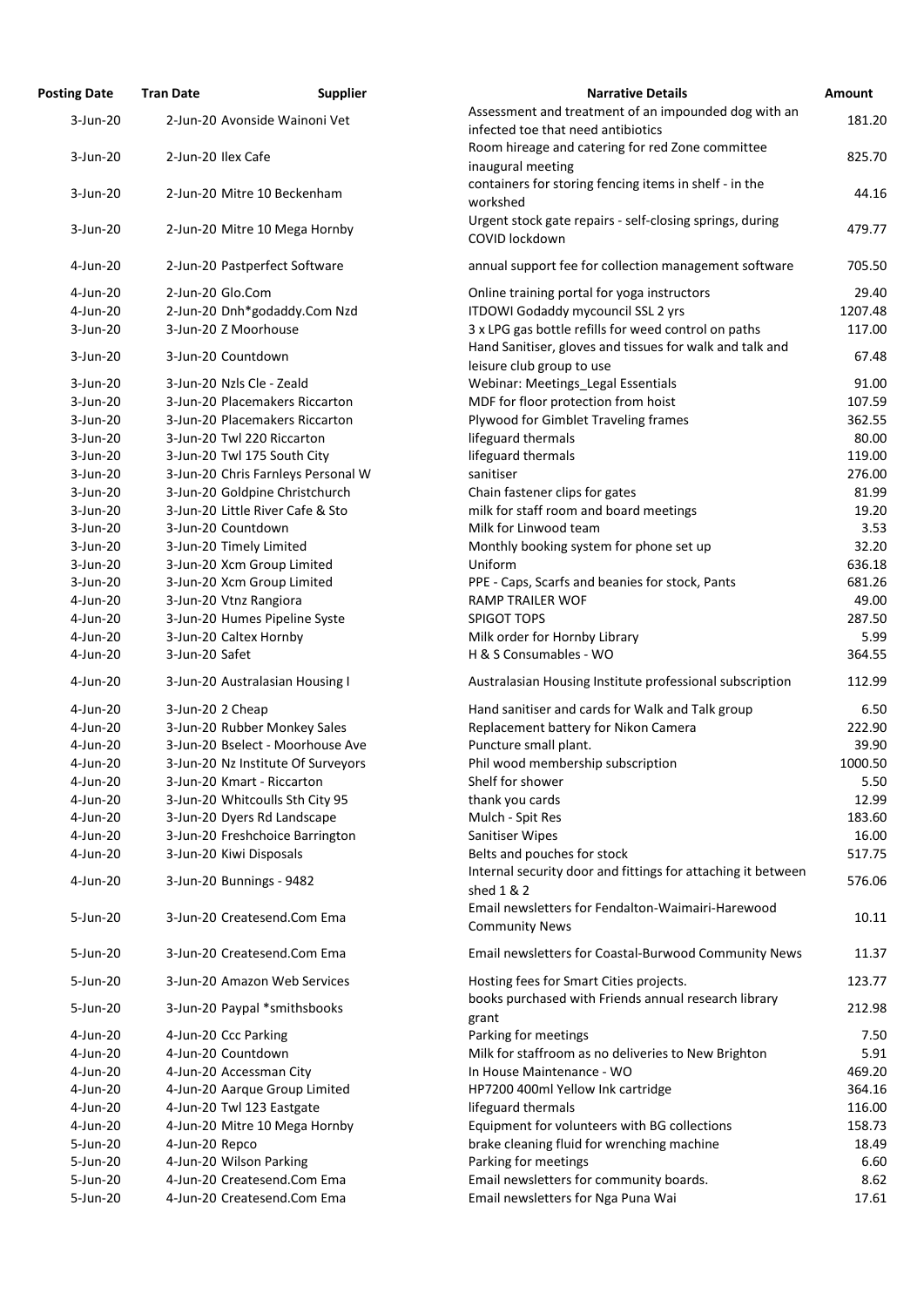| Paper bags for use in providing equipment for individu<br>4-Jun-20 New World Durham Street<br>5-Jun-20<br>groups<br>Bearings for bike maintenance - replacement of worn<br>4-Jun-20 Chain Reaction<br>5-Jun-20<br>mechanisms in headset of Cycle Safe bikes.<br>Bike lights for intermediate cycle programme and glov<br>5-Jun-20<br>4-Jun-20 Mountain Warehouse<br>for two instructors.<br>4-Jun-20 The Palms NZ Post Kiwiban<br>posting letter<br>$5 - Jun-20$<br>5-Jun-20<br>4-Jun-20 Nz Planning<br>NZPI Full membership |  |
|------------------------------------------------------------------------------------------------------------------------------------------------------------------------------------------------------------------------------------------------------------------------------------------------------------------------------------------------------------------------------------------------------------------------------------------------------------------------------------------------------------------------------|--|
|                                                                                                                                                                                                                                                                                                                                                                                                                                                                                                                              |  |
|                                                                                                                                                                                                                                                                                                                                                                                                                                                                                                                              |  |
|                                                                                                                                                                                                                                                                                                                                                                                                                                                                                                                              |  |
|                                                                                                                                                                                                                                                                                                                                                                                                                                                                                                                              |  |
|                                                                                                                                                                                                                                                                                                                                                                                                                                                                                                                              |  |
| Assessment and treatment of an impounded dog after<br>4-Jun-20 Shirley Vet Clinic<br>5-Jun-20<br>dog fight leaving dog (Risk) with lacerations                                                                                                                                                                                                                                                                                                                                                                               |  |
| new 100 mm butterfly valve for spa heat exchanger<br>5-Jun-20<br>4-Jun-20 Ian Coombes Ltd<br>bypass at Graham condon                                                                                                                                                                                                                                                                                                                                                                                                         |  |
| water test tablets and 2 No. bags Thiosulphate for<br>5-Jun-20<br>4-Jun-20 Propeller Swim School<br>Pioneer Pool                                                                                                                                                                                                                                                                                                                                                                                                             |  |
| 4-Jun-20 F2c*fmanz<br>FMANZ subscription<br>5-Jun-20                                                                                                                                                                                                                                                                                                                                                                                                                                                                         |  |
| plants for BG collections<br>5-Jun-20<br>4-Jun-20 Mitre 10 Mega Papanui                                                                                                                                                                                                                                                                                                                                                                                                                                                      |  |
| 4-Jun-20 Bunnings - 9476<br>Plants for BG collection<br>5-Jun-20                                                                                                                                                                                                                                                                                                                                                                                                                                                             |  |
| 5-Jun-20<br>4-Jun-20 Spectrum Lighting & Sound<br>Check TV Aerial                                                                                                                                                                                                                                                                                                                                                                                                                                                            |  |
| 4-Jun-20 Wsl South City<br>5-Jun-20<br><b>Stationary for Parking Operations</b>                                                                                                                                                                                                                                                                                                                                                                                                                                              |  |
| 4-Jun-20 The Frontrunner Bushin<br>PPE - Shoes<br>5-Jun-20                                                                                                                                                                                                                                                                                                                                                                                                                                                                   |  |
| 4-Jun-20 Supervalue Sumner<br>5-Jun-20<br>Staff milk for May                                                                                                                                                                                                                                                                                                                                                                                                                                                                 |  |
| 4-Jun-20 Bunnings - 9482<br>NPW Key lockbox for Hockey<br>$5 - Jun-20$                                                                                                                                                                                                                                                                                                                                                                                                                                                       |  |
| Staff training - resources<br>8-Jun-20<br>4-Jun-20 Edx, Inc.                                                                                                                                                                                                                                                                                                                                                                                                                                                                 |  |
| Email newsletters for community board newsletters.<br>8-Jun-20<br>4-Jun-20 Createsend.Com Ema                                                                                                                                                                                                                                                                                                                                                                                                                                |  |
| 5-Jun-20 Mitre 10 Mega Hornby<br>Staff safety glasses and steep-cap gum boots<br>5-Jun-20                                                                                                                                                                                                                                                                                                                                                                                                                                    |  |
| 5-Jun-20 Fresh Choice Parklands<br>Batteries for Safe in Main Office at TQEII<br>5-Jun-20                                                                                                                                                                                                                                                                                                                                                                                                                                    |  |
| 5-Jun-20<br>5-Jun-20 Mitre 10 Beckenham<br>screw fastenings for timber work                                                                                                                                                                                                                                                                                                                                                                                                                                                  |  |
| Replacement fastenings and general tools<br>5-Jun-20<br>5-Jun-20 Mitre 10 Beckenham                                                                                                                                                                                                                                                                                                                                                                                                                                          |  |
| Hose tail, Hex Nipple, reducing Hex for Scrubber<br>5-Jun-20<br>5-Jun-20 Mitre 10 Mega Ferrymead                                                                                                                                                                                                                                                                                                                                                                                                                             |  |
| 5-Jun-20 Spotlight Christchurch<br>Velcro dots for new Hi viz vests<br>5-Jun-20                                                                                                                                                                                                                                                                                                                                                                                                                                              |  |
| 5-Jun-20 Xcm Group Limited<br>PPE - Blue jackets<br>$5 - Jun-20$                                                                                                                                                                                                                                                                                                                                                                                                                                                             |  |
| 5-Jun-20 Spotlight Christchurch<br>Calico for Dane Mitchell test structure.<br>$5 - Jun-20$                                                                                                                                                                                                                                                                                                                                                                                                                                  |  |
| 5-Jun-20 Spotlight Christchurch<br>More calico for Dane Mitchell test structure.<br>5-Jun-20                                                                                                                                                                                                                                                                                                                                                                                                                                 |  |
| 5-Jun-20 Saecowilson - Christch<br>Workshop consumables - WO<br>8-Jun-20                                                                                                                                                                                                                                                                                                                                                                                                                                                     |  |
| 5-Jun-20 Bunnings - 9476<br>Mini crow bar<br>8-Jun-20                                                                                                                                                                                                                                                                                                                                                                                                                                                                        |  |
| 5-Jun-20 Hampton & Co Ltd<br>8-Jun-20<br>HP laminate, screws and draw runners for gc gym                                                                                                                                                                                                                                                                                                                                                                                                                                     |  |
| 5-Jun-20 Facebk *e4vvss6552<br>8-Jun-20<br>Facebook marketing for Kidsfest.                                                                                                                                                                                                                                                                                                                                                                                                                                                  |  |
| 5-Jun-20 Facebk *fan9srn552<br>8-Jun-20                                                                                                                                                                                                                                                                                                                                                                                                                                                                                      |  |
| Facebook marketing for Kidsfest.<br>8-Jun-20<br>Landscape reference book for Landscape architects te<br>5-Jun-20 Scorpio Books                                                                                                                                                                                                                                                                                                                                                                                               |  |
|                                                                                                                                                                                                                                                                                                                                                                                                                                                                                                                              |  |
| 8-Jun-20<br>5-Jun-20 Forumpoint 2 Limited<br>CEP 2020 Digital Conference Registration                                                                                                                                                                                                                                                                                                                                                                                                                                        |  |
| 8-Jun-20<br>5-Jun-20 Trees For Canterbury<br>plants for Travis wetland                                                                                                                                                                                                                                                                                                                                                                                                                                                       |  |
| 8-Jun-20<br>5-Jun-20 Zoom.Us<br>Zoom meetings for UDS                                                                                                                                                                                                                                                                                                                                                                                                                                                                        |  |
| replacement single bed sheets for Gel bed.<br>8-Jun-20<br>5-Jun-20 Kmart - Riccarton                                                                                                                                                                                                                                                                                                                                                                                                                                         |  |
| Fulcrum for data collection<br>8-Jun-20<br>5-Jun-20 Fulcrumapp.Com                                                                                                                                                                                                                                                                                                                                                                                                                                                           |  |
| 5-Jun-20 Bridon New Zealand - Chch<br>Trickling Filter Arms - WO<br>8-Jun-20                                                                                                                                                                                                                                                                                                                                                                                                                                                 |  |
| 5-Jun-20 Paper Plus New Brighton<br>8-Jun-20<br>training folder                                                                                                                                                                                                                                                                                                                                                                                                                                                              |  |
| 8-Jun-20<br>5-Jun-20 George Henry & Co Ltd<br>Replacement Makita drill and impact driver<br>Cleaning supplies for use in field while working under<br>8-Jun-20<br>5-Jun-20 New World Prestons                                                                                                                                                                                                                                                                                                                                |  |
| <b>COVID retsrictions</b><br>New car wiper blades<br>8-Jun-20<br>5-Jun-20 Super Cheap Auto                                                                                                                                                                                                                                                                                                                                                                                                                                   |  |
| 8-Jun-20<br>5-Jun-20 Repco<br>New car wiper blades                                                                                                                                                                                                                                                                                                                                                                                                                                                                           |  |
| 8-Jun-20<br>5-Jun-20 George Henry & Co Ltd<br>Electric rivet gun and battery                                                                                                                                                                                                                                                                                                                                                                                                                                                 |  |
| 8-Jun-20<br>5-Jun-20 Sp * Officefurniturewa<br>Wire / cable management tray: Shirley library                                                                                                                                                                                                                                                                                                                                                                                                                                 |  |
| 5-Jun-20 Bunnings - 9482<br>Connector and Hose clip for Scrubber<br>8-Jun-20                                                                                                                                                                                                                                                                                                                                                                                                                                                 |  |
| 5-Jun-20 Bunnings - 9476<br>8-Jun-20<br>RCD for Ext Cords, sealer, pvc pipe                                                                                                                                                                                                                                                                                                                                                                                                                                                  |  |
| 5-Jun-20 Ab* Abebooks Ghlr3h<br>8-Jun-20<br>Library book                                                                                                                                                                                                                                                                                                                                                                                                                                                                     |  |
| Library book<br>8-Jun-20<br>5-Jun-20 B Street Books                                                                                                                                                                                                                                                                                                                                                                                                                                                                          |  |
| Timber for test structure build exhibition.<br>8-Jun-20<br>5-Jun-20 Bunnings - 9476                                                                                                                                                                                                                                                                                                                                                                                                                                          |  |
| Masking tape for Kelsey Taratoa mural.<br>8-Jun-20<br>5-Jun-20 Bunnings - 9476                                                                                                                                                                                                                                                                                                                                                                                                                                               |  |
| 5-Jun-20 Ross Galt Lock & Key<br>YB166 security padlocks for Bottle Lake<br>8-Jun-20                                                                                                                                                                                                                                                                                                                                                                                                                                         |  |

| <b>Posting Date</b>  | <b>Tran Date</b>   | <b>Supplier</b>                                               | <b>Narrative Details</b>                                                                             | <b>Amount</b>   |
|----------------------|--------------------|---------------------------------------------------------------|------------------------------------------------------------------------------------------------------|-----------------|
| 5-Jun-20             |                    | 4-Jun-20 New World Durham Street                              | Paper bags for use in providing equipment for individual<br>groups                                   | 3.04            |
| 5-Jun-20             |                    | 4-Jun-20 Chain Reaction                                       | Bearings for bike maintenance - replacement of worn<br>mechanisms in headset of Cycle Safe bikes.    | 40.00           |
| 5-Jun-20             |                    | 4-Jun-20 Mountain Warehouse                                   | Bike lights for intermediate cycle programme and gloves<br>for two instructors.                      | 143.88          |
| 5-Jun-20             |                    | 4-Jun-20 The Palms NZ Post Kiwiban                            | posting letter                                                                                       | 4.40            |
| 5-Jun-20             |                    | 4-Jun-20 Nz Planning                                          | NZPI Full membership                                                                                 | 450.00          |
|                      |                    |                                                               | Assessment and treatment of an impounded dog after a                                                 |                 |
| 5-Jun-20             |                    | 4-Jun-20 Shirley Vet Clinic                                   | dog fight leaving dog (Risk) with lacerations<br>new 100 mm butterfly valve for spa heat exchanger   | 485.30          |
| $5 - Jun-20$         |                    | 4-Jun-20 Ian Coombes Ltd                                      | bypass at Graham condon                                                                              | 224.31          |
| 5-Jun-20             |                    | 4-Jun-20 Propeller Swim School                                | water test tablets and 2 No. bags Thiosulphate for<br>Pioneer Pool                                   | 853.88          |
| 5-Jun-20             |                    | 4-Jun-20 F2c*fmanz                                            | <b>FMANZ</b> subscription                                                                            | 230.00          |
| $5 - Jun-20$         |                    | 4-Jun-20 Mitre 10 Mega Papanui                                | plants for BG collections                                                                            | 281.88          |
| 5-Jun-20             |                    | 4-Jun-20 Bunnings - 9476                                      | Plants for BG collection                                                                             | 424.24          |
| 5-Jun-20             |                    | 4-Jun-20 Spectrum Lighting & Sound                            | Check TV Aerial                                                                                      | 138.00          |
| $5 - Jun-20$         |                    | 4-Jun-20 Wsl South City                                       | <b>Stationary for Parking Operations</b>                                                             | 168.32          |
| 5-Jun-20             |                    | 4-Jun-20 The Frontrunner Bushin                               | PPE - Shoes                                                                                          | 180.00          |
| 5-Jun-20             |                    | 4-Jun-20 Supervalue Sumner                                    | Staff milk for May                                                                                   | 7.00            |
| 5-Jun-20             |                    | 4-Jun-20 Bunnings - 9482                                      | NPW Key lockbox for Hockey                                                                           | 84.97           |
| 8-Jun-20             | 4-Jun-20 Edx, Inc. |                                                               | Staff training - resources                                                                           | 851.24          |
| 8-Jun-20             |                    | 4-Jun-20 Createsend.Com Ema                                   | Email newsletters for community board newsletters.                                                   | 10.89           |
| $5 - Jun-20$         |                    | 5-Jun-20 Mitre 10 Mega Hornby                                 | Staff safety glasses and steep-cap gum boots                                                         | 68.19           |
| 5-Jun-20             |                    | 5-Jun-20 Fresh Choice Parklands                               | Batteries for Safe in Main Office at TQEII                                                           | 22.00           |
| 5-Jun-20             |                    | 5-Jun-20 Mitre 10 Beckenham                                   | screw fastenings for timber work                                                                     | 77.18           |
| 5-Jun-20             |                    | 5-Jun-20 Mitre 10 Beckenham                                   | Replacement fastenings and general tools                                                             | 225.28          |
| 5-Jun-20             |                    | 5-Jun-20 Mitre 10 Mega Ferrymead                              | Hose tail, Hex Nipple, reducing Hex for Scrubber                                                     | 19.02           |
| 5-Jun-20             |                    | 5-Jun-20 Spotlight Christchurch                               | Velcro dots for new Hi viz vests                                                                     | 24.00           |
| 5-Jun-20             |                    | 5-Jun-20 Xcm Group Limited                                    | PPE - Blue jackets                                                                                   | 471.96          |
| 5-Jun-20             |                    | 5-Jun-20 Spotlight Christchurch                               | Calico for Dane Mitchell test structure.                                                             | 29.67           |
| 5-Jun-20             |                    | 5-Jun-20 Spotlight Christchurch                               | More calico for Dane Mitchell test structure.                                                        | 35.96           |
| 8-Jun-20             |                    | 5-Jun-20 Saecowilson - Christch                               | Workshop consumables - WO                                                                            | 356.16          |
| 8-Jun-20             |                    | 5-Jun-20 Bunnings - 9476                                      | Mini crow bar                                                                                        | 15.95           |
| 8-Jun-20             |                    | 5-Jun-20 Hampton & Co Ltd                                     | HP laminate, screws and draw runners for gc gym                                                      | 657.49          |
| 8-Jun-20             |                    | 5-Jun-20 Facebk *e4vvss6552                                   | Facebook marketing for Kidsfest.                                                                     | 2.50            |
| 8-Jun-20             |                    | 5-Jun-20 Facebk *fan9srn552                                   | Facebook marketing for Kidsfest.                                                                     | 2.50            |
| 8-Jun-20             |                    | 5-Jun-20 Scorpio Books                                        | Landscape reference book for Landscape architects team                                               | 173.99          |
| 8-Jun-20             |                    | 5-Jun-20 Forumpoint 2 Limited                                 | CEP 2020 Digital Conference Registration                                                             | 473.80          |
| 8-Jun-20             |                    | 5-Jun-20 Trees For Canterbury                                 | plants for Travis wetland                                                                            | 211.20          |
| 8-Jun-20             |                    | 5-Jun-20 Zoom.Us                                              | Zoom meetings for UDS                                                                                | 23.75           |
| 8-Jun-20             |                    | 5-Jun-20 Kmart - Riccarton                                    | replacement single bed sheets for Gel bed.                                                           | 28.00           |
| 8-Jun-20             |                    | 5-Jun-20 Fulcrumapp.Com                                       | Fulcrum for data collection                                                                          | 120.41          |
| 8-Jun-20             |                    | 5-Jun-20 Bridon New Zealand - Chch                            | Trickling Filter Arms - WO                                                                           | 77.05           |
| 8-Jun-20             |                    | 5-Jun-20 Paper Plus New Brighton                              | training folder                                                                                      | 10.49           |
| 8-Jun-20<br>8-Jun-20 |                    | 5-Jun-20 George Henry & Co Ltd<br>5-Jun-20 New World Prestons | Replacement Makita drill and impact driver<br>Cleaning supplies for use in field while working under | 914.25<br>30.92 |
| 8-Jun-20             |                    | 5-Jun-20 Super Cheap Auto                                     | <b>COVID retsrictions</b><br>New car wiper blades                                                    | 24.99           |
| 8-Jun-20             | 5-Jun-20 Repco     |                                                               | New car wiper blades                                                                                 | 30.99           |
| 8-Jun-20             |                    | 5-Jun-20 George Henry & Co Ltd                                | Electric rivet gun and battery                                                                       | 614.10          |
| 8-Jun-20             |                    | 5-Jun-20 Sp * Officefurniturewa                               | Wire / cable management tray: Shirley library                                                        | 62.10           |
| 8-Jun-20             |                    | 5-Jun-20 Bunnings - 9482                                      | Connector and Hose clip for Scrubber                                                                 | 12.67           |
| 8-Jun-20             |                    | 5-Jun-20 Bunnings - 9476                                      | RCD for Ext Cords, sealer, pvc pipe                                                                  | 142.70          |
| 8-Jun-20             |                    | 5-Jun-20 Ab* Abebooks Ghlr3h                                  | Library book                                                                                         | 122.03          |
| 8-Jun-20             |                    | 5-Jun-20 B Street Books                                       | Library book                                                                                         | 340.63          |
| 8-Jun-20             |                    | 5-Jun-20 Bunnings - 9476                                      | Timber for test structure build exhibition.                                                          | 122.94          |
| 8-Jun-20             |                    | 5-Jun-20 Bunnings - 9476                                      | Masking tape for Kelsey Taratoa mural.                                                               | 169.44          |
| 8-Jun-20             |                    | 5-Jun-20 Ross Galt Lock & Key                                 | YB166 security padlocks for Bottle Lake                                                              | 960.00          |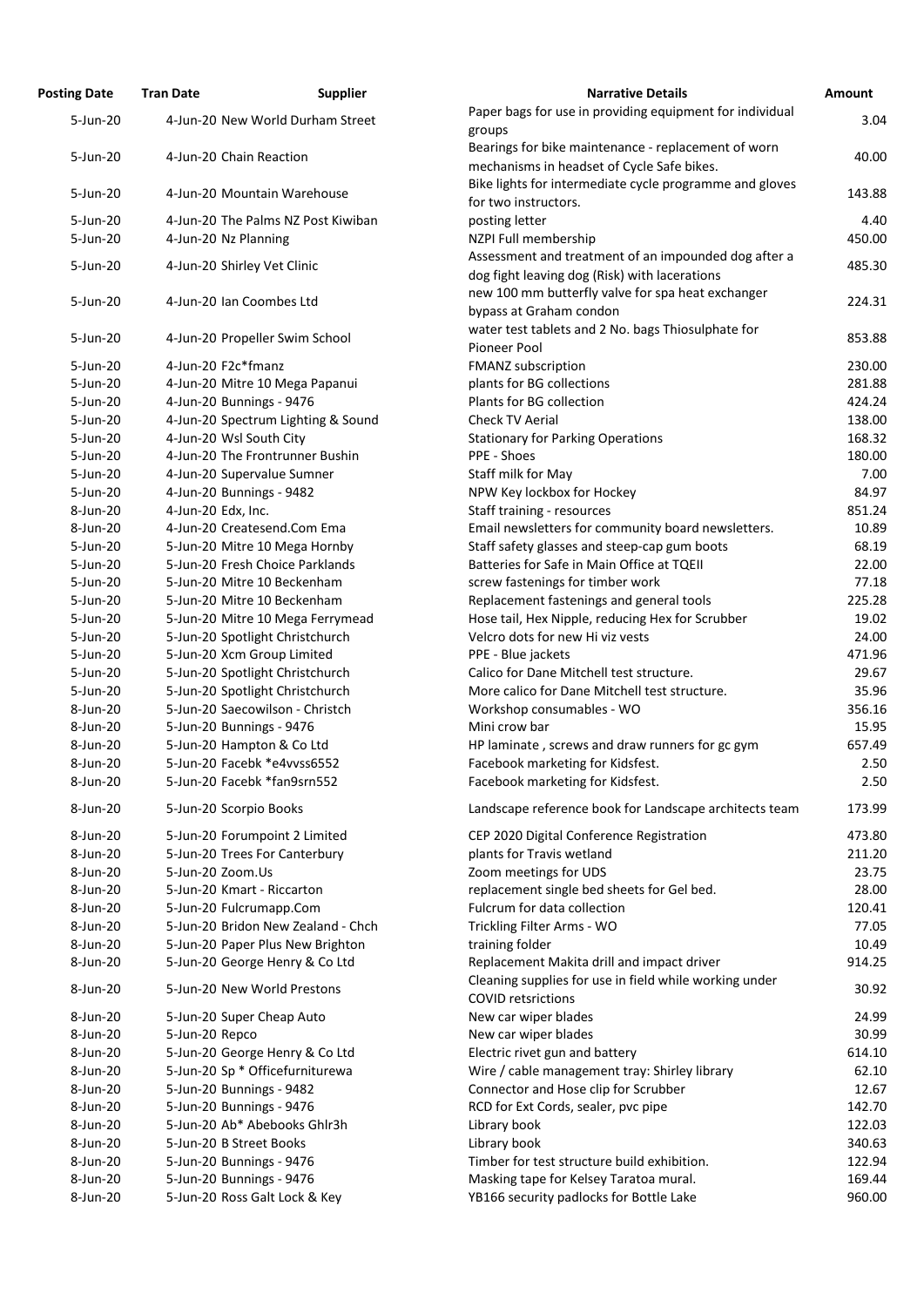| <b>osting Date</b> | <b>Tran Date</b>               | <b>Supplier</b>                    | <b>Narrative Details</b>                                                                     |
|--------------------|--------------------------------|------------------------------------|----------------------------------------------------------------------------------------------|
| 8-Jun-20           | 5-Jun-20 Bunnings - 9476       |                                    | <b>NPW Event tools</b>                                                                       |
| 8-Jun-20           | 6-Jun-20 Spotify P100a2bdf7    |                                    | Christchurch Art Gallery music licence                                                       |
| 8-Jun-20           |                                | 6-Jun-20 Facebk *w294hs2652        | Facebook marketing for Kidsfest.                                                             |
| 8-Jun-20           | 6-Jun-20 Facebk *vnz23sj552    |                                    | Facebook marketing for Kidsfest.                                                             |
| 8-Jun-20           | 6-Jun-20 Facebk *xzajcusck2    |                                    | Facebook marketing for Instagram Post.                                                       |
| 8-Jun-20           | 6-Jun-20 The Naked Baker Ltd   |                                    | food for Travis Wetland trust volunteer workday                                              |
| 8-Jun-20           |                                | 6-Jun-20 Bselect - Moorhouse Ave   | Puncture repair - required new tyre                                                          |
| 8-Jun-20           | 7-Jun-20 Bunnings - 9482       |                                    | <b>SHOP DOOR STOPS PAINT</b>                                                                 |
| 8-Jun-20           |                                | 7-Jun-20 Whitcoulls Thepalms 47    | Koha for programme presenters                                                                |
| 8-Jun-20           | 7-Jun-20 Bunnings - 9482       |                                    | Events Production 2020 - Safety Equipment - PPE                                              |
| 8-Jun-20           |                                | 7-Jun-20 Mitre 10 Mega Rangiora    | 2 x 10 Litre Decking & Fence stain                                                           |
| 8-Jun-20           | 7-Jun-20 Bunnings - 9482       |                                    | Chisel, doorjamb                                                                             |
| 8-Jun-20           | 7-Jun-20 Countdown             |                                    | Countdown - Miscellaneous materials for cleaning<br>meeting room / office                    |
| 9-Jun-20           | 7-Jun-20 Facebk *8lxcas2552    |                                    | Facebook marketing for Kidsfest.                                                             |
| 9-Jun-20           | 7-Jun-20 Visual Elements As    |                                    | Electronic monthly subscription to chart building<br>software for Greater Christchurch       |
| 8-Jun-20           | 8-Jun-20 Pak N Save Wainoni    |                                    | Huggies Swim Nappies for Resale at TQEII                                                     |
| 8-Jun-20           |                                | 8-Jun-20 Mitre 10 Mega Papanui     | pvc cement for glueing pipework                                                              |
| 8-Jun-20           |                                | 8-Jun-20 Placemakers Riccarton     | paintstripper for cleaning sink area and paintbrushes                                        |
| 8-Jun-20           |                                | 8-Jun-20 Mitre 10 Mega Ferrymead   | Concrete - Big belly install                                                                 |
| 9-Jun-20           | 8-Jun-20 Caltex Hornby         |                                    | Milk order for Hornby Library                                                                |
| 9-Jun-20           |                                | 8-Jun-20 Mister Minit Eastgate     | Te Wiki o te Reo Māori programme shield engraving                                            |
| $9$ -Jun-20        |                                | 8-Jun-20 Academy Awards Engravers  | Engraving of FWH Community Pride Garden Awards:<br>Trophies x 5                              |
| 9-Jun-20           | 8-Jun-20 Hampton & Co Ltd      |                                    | 1 sheet hp laminate gc                                                                       |
| 9-Jun-20           |                                | 8-Jun-20 Para Rubber Christchur    | <b>Rubber fitting</b>                                                                        |
| 9-Jun-20           |                                | 8-Jun-20 The Service Company Ltd C | cleaning supplies                                                                            |
| 9-Jun-20           | 8-Jun-20 Www.Nzohna.Org.Nz     |                                    | Professional membership to NZ Occupational Health<br><b>Nurses Association</b>               |
| 9-Jun-20           |                                | 8-Jun-20 Bridon New Zealand - Chch | Credit Voucher Bridon New Zealand - Chch                                                     |
| 9-Jun-20           |                                | 8-Jun-20 Bridon New Zealand - Chch | Clevis Choker hook.                                                                          |
| $9$ -Jun-20        |                                | 8-Jun-20 Nz Safety Blackwoods      | Gear for team, gloves, masks safety glasses                                                  |
| 9-Jun-20           |                                | 8-Jun-20 Bridon New Zealand - Chch | New lifting Chain.                                                                           |
| 9-Jun-20           | 8-Jun-20 Geofabrics NZ Ltd     |                                    | Anti slip material for surfaces                                                              |
| 9-Jun-20           | 8-Jun-20 Dept Internal Affairs |                                    | Photographic reproductions for central city interpret                                        |
|                    |                                |                                    | panels                                                                                       |
| 9-Jun-20           |                                | 8-Jun-20 Saecowilson - Christch    | Replace Dezurck Valve - WO                                                                   |
| 9-Jun-20           |                                | 8-Jun-20 McG Temporary Fence Ltd   | Fencing hire                                                                                 |
| 9-Jun-20           |                                | 8-Jun-20 Ballingers Hunting & Fish | New Leupold rifle scope                                                                      |
| 9-Jun-20           |                                | 8-Jun-20 Mitre 10 Mega Ferrymead   | A folding stool for a shelver                                                                |
| 10-Jun-20          | 8-Jun-20 Facebk *qakcjs2652    |                                    | Facebook marketing for Kidsfest.                                                             |
| 10-Jun-20          | 8-Jun-20 Createsend.Com Ema    |                                    | Email newsletters for community boards.                                                      |
| 10-Jun-20          | 8-Jun-20 Zoom.Us               |                                    | Zoom subscription for Coastal-Burwood Community<br>governance team                           |
| 10-Jun-20          |                                | 8-Jun-20 Vistapr*vistaprint.Com    | Temporary sign stands for public events<br>Telecommunications - Usage summary by type - Syst |
| 10-Jun-20          |                                | 8-Jun-20 Garmin Austral Subscrip   | <b>Text Messaging, Tracking</b>                                                              |
| 10-Jun-20          | 8-Jun-20 Paypal *rdu98 5fm     |                                    | Sound set up and technician, and performance fees f<br>March 2020.                           |
| $9$ -Jun-20        | 9-Jun-20 Pak N Save Riccarton  |                                    | dish washing liquid x 5 bottles for staff café                                               |
| 9-Jun-20           | 9-Jun-20 Garden Box            |                                    | AP20 for path pot hole repairs                                                               |
| 9-Jun-20           | 9-Jun-20 Wsl South City        |                                    | Mirrored card for Crazy Kaleidoscopes Kidsfest works<br>during the July school holidays      |
| 9-Jun-20           |                                | 9-Jun-20 Spotlight Christchurch    | Mirrored card for Crazy Kaleidoscopes Kidsfest works<br>during the July school holidays      |
| 9-Jun-20           | 9-Jun-20 Countdown             |                                    | Milk for Staff Room at TQEII                                                                 |
| 9-Jun-20           | 9-Jun-20 Countdown             |                                    | Milk for staffroom as no deliveries to New Brighton                                          |
| 9-Jun-20           | 9-Jun-20 Hydraquip             |                                    | plant room vacuum repair                                                                     |
| 9-Jun-20           | 9-Jun-20 Flower Girls          |                                    | <b>ANZAC services wreaths</b>                                                                |

| <b>Posting Date</b> | <b>Tran Date</b> | <b>Supplier</b>                    | <b>Narrative Details</b>                                                                   | <b>Amount</b> |
|---------------------|------------------|------------------------------------|--------------------------------------------------------------------------------------------|---------------|
| 8-Jun-20            |                  | 5-Jun-20 Bunnings - 9476           | <b>NPW Event tools</b>                                                                     | 210.98        |
| 8-Jun-20            |                  | 6-Jun-20 Spotify P100a2bdf7        | Christchurch Art Gallery music licence                                                     | 14.99         |
| 8-Jun-20            |                  | 6-Jun-20 Facebk *w294hs2652        | Facebook marketing for Kidsfest.                                                           | 2.50          |
| 8-Jun-20            |                  | 6-Jun-20 Facebk *vnz23sj552        | Facebook marketing for Kidsfest.                                                           | 2.50          |
| 8-Jun-20            |                  | 6-Jun-20 Facebk *xzajcusck2        | Facebook marketing for Instagram Post.                                                     | 40.00         |
| 8-Jun-20            |                  | 6-Jun-20 The Naked Baker Ltd       | food for Travis Wetland trust volunteer workday                                            | 12.10         |
| 8-Jun-20            |                  | 6-Jun-20 Bselect - Moorhouse Ave   | Puncture repair - required new tyre                                                        | 184.99        |
| 8-Jun-20            |                  | 7-Jun-20 Bunnings - 9482           | <b>SHOP DOOR STOPS PAINT</b>                                                               | 226.82        |
| 8-Jun-20            |                  | 7-Jun-20 Whitcoulls Thepalms 47    | Koha for programme presenters                                                              | 50.00         |
| 8-Jun-20            |                  | 7-Jun-20 Bunnings - 9482           | Events Production 2020 - Safety Equipment - PPE                                            | 64.08         |
| 8-Jun-20            |                  |                                    |                                                                                            | 155.98        |
|                     |                  | 7-Jun-20 Mitre 10 Mega Rangiora    | 2 x 10 Litre Decking & Fence stain                                                         |               |
| 8-Jun-20            |                  | 7-Jun-20 Bunnings - 9482           | Chisel, doorjamb                                                                           | 44.47         |
| 8-Jun-20            |                  | 7-Jun-20 Countdown                 | Countdown - Miscellaneous materials for cleaning<br>meeting room / office                  | 12.00         |
| 9-Jun-20            |                  | 7-Jun-20 Facebk *8lxcas2552        | Facebook marketing for Kidsfest.                                                           | 4.00          |
| 9-Jun-20            |                  | 7-Jun-20 Visual Elements As        | Electronic monthly subscription to chart building<br>software for Greater Christchurch     | 14.25         |
| 8-Jun-20            |                  | 8-Jun-20 Pak N Save Wainoni        | Huggies Swim Nappies for Resale at TQEII                                                   | 689.40        |
| 8-Jun-20            |                  | 8-Jun-20 Mitre 10 Mega Papanui     | pvc cement for glueing pipework                                                            | 17.25         |
|                     |                  |                                    |                                                                                            |               |
| 8-Jun-20            |                  | 8-Jun-20 Placemakers Riccarton     | paintstripper for cleaning sink area and paintbrushes                                      | 103.49        |
| 8-Jun-20            |                  | 8-Jun-20 Mitre 10 Mega Ferrymead   | Concrete - Big belly install                                                               | 32.31         |
| 9-Jun-20            |                  | 8-Jun-20 Caltex Hornby             | Milk order for Hornby Library                                                              | 11.98         |
| 9-Jun-20            |                  | 8-Jun-20 Mister Minit Eastgate     | Te Wiki o te Reo Māori programme shield engraving                                          | 65.60         |
| $9$ -Jun-20         |                  | 8-Jun-20 Academy Awards Engravers  | Engraving of FWH Community Pride Garden Awards 2020<br>Trophies x 5                        | 102.50        |
| 9-Jun-20            |                  | 8-Jun-20 Hampton & Co Ltd          | 1 sheet hp laminate gc                                                                     | 258.75        |
| 9-Jun-20            |                  | 8-Jun-20 Para Rubber Christchur    | <b>Rubber fitting</b>                                                                      | 12.55         |
| 9-Jun-20            |                  | 8-Jun-20 The Service Company Ltd C | cleaning supplies                                                                          | 397.30        |
| 9-Jun-20            |                  | 8-Jun-20 Www.Nzohna.Org.Nz         | Professional membership to NZ Occupational Health<br><b>Nurses Association</b>             | 206.28        |
| 9-Jun-20            |                  | 8-Jun-20 Bridon New Zealand - Chch | Credit Voucher Bridon New Zealand - Chch                                                   | $-55.69$      |
|                     |                  |                                    |                                                                                            |               |
| $9$ -Jun-20         |                  | 8-Jun-20 Bridon New Zealand - Chch | Clevis Choker hook.                                                                        | 55.69         |
| 9-Jun-20            |                  | 8-Jun-20 Nz Safety Blackwoods      | Gear for team, gloves, masks safety glasses                                                | 298.99        |
| 9-Jun-20            |                  | 8-Jun-20 Bridon New Zealand - Chch | New lifting Chain.                                                                         | 377.14        |
| 9-Jun-20            |                  | 8-Jun-20 Geofabrics NZ Ltd         | Anti slip material for surfaces                                                            | 471.96        |
| 9-Jun-20            |                  | 8-Jun-20 Dept Internal Affairs     | Photographic reproductions for central city interpretation<br>panels                       | 150.00        |
| 9-Jun-20            |                  | 8-Jun-20 Saecowilson - Christch    | Replace Dezurck Valve - WO                                                                 | 500.50        |
| 9-Jun-20            |                  | 8-Jun-20 McG Temporary Fence Ltd   | Fencing hire                                                                               | 215.63        |
| 9-Jun-20            |                  | 8-Jun-20 Ballingers Hunting & Fish | New Leupold rifle scope                                                                    | 599.99        |
| 9-Jun-20            |                  | 8-Jun-20 Mitre 10 Mega Ferrymead   | A folding stool for a shelver                                                              | 24.00         |
| 10-Jun-20           |                  | 8-Jun-20 Facebk *qakcjs2652        | Facebook marketing for Kidsfest.                                                           | 6.00          |
| 10-Jun-20           |                  | 8-Jun-20 Createsend.Com Ema        | Email newsletters for community boards.                                                    | 8.49          |
| 10-Jun-20           |                  | 8-Jun-20 Zoom.Us                   | Zoom subscription for Coastal-Burwood Community                                            | 23.63         |
| 10-Jun-20           |                  | 8-Jun-20 Vistapr*vistaprint.Com    | governance team<br>Temporary sign stands for public events                                 | 217.32        |
| 10-Jun-20           |                  | 8-Jun-20 Garmin Austral Subscrip   | Telecommunications - Usage summary by type - System,<br><b>Text Messaging, Tracking</b>    | 59.00         |
| 10-Jun-20           |                  | 8-Jun-20 Paypal *rdu98 5fm         | Sound set up and technician, and performance fees for 7<br>March 2020.                     | 1150.00       |
| $9$ -Jun-20         |                  | 9-Jun-20 Pak N Save Riccarton      | dish washing liquid x 5 bottles for staff café                                             | 25.45         |
| 9-Jun-20            |                  | 9-Jun-20 Garden Box                |                                                                                            | 26.50         |
|                     |                  |                                    | AP20 for path pot hole repairs<br>Mirrored card for Crazy Kaleidoscopes Kidsfest workshop  |               |
| 9-Jun-20            |                  | 9-Jun-20 Wsl South City            | during the July school holidays                                                            | 11.98         |
| 9-Jun-20            |                  | 9-Jun-20 Spotlight Christchurch    | Mirrored card for Crazy Kaleidoscopes Kidsfest workshop<br>during the July school holidays | 15.00         |
| $9$ -Jun-20         |                  | 9-Jun-20 Countdown                 | Milk for Staff Room at TQEII                                                               | 7.06          |
| 9-Jun-20            |                  | 9-Jun-20 Countdown                 | Milk for staffroom as no deliveries to New Brighton                                        | 7.44          |
| 9-Jun-20            |                  | 9-Jun-20 Hydraquip                 | plant room vacuum repair                                                                   | 323.66        |
| 9-Jun-20            |                  | 9-Jun-20 Flower Girls              | <b>ANZAC services wreaths</b>                                                              | 180.00        |
|                     |                  |                                    |                                                                                            |               |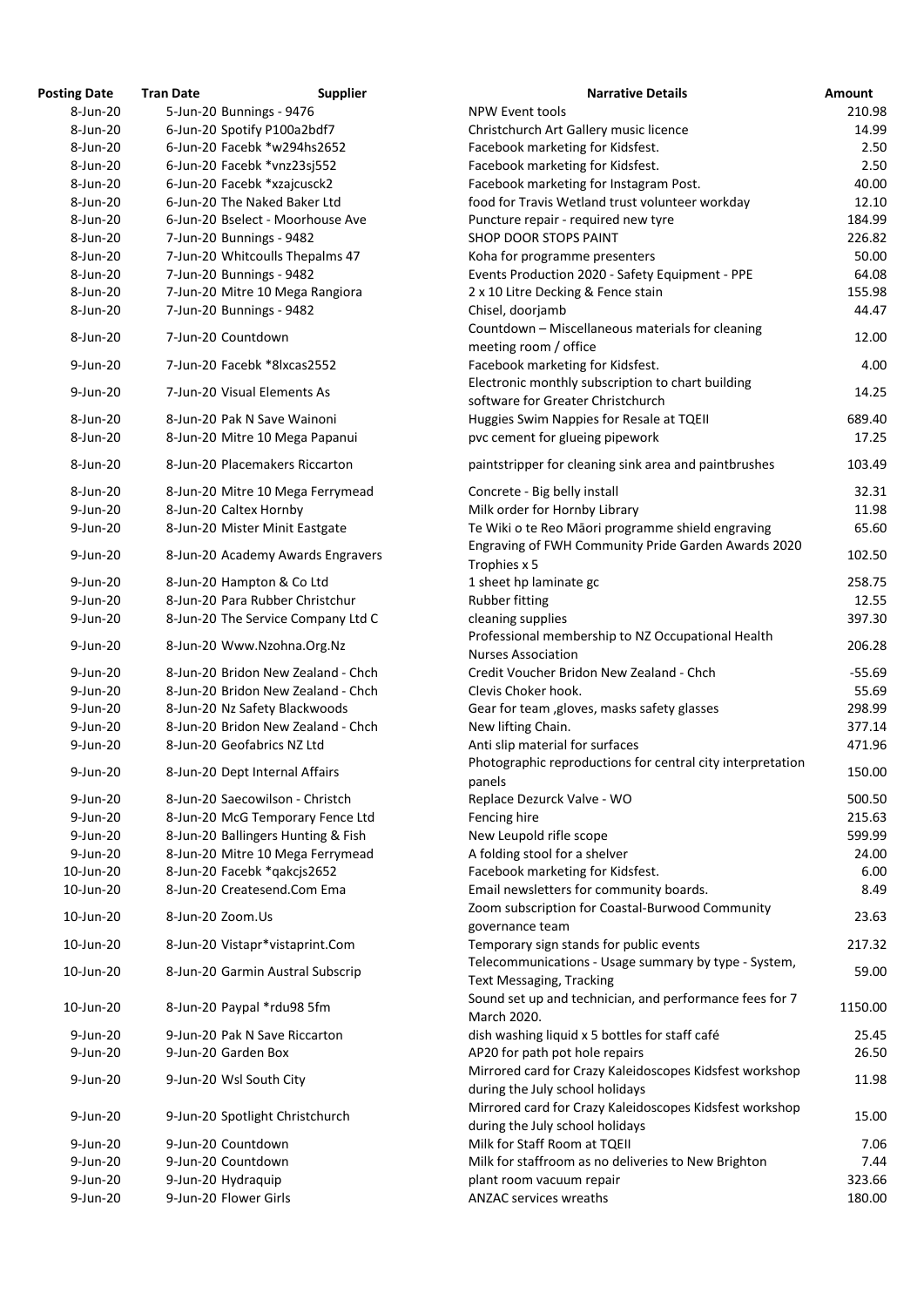| <b>Posting Date</b> | <b>Tran Date</b>             | <b>Supplier</b>                     | <b>Narrative Details</b>                                                                                 |
|---------------------|------------------------------|-------------------------------------|----------------------------------------------------------------------------------------------------------|
| $9$ -Jun-20         | 9-Jun-20 Caltex Redwood      |                                     | Milk for Redwood library                                                                                 |
| 9-Jun-20            | 9-Jun-20 Site Safe           |                                     | SiteSafe training > Passport Plus - Flexi (Online + Webir                                                |
| 9-Jun-20            | 9-Jun-20 Twl 175 South City  |                                     | New trouser belt                                                                                         |
| $9$ -Jun-20         | 9-Jun-20 Noel Leeming 1k     |                                     | Multi card reader for checking camera traps                                                              |
| $9$ -Jun-20         |                              | 9-Jun-20 Bselect - Moorhouse Ave    | NPW Car transporter tyres replacement x 2                                                                |
| 10-Jun-20           |                              | 9-Jun-20 Nz Safety Blackwoods       | <b>SAFETY CLOTHING</b>                                                                                   |
| 10-Jun-20           | 9-Jun-20 Bunnings - 9476     |                                     | batteries for BG /MV gate counters                                                                       |
| 10-Jun-20           | 9-Jun-20 Lab Supply Limited  |                                     | Gels and chemicals for conservation lab                                                                  |
|                     | 9-Jun-20 Wedderburn Scales   |                                     | <b>Recalibration of scales</b>                                                                           |
| 10-Jun-20           |                              |                                     |                                                                                                          |
| 10-Jun-20           |                              | 9-Jun-20 Nz Safety Blackwoods       | Safety gear, boots, glasses, hi vis etc                                                                  |
| 10-Jun-20           | 9-Jun-20 S & T Stainless     |                                     | Trickling Filter Arms - WO                                                                               |
| 10-Jun-20           | 9-Jun-20 Musgrove Ltd        |                                     | wood for making shop calander stands for resale                                                          |
| 10-Jun-20           | 9-Jun-20 The Museum Store    |                                     | Gift for Japanese contact in Tokyo                                                                       |
| 10-Jun-20           | 9-Jun-20 Bunnings - 9482     |                                     | Drill bits, bin liners                                                                                   |
| 10-Jun-20           | 9-Jun-20 Garden Box          |                                     | Teddington chip for crevice garden<br>Credit Voucher (AUD 189.21) Safetyculture - original               |
| 10-Jun-20           | 9-Jun-20 Safetyculture       |                                     | charge 27/05/20                                                                                          |
| 10-Jun-20           |                              | 9-Jun-20 Pb Tech Online 09 5269200  | 4 x SSDs for Interactive Whiteboards                                                                     |
| 10-Jun-20           |                              | 9-Jun-20 The Warehouse Online       | The Warehouse - Miscellaneous materials - meeting ro                                                     |
|                     |                              |                                     | equipment                                                                                                |
| 10-Jun-20           | 9-Jun-20 Kmart Online        |                                     | K-Mart - Miscellaneous materials - office equipment                                                      |
| 10-Jun-20           | 9-Jun-20 Wsl Online          |                                     | Warehouse Stationery - Miscellaneous materials -                                                         |
|                     |                              |                                     | meeting room equipment                                                                                   |
| 11-Jun-20           |                              | 9-Jun-20 Conference And Educati     | liveable cities on line conference                                                                       |
| 11-Jun-20           |                              | 9-Jun-20 Conference And Educati     | liveable cities conference (on line)                                                                     |
| 11-Jun-20           |                              | 9-Jun-20 Facebk *na6aws6552         | Facebook marketing for Kidsfest.                                                                         |
| 11-Jun-20           |                              | 9-Jun-20 Dnh*godaddy.Com Nzd        | ITDOWI godaddy.com wildcard refund                                                                       |
| 11-Jun-20           |                              | 9-Jun-20 Paypal *bookdeposit        | Library book                                                                                             |
| 11-Jun-20           |                              | 9-Jun-20 Ab* Abebooks Ghsjj6        | Library book                                                                                             |
| 12-Jun-20           |                              | 9-Jun-20 Trumba Corporation         | Staff training calendar function. Monthly Sub.<br>Credit Voucher Lab Supply Limited for chemical that wa |
| 10-Jun-20           | 10-Jun-20 Lab Supply Limited |                                     | unavailable                                                                                              |
| 10-Jun-20           | 10-Jun-20 Hampton & Co Ltd   |                                     | Hamptons foam thingie for dulia                                                                          |
| 10-Jun-20           | 10-Jun-20 Kennards Hire Chch |                                     | Turf Cutter and machinery small K729M.                                                                   |
| 10-Jun-20           | 10-Jun-20 Wsl Online         |                                     | <b>USB sticks</b>                                                                                        |
| 10-Jun-20           | 10-Jun-20 Nzigs              |                                     | NZIQS Annual membership subscription                                                                     |
| 10-Jun-20           |                              | 10-Jun-20 Mitre 10 Mega Ferrymead   | 2 No. 13mm spanners for repairs to lint basket lid at Q                                                  |
| 10-Jun-20           | 10-Jun-20 New World Prestons |                                     | Milk for BLFP                                                                                            |
| 10-Jun-20           |                              | 10-Jun-20 Fendalton Supervalue      | Ran out of milk - Shirley Governance temporally in the                                                   |
|                     |                              |                                     | building. Now returned to normal premises.                                                               |
| 10-Jun-20           | 10-Jun-20 Wsl Eastgate       |                                     | Stationary Item needed at short notice for display                                                       |
| 10-Jun-20           | 10-Jun-20 Briscoes           |                                     | Briscoes - Meeting rooms - meeting room misc costs                                                       |
| 11-Jun-20           | 10-Jun-20 Go Wireless Nz     |                                     | Comms to Pond 2 - WO                                                                                     |
| 11-Jun-20           | 10-Jun-20 Secure Parking Nz  |                                     | Parking for meetings                                                                                     |
| 11-Jun-20           |                              | 10-Jun-20 Createsend.Com Ema        | Email newsletters for Banks Peninsula Community Nev                                                      |
| 11-Jun-20           | 10-Jun-20 Adgraphix Ltd      |                                     | Vinyl ordered for Makerspace/YA programmes.                                                              |
| 11-Jun-20           |                              | 10-Jun-20 Mainland Fasteners Ltd    | Dezurck valve - WO                                                                                       |
| 11-Jun-20           | 10-Jun-20 Kmart - Riccarton  |                                     | book cover to block office window                                                                        |
| 11-Jun-20           |                              | 10-Jun-20 Nz Institute Of Surveyors | S+SNZ Annual Membership Fee                                                                              |
| 11-Jun-20           |                              | 10-Jun-20 Southern Woods Nursery    | garden plants mona vale                                                                                  |
| 11-Jun-20           | 10-Jun-20 Sprout Social, Inc |                                     | <b>ITDPCX SproutSocial mthly</b>                                                                         |
|                     |                              |                                     | New 8mm S/S bolts, nuts and washers for spa lint bask                                                    |
| 11-Jun-20           |                              | 10-Jun-20 Mainland Fasteners Ltd    | lid.                                                                                                     |
| 11-Jun-20           |                              | 10-Jun-20 Pb Tech Online 09 5269200 | Wireless mouse                                                                                           |
| 11-Jun-20           | 10-Jun-20 Newco Events       |                                     | Move MizoneTV due to new duct                                                                            |
| 11-Jun-20           |                              |                                     | Move coax cabling on roof, remove sky dish and reloca                                                    |
|                     |                              | 10-Jun-20 Spectrum Lighting & Sound | in new location, re align dish and re setup                                                              |
| 11-Jun-20           | 10-Jun-20 Pak N Save Wainoni |                                     | 8x pet rolls for fussy shelter dogs                                                                      |

| <b>Posting Date</b>    | <b>Tran Date</b>   | <b>Supplier</b>                                             | <b>Narrative Details</b>                                                                                  | <b>Amount</b>      |
|------------------------|--------------------|-------------------------------------------------------------|-----------------------------------------------------------------------------------------------------------|--------------------|
| $9$ -Jun-20            |                    | 9-Jun-20 Caltex Redwood                                     | Milk for Redwood library                                                                                  | 7.98               |
| 9-Jun-20               |                    | 9-Jun-20 Site Safe                                          | SiteSafe training > Passport Plus - Flexi (Online + Webinar)                                              | 172.50             |
| 9-Jun-20               |                    | 9-Jun-20 Twl 175 South City                                 | New trouser belt                                                                                          | 25.00              |
| 9-Jun-20               |                    | 9-Jun-20 Noel Leeming 1k                                    | Multi card reader for checking camera traps                                                               | 39.98              |
| 9-Jun-20               |                    | 9-Jun-20 Bselect - Moorhouse Ave                            | NPW Car transporter tyres replacement x 2                                                                 | 489.78             |
| 10-Jun-20              |                    | 9-Jun-20 Nz Safety Blackwoods                               | <b>SAFETY CLOTHING</b>                                                                                    | 370.24             |
| 10-Jun-20              |                    | 9-Jun-20 Bunnings - 9476                                    | batteries for BG /MV gate counters                                                                        | 39.70              |
| 10-Jun-20              |                    | 9-Jun-20 Lab Supply Limited                                 | Gels and chemicals for conservation lab                                                                   | 333.16             |
|                        |                    | 9-Jun-20 Wedderburn Scales                                  | <b>Recalibration of scales</b>                                                                            | 249.98             |
| 10-Jun-20              |                    |                                                             |                                                                                                           |                    |
| 10-Jun-20              |                    | 9-Jun-20 Nz Safety Blackwoods                               | Safety gear, boots, glasses, hi vis etc                                                                   | 376.33             |
| 10-Jun-20              |                    | 9-Jun-20 S & T Stainless                                    | Trickling Filter Arms - WO                                                                                | 271.19             |
| 10-Jun-20              |                    | 9-Jun-20 Musgrove Ltd                                       | wood for making shop calander stands for resale                                                           | 112.00             |
| 10-Jun-20              |                    | 9-Jun-20 The Museum Store                                   | Gift for Japanese contact in Tokyo                                                                        | 186.75             |
| 10-Jun-20              |                    | 9-Jun-20 Bunnings - 9482                                    | Drill bits, bin liners                                                                                    | 25.88              |
| 10-Jun-20              |                    | 9-Jun-20 Garden Box                                         | Teddington chip for crevice garden                                                                        | 31.35              |
| 10-Jun-20              |                    | 9-Jun-20 Safetyculture                                      | Credit Voucher (AUD 189.21) Safetyculture - original<br>charge 27/05/20                                   | $-202.08$          |
| 10-Jun-20              |                    | 9-Jun-20 Pb Tech Online 09 5269200                          | 4 x SSDs for Interactive Whiteboards                                                                      | 270.64             |
| 10-Jun-20              |                    | 9-Jun-20 The Warehouse Online                               | The Warehouse - Miscellaneous materials - meeting room<br>equipment                                       | 108.00             |
| 10-Jun-20              |                    | 9-Jun-20 Kmart Online                                       | K-Mart - Miscellaneous materials - office equipment                                                       | 174.00             |
| 10-Jun-20              |                    | 9-Jun-20 Wsl Online                                         | Warehouse Stationery - Miscellaneous materials -<br>meeting room equipment                                | 398.00             |
| 11-Jun-20              |                    | 9-Jun-20 Conference And Educati                             | liveable cities on line conference                                                                        | 487.26             |
| 11-Jun-20              |                    | 9-Jun-20 Conference And Educati                             | liveable cities conference (on line)                                                                      | 487.26             |
| 11-Jun-20              |                    | 9-Jun-20 Facebk *na6aws6552                                 | Facebook marketing for Kidsfest.                                                                          | 10.00              |
| 11-Jun-20              |                    | 9-Jun-20 Dnh*godaddy.Com Nzd                                | ITDOWI godaddy.com wildcard refund                                                                        | $-1172.98$         |
| 11-Jun-20              |                    | 9-Jun-20 Paypal *bookdeposit                                | Library book                                                                                              | 69.23              |
| 11-Jun-20              |                    | 9-Jun-20 Ab* Abebooks Ghsjj6                                | Library book                                                                                              | 200.53             |
|                        |                    |                                                             |                                                                                                           |                    |
| 12-Jun-20<br>10-Jun-20 |                    | 9-Jun-20 Trumba Corporation<br>10-Jun-20 Lab Supply Limited | Staff training calendar function. Monthly Sub.<br>Credit Voucher Lab Supply Limited for chemical that was | 157.39<br>$-69.00$ |
|                        |                    |                                                             | unavailable                                                                                               |                    |
| 10-Jun-20              |                    | 10-Jun-20 Hampton & Co Ltd                                  | Hamptons foam thingie for dulia                                                                           | 50.22              |
| 10-Jun-20              |                    | 10-Jun-20 Kennards Hire Chch                                | Turf Cutter and machinery small K729M.                                                                    | 176.02             |
| 10-Jun-20              |                    | 10-Jun-20 Wsl Online                                        | <b>USB sticks</b>                                                                                         | 180.00             |
| 10-Jun-20              | 10-Jun-20 Nzigs    |                                                             | NZIQS Annual membership subscription                                                                      | 530.00             |
| 10-Jun-20              |                    | 10-Jun-20 Mitre 10 Mega Ferrymead                           | 2 No. 13mm spanners for repairs to lint basket lid at QE11                                                | 27.26              |
| 10-Jun-20              |                    | 10-Jun-20 New World Prestons                                | Milk for BLFP<br>Ran out of milk - Shirley Governance temporally in the                                   | 7.10               |
| 10-Jun-20              |                    | 10-Jun-20 Fendalton Supervalue                              | building. Now returned to normal premises.                                                                | 10.40              |
| 10-Jun-20              |                    | 10-Jun-20 Wsl Eastgate                                      | Stationary Item needed at short notice for display                                                        | 24.99              |
| 10-Jun-20              | 10-Jun-20 Briscoes |                                                             | Briscoes - Meeting rooms - meeting room misc costs                                                        | 204.99             |
| 11-Jun-20              |                    | 10-Jun-20 Go Wireless Nz                                    | Comms to Pond 2 - WO                                                                                      | 32.43              |
| 11-Jun-20              |                    | 10-Jun-20 Secure Parking Nz                                 | Parking for meetings                                                                                      | 6.00               |
| 11-Jun-20              |                    | 10-Jun-20 Createsend.Com Ema                                | Email newsletters for Banks Peninsula Community News                                                      | 9.97               |
|                        |                    |                                                             |                                                                                                           |                    |
| 11-Jun-20              |                    | 10-Jun-20 Adgraphix Ltd                                     | Vinyl ordered for Makerspace/YA programmes.                                                               | 200.00             |
| 11-Jun-20              |                    | 10-Jun-20 Mainland Fasteners Ltd                            | Dezurck valve - WO                                                                                        | 78.83              |
| 11-Jun-20              |                    | 10-Jun-20 Kmart - Riccarton                                 | book cover to block office window                                                                         | 7.00               |
| 11-Jun-20              |                    | 10-Jun-20 Nz Institute Of Surveyors                         | S+SNZ Annual Membership Fee                                                                               | 1000.50            |
| 11-Jun-20              |                    | 10-Jun-20 Southern Woods Nursery                            | garden plants mona vale                                                                                   | 29.90              |
| 11-Jun-20              |                    | 10-Jun-20 Sprout Social, Inc                                | <b>ITDPCX SproutSocial mthly</b>                                                                          | 509.11             |
| 11-Jun-20              |                    | 10-Jun-20 Mainland Fasteners Ltd                            | New 8mm S/S bolts, nuts and washers for spa lint basket<br>lid.                                           | 22.98              |
| 11-Jun-20              |                    | 10-Jun-20 Pb Tech Online 09 5269200                         |                                                                                                           |                    |
|                        |                    |                                                             | Wireless mouse                                                                                            | 24.50              |
| 11-Jun-20              |                    | 10-Jun-20 Newco Events                                      | Move MizoneTV due to new duct                                                                             | 931.14             |
| 11-Jun-20              |                    | 10-Jun-20 Spectrum Lighting & Sound                         | Move coax cabling on roof, remove sky dish and relocate<br>in new location, re align dish and re setup    | 1083.88            |
| 11-Jun-20              |                    | 10-Jun-20 Pak N Save Wainoni                                | 8x pet rolls for fussy shelter dogs                                                                       | 58.00              |
|                        |                    |                                                             |                                                                                                           |                    |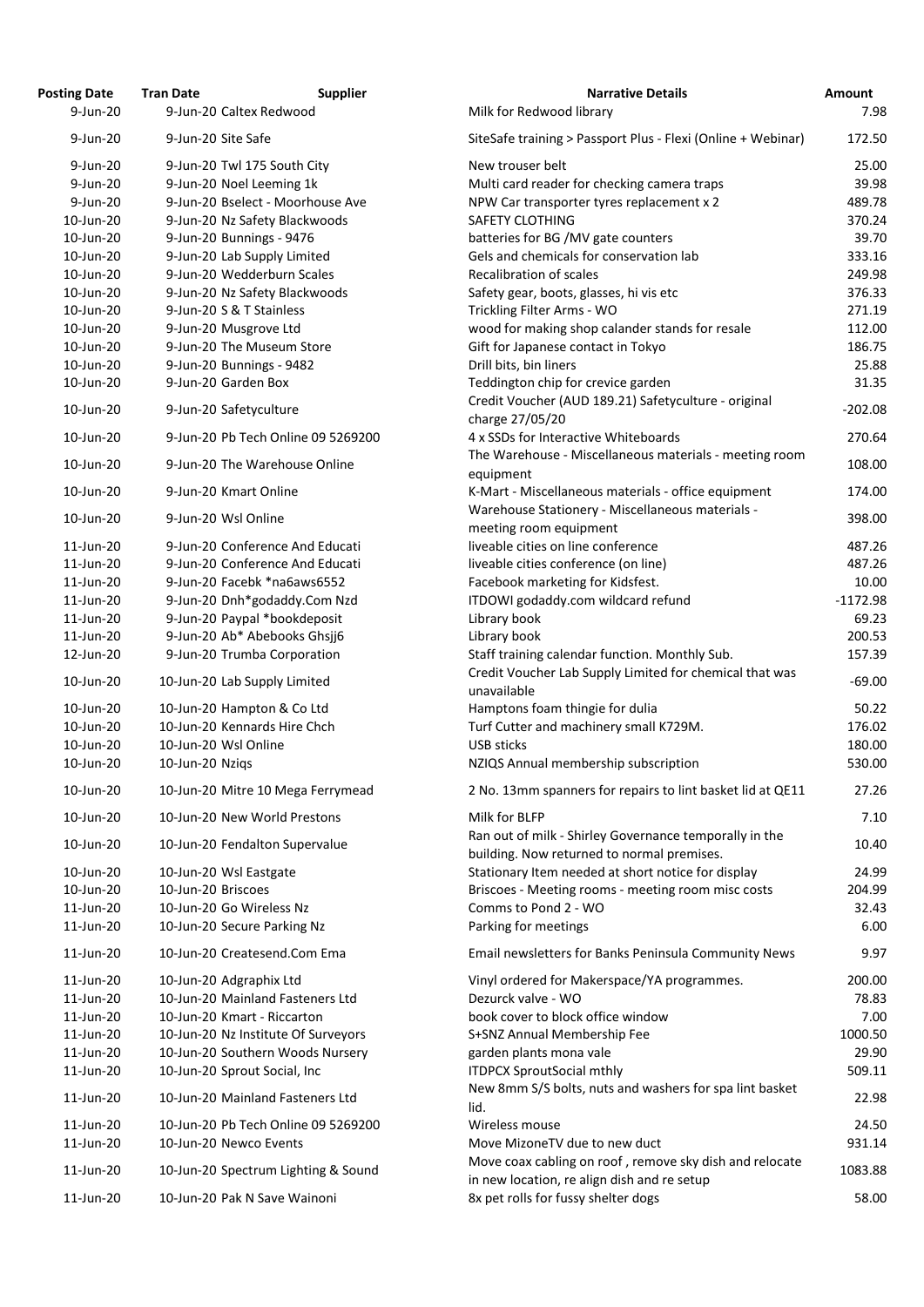| <b>Posting Date</b> | <b>Tran Date</b>                 | <b>Supplier</b>                     | <b>Narrative Details</b>                                  | <b>Amount</b> |
|---------------------|----------------------------------|-------------------------------------|-----------------------------------------------------------|---------------|
| 11-Jun-20           |                                  | 10-Jun-20 Canterbury W/sale Trad    | 1x pr mens safety/hiker boots                             | 169.00        |
| 11-Jun-20           | 10-Jun-20 Vendhq.Com             |                                     | For Library newsletter                                    | 1148.20       |
| 11-Jun-20           | 10-Jun-20 Vtnz Northwood         |                                     | Reprint of Rego sticker                                   | 4.19          |
| 11-Jun-20           | 10-Jun-20 Ross Galt Lock & Key   |                                     | Parks masters keys cut                                    | 114.75        |
| 12-Jun-20           |                                  | 10-Jun-20 Smk*wufoo.Com Charge      | KidsFest 2020 - Vendor Registration Form - Wufoo          | 61.41         |
|                     |                                  |                                     | Fixed term increased rendering capability for senior      |               |
| 12-Jun-20           | 10-Jun-20 Enscape3d.Com          |                                     | architect for a specific project                          | 70.40         |
|                     |                                  |                                     | Green Screen to replace the one that has a missing pole   |               |
| 12-Jun-20           | 10-Jun-20 Www.Aliexpress.Com     |                                     | and is no longer useable.                                 | 123.35        |
|                     |                                  |                                     | PMI Membership charged twice in error - refund will be    |               |
| 12-Jun-20           | 10-Jun-20 Project Mgmt Institute |                                     | processed                                                 | 218.90        |
|                     |                                  |                                     | Annual Project Management Institute (PMI) Membership      |               |
| 12-Jun-20           | 10-Jun-20 Project Mgmt Institute |                                     | Renewal                                                   | 218.90        |
|                     |                                  |                                     |                                                           |               |
| 12-Jun-20           | 10-Jun-20 Project Mgmt Institute |                                     | Annual Project Management Institute (PMI) Membership      | 313.38        |
|                     |                                  |                                     | Renewal including NZ Chapter                              |               |
| 11-Jun-20           | 11-Jun-20 Lyttelton Supervalue   |                                     | Biscuits for Lyttelton Harbour Network meeting on 11      | 8.30          |
|                     |                                  |                                     | June 2020                                                 |               |
|                     |                                  |                                     | Art work purchase for the collection. Ivy Fife 'Otira     |               |
| $11$ -Jun-20        |                                  | 11-Jun-20 McCormack&mckellar Auctio | Railway Yard' from McCormack and McKellar Auckland        | 6276.86       |
|                     |                                  |                                     |                                                           |               |
| 11-Jun-20           |                                  | 11-Jun-20 Mitre 10 Mega Ferrymead   | Small BBQ and BBQ tool set.                               | 222.65        |
| 11-Jun-20           | 11-Jun-20 Mitre 10 Mega Hornby   |                                     | Credit Voucher Mitre 10 Mega Hornby - Return of fence     | $-41.48$      |
|                     |                                  |                                     | stain - wrong colour                                      |               |
| 11-Jun-20           | 11-Jun-20 Mitre 10 Mega Hornby   |                                     | Electric Jug to replace non-working one in Cabin 1        | 49.95         |
| 11-Jun-20           | 11-Jun-20 Wsl Hornby             |                                     | 2 x Ink for printer, Open Sign for office and 1 pack of   | 344.96        |
|                     |                                  |                                     | printing paper                                            |               |
| 11-Jun-20           | 11-Jun-20 Chch City Libraries    |                                     | PHoto reproduction for central city interpretation panels | 156.52        |
|                     |                                  |                                     |                                                           |               |
| 11-Jun-20           | 11-Jun-20 Peninsula Trading Post |                                     | potting mix, museum garden                                | 18.99         |
| 11-Jun-20           | 11-Jun-20 Loose Change           |                                     | General greeting cards for the team use                   | 5.50          |
| 11-Jun-20           | 11-Jun-20 Hydraquip              |                                     | New battery for karcher scrubber                          | 458.85        |
| 11-Jun-20           | 11-Jun-20 New World Prestons     |                                     | cuppa tea for our park volunteers                         | 32.08         |
| 11-Jun-20           | 11-Jun-20 New World Prestons     |                                     | cuppa tea item Sunday planting crew                       | 59.94         |
| 11-Jun-20           | 11-Jun-20 Mitre 10 Mega Papanui  |                                     | Screw drivers for maintenance and Safety box to keep      | 201.10        |
|                     |                                  |                                     | confidential documents.                                   |               |
| 12-Jun-20           | 11-Jun-20 Mulford Plastics (Nz   |                                     | Mirrored perspex pieces for the Crazy Kaleidoscopes       | 686.03        |
|                     |                                  |                                     | workshop during the July school holidays.                 |               |
| 12-Jun-20           | 11-Jun-20 Ecodrop Parkhouse      |                                     | Dump Jellie old lane ropes                                | 86.37         |
| 12-Jun-20           | 11-Jun-20 Seekom                 |                                     | Credit card transaction fees for campgrounds              | 71.88         |
| 12-Jun-20           | 11-Jun-20 Hydraquip              |                                     | Repairs and service of high pressure washer and           | 1787.66       |
|                     |                                  |                                     | scrubbing machine                                         |               |
| 12-Jun-20           | 11-Jun-20 Bunnings - 9476        |                                     | Hardware supplies                                         | 63.76         |
| 12-Jun-20           | 11-Jun-20 Createsend.Com Ema     |                                     | Enewsletters for Nga Puna Wai Sports Hub update - June    | 17.58         |
|                     |                                  |                                     | 2020                                                      |               |
| 12-Jun-20           |                                  | 11-Jun-20 Mitre 10 Mega Rangiora    | 1 x Replacement Wheelbarrow Tray                          | 124.70        |
|                     |                                  |                                     | 2 x Janola Bleach for Camp, 2 x magic erasers to clean    |               |
| 12-Jun-20           | 11-Jun-20 New World Halswell     |                                     | camp gas hob, glade air fresh for Cabin 2                 | 23.85         |
| 12-Jun-20           | 11-Jun-20 Mrc Global (NZ) Ltd    |                                     | copper saddles for grill racks S7 store                   | 303.60        |
| 12-Jun-20           |                                  | 11-Jun-20 Bridon New Zealand - Chch | Tow rope/shackles                                         | 89.47         |
|                     |                                  |                                     | 25 mm camlock fittings for makeup water on learn to       |               |
| 12-Jun-20           | 11-Jun-20 Hcd Christchurch       |                                     | swim pool at Wharenui Pool                                | 73.80         |
| 12-Jun-20           | 11-Jun-20 Nz Safety Blackwoods   |                                     | Earmuffs, gloves                                          | 260.66        |
| 12-Jun-20           | 11-Jun-20 Mitre 10 Mega Papanui  |                                     | Plants for BG collections                                 | 378.07        |
| 12-Jun-20           | 11-Jun-20 Bunnings - 9476        |                                     | Plants for BG collections                                 | 976.63        |
| 12-Jun-20           |                                  | 11-Jun-20 Pb Tech Online 09 5269200 | Wireless mouse and keyboard Task 2548546                  | 62.40         |
| 12-Jun-20           | 11-Jun-20 Laerdalmedical         |                                     | Adult Resuscitator Bag II                                 | 58.30         |
| 12-Jun-20           |                                  | 11-Jun-20 Rms Shopfittings (Christc | Slat wall for Collateral wall at Shirley Library          | 1000.00       |
| 15-Jun-20           | 11-Jun-20 Paypal *csgiconsorz    |                                     | Gels for conservation use                                 | 223.51        |
| 15-Jun-20           | 11-Jun-20 Articheck.Co.Uk        |                                     | Articheck condition reporting tool                        | 254.41        |
| 15-Jun-20           | 11-Jun-20 Dnh*godaddy.Com Nzd    |                                     | ITDO WI Godaddy districtplan 10 SAN                       | 431.24        |
| 15-Jun-20           | 11-Jun-20 Aha Labs               |                                     | ITIM aha mthly sub                                        | 1824.89       |
|                     |                                  |                                     |                                                           |               |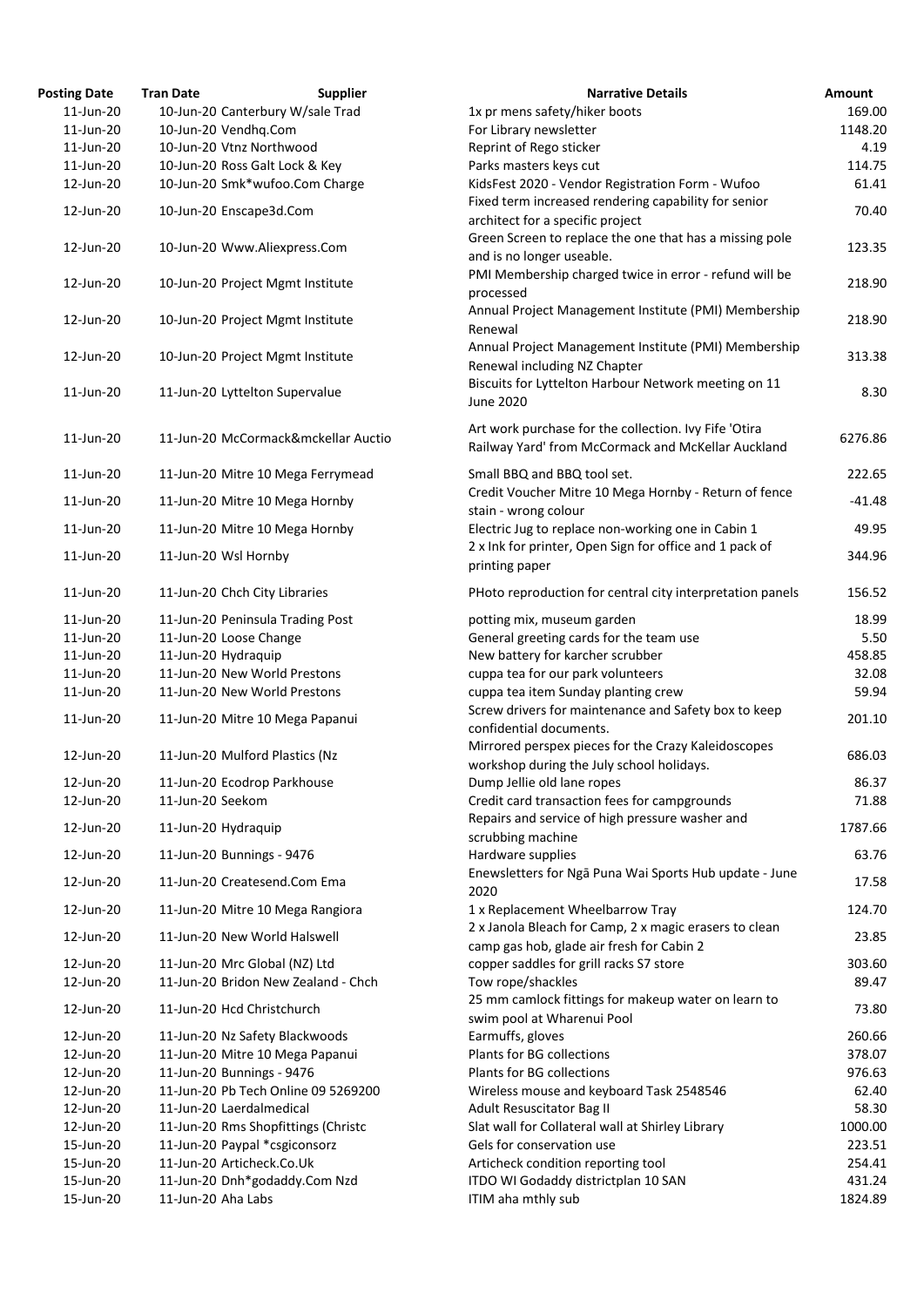| <b>Posting Date</b>    | <b>Tran Date</b>               | <b>Supplier</b>                                                 | <b>Narrative Details</b>                                                                                  | <b>Amount</b> |
|------------------------|--------------------------------|-----------------------------------------------------------------|-----------------------------------------------------------------------------------------------------------|---------------|
| 15-Jun-20              | 11-Jun-20 The Institution Of E |                                                                 | ST Engineers Australia Professional Overseas Fellow                                                       | 875.25        |
|                        |                                |                                                                 | Membership and National Engineering Register                                                              |               |
| 15-Jun-20              | 11-Jun-20 Wilcom Internation   |                                                                 | Embroidery subscription for Turanga library                                                               | 796.11        |
| 15-Jun-20              |                                | 11-Jun-20 Ab* Abebooks Gi2wgc                                   | Library book                                                                                              | 23.50         |
| 15-Jun-20              |                                | 11-Jun-20 Ab* Abebooks Gixt3z                                   | Library book                                                                                              | 35.43         |
| 12-Jun-20              |                                | 12-Jun-20 Spotlight Christchurch                                | Tupperware & glass containers for conservation lab                                                        | 67.20         |
| 12-Jun-20              | 12-Jun-20 Gordon Harris Chch   |                                                                 | Brushed and foam core for conservation lab                                                                | 270.05        |
| 12-Jun-20              |                                | 12-Jun-20 Placemakers Cranford                                  | Events Production 2020 - Safety Equipment - PPE                                                           | 32.95         |
| 12-Jun-20              |                                | 12-Jun-20 Mitre 10 Mega Hornby                                  | Trailer keys                                                                                              | 28.00         |
| 12-Jun-20              | 12-Jun-20 Countdown            |                                                                 | Milk for New Brighton                                                                                     | 3.53          |
| 12-Jun-20              | 12-Jun-20 Hydraquip            |                                                                 | Replacement Hose for t7 scrubber                                                                          | 198.95        |
| 12-Jun-20              | 12-Jun-20 Wsl South City       |                                                                 | herbarium det white linen archival paper                                                                  | 38.97         |
| 12-Jun-20              |                                | 12-Jun-20 Mitre 10 Mega Papanui                                 | Secure lock box for the Groynes                                                                           | 407.38        |
| 15-Jun-20              | 12-Jun-20 Wilson Parking       |                                                                 | <b>Wilson Parking - Meeting</b>                                                                           | 6.60          |
| 15-Jun-20              |                                | 12-Jun-20 Campaignmonitor.Co                                    | Purchased 400,000 credits for Campaign Monitor for both                                                   | 4546.91       |
|                        |                                |                                                                 | Libraries and the Christchurch City accounts                                                              |               |
| 15-Jun-20              | 12-Jun-20 Createsend.Com Ema   |                                                                 | E-newsletters for Papanui-Innes Community News                                                            | 8.49          |
| 15-Jun-20              | 12-Jun-20 Createsend.Com Ema   |                                                                 | E-newsletters for Spreydon-Cashmere Community News                                                        | 8.62          |
| 15-Jun-20              | 12-Jun-20 Createsend.Com Ema   |                                                                 | Email newsletters for Banks Peninsula Community News                                                      | 9.99          |
| 15-Jun-20              | 12-Jun-20 Createsend.Com Ema   |                                                                 | Email newsletters for Fendalton-Waimairi-Harewood<br><b>Community News</b>                                | 10.14         |
| 15-Jun-20              | 12-Jun-20 Createsend.Com Ema   |                                                                 | Email newsletters for Halswell-Hornby-Riccarton                                                           | 10.89         |
| 15-Jun-20              | 12-Jun-20 Createsend.Com Ema   |                                                                 | <b>Community News</b><br>E-newsletters for Coastal-Burwood Community News                                 | 11.38         |
|                        |                                |                                                                 |                                                                                                           |               |
| 15-Jun-20              | 12-Jun-20 Facebk *cnb8ms2652   |                                                                 | Facebook marketing for Kidsfest.<br>E-newsletters for Linwood-Central-Heathcote Community                 | 15.00         |
| 15-Jun-20              | 12-Jun-20 Createsend.Com Ema   |                                                                 | <b>News</b>                                                                                               | 17.56         |
| 15-Jun-20              | 12-Jun-20 Wilson Parking       |                                                                 | Parking for meeting in civic<br>Events Production 2020 - Equipment Clean Out - Eco                        | 4.60          |
| 15-Jun-20              | 12-Jun-20 Ecodrop Parkhouse    |                                                                 | Store                                                                                                     | 37.79         |
| 15-Jun-20              | 12-Jun-20 Bunnings - 9482      |                                                                 | A large BBQ and tongs etc for community engagement                                                        | 649.94        |
| 15-Jun-20              |                                | 12-Jun-20 Oborns Nautical Rcctn                                 | high strength rope and fittings for Travis bird hide<br>shutters                                          | 170.00        |
| 15-Jun-20              | 12-Jun-20 Shirley Vet Clinic   |                                                                 | Assessment and Euthanasia for long term impounded dog<br>Lassie.                                          | 200.00        |
| 15-Jun-20              |                                | 12-Jun-20 Mainland Fasteners Ltd                                | F2 Glue, SS joint connector bolts for crate lids                                                          | 205.39        |
| 15-Jun-20              | 12-Jun-20 Plumbing World #81   |                                                                 | brass tap keys for Waltham pool outdoor taps                                                              | 14.88         |
| 15-Jun-20              |                                | 12-Jun-20 Terra Viva Home & Garden                              | roses for central rose garden                                                                             | 390.70        |
| 15-Jun-20              | 12-Jun-20 Apple.Com/Bill       |                                                                 | Apple Apps - Outreach Children's                                                                          | 3.47          |
| 15-Jun-20              | 12-Jun-20 Apple.Com/Bill       |                                                                 | App purchases (Outreach / children's)                                                                     | 15.63         |
| 15-Jun-20              | 12-Jun-20 Paypal *emax Online  |                                                                 | SD to CF card adapter (AV Studio: Tūranga)                                                                | 18.85         |
| 15-Jun-20              | 12-Jun-20 Bunnings - 9482      |                                                                 | Replacement Staple Gun and Drill bit                                                                      | 70.79         |
| 15-Jun-20              | 12-Jun-20 Holyoake Industries  |                                                                 | <b>OBD Vent for Sauna</b>                                                                                 | 72.45         |
| 15-Jun-20              |                                | 12-Jun-20 Ab* Abebooks Gi2ae3                                   | Library book                                                                                              | 24.63         |
| 15-Jun-20              |                                | 12-Jun-20 Amzn Mktp Us*my8ke96a2                                | Library book                                                                                              | 87.03         |
| 15-Jun-20              |                                | 12-Jun-20 Fulton Hogan Sign Shop                                | <b>Obstruction marker</b>                                                                                 | 30.42         |
| 15-Jun-20              |                                | 12-Jun-20 Nz Safety Blackwoods                                  | Hazard tape                                                                                               | 36.49         |
| 15-Jun-20              |                                | 12-Jun-20 Mister Minit Barringto                                | Mister Minit - Capacity money - keys cutting for park                                                     | 32.70         |
| 15-Jun-20              | 13-Jun-20 Countdown            |                                                                 | coffee                                                                                                    | 15.98         |
| 15-Jun-20              | 13-Jun-20 Countdown            |                                                                 | batteries for chargers                                                                                    | 34.00         |
| 15-Jun-20              | 13-Jun-20 Oderings Nurseries   |                                                                 | plants for herb garden, compost                                                                           | 61.86         |
| 15-Jun-20              | 13-Jun-20 Github               |                                                                 | <b>ITDPCX GitHub annual renewal</b>                                                                       | 76.78         |
| 15-Jun-20              |                                | 14-Jun-20 Mitre 10 Mega Rangiora                                | wall hooks for dust masks, leaf rake, bungee cords for                                                    | 45.04         |
|                        |                                |                                                                 | tunnel house misting pipes                                                                                |               |
| 15-Jun-20<br>16-Jun-20 |                                | 14-Jun-20 Mitre 10 Mega Papanui<br>14-Jun-20 Createsend.Com Ema | replacement tank fittings for chlorine delivery ute<br>E-newsletters for Graffiti Volunteering Newsletter | 31.79<br>9.54 |
|                        |                                |                                                                 |                                                                                                           |               |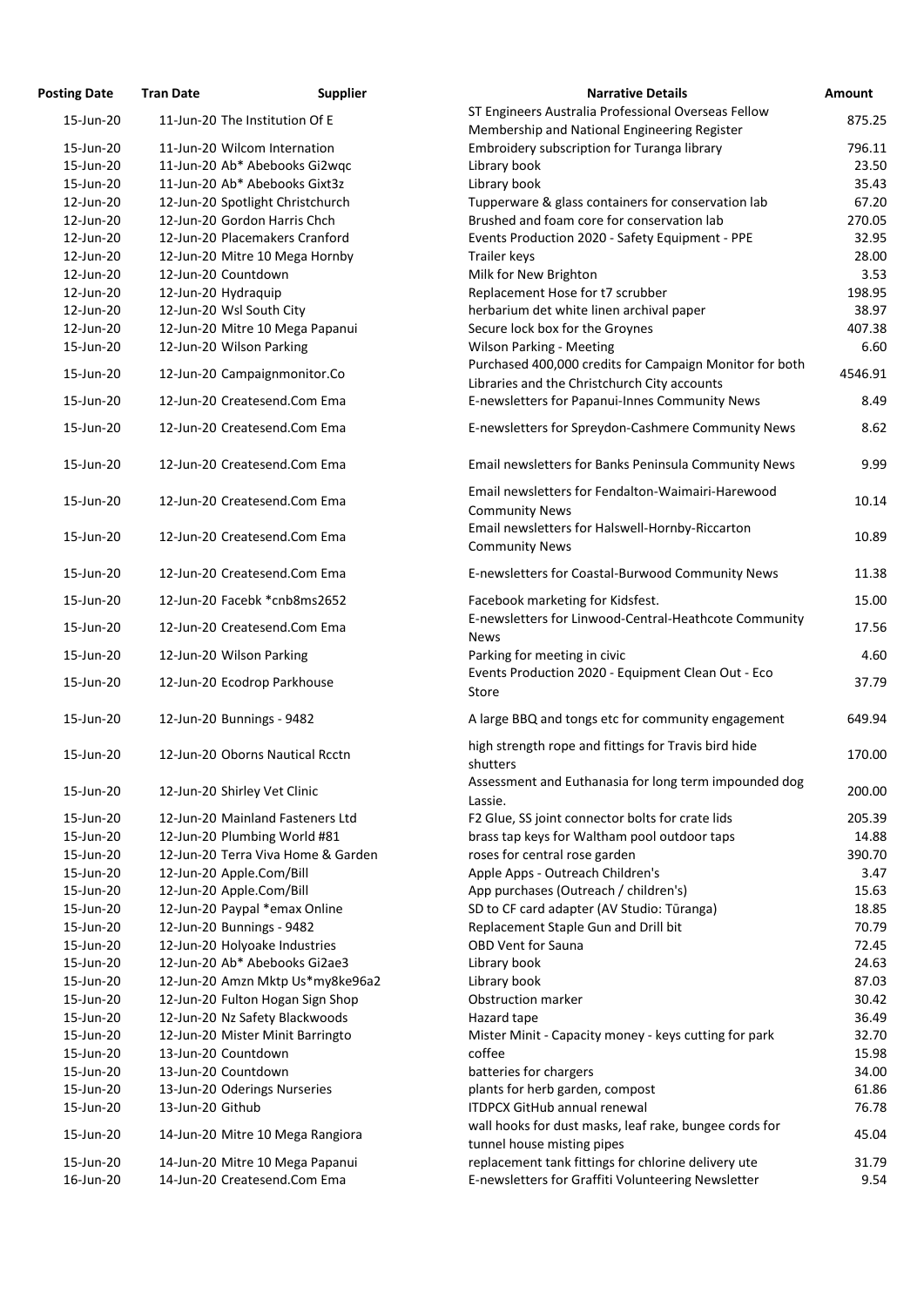| <b>Posting Date</b> | <b>Tran Date</b>                  | <b>Supplier</b>                   | <b>Narrative Details</b>                                  | Amount    |
|---------------------|-----------------------------------|-----------------------------------|-----------------------------------------------------------|-----------|
| 17-Jun-20           | 14-Jun-20 Paypal *aaanz           |                                   | AAANZ annual membership for Christchurch Art Gallery      | 112.61    |
|                     |                                   |                                   | 2020                                                      |           |
| 15-Jun-20           | 15-Jun-20 Hampton & Co Ltd        |                                   | Line trimmer head                                         | 161.79    |
| 15-Jun-20           | 15-Jun-20 Hampton & Co Ltd        |                                   | Jellie park group fit refit                               | 452.05    |
| 15-Jun-20           | 15-Jun-20 Countdown               |                                   | Equipment for Ascot Leisure Club                          | 44.00     |
| 15-Jun-20           |                                   | 15-Jun-20 Bselect - Moorhouse Ave | Toro Workman tyres x2.                                    | 287.50    |
| 15-Jun-20           | 15-Jun-20 Chch City Libraries     |                                   | Credit Voucher Chch City Libraries                        | $-156.52$ |
| 15-Jun-20           | 15-Jun-20 Mrc Global (NZ) Ltd     |                                   | Workshop Consumables - WO                                 | 559.94    |
| 15-Jun-20           | 15-Jun-20 Jaycar Pty Ltd          |                                   | Irrigation components for Mona Vale                       | 94.50     |
| 15-Jun-20           | 15-Jun-20 Jb Hi-Fi                |                                   | Replacement Hair Dryer reception                          | 64.00     |
| 16-Jun-20           | 15-Jun-20 Wilson Parking          |                                   | <b>Wilson Parking -Meeting Civic</b>                      | 4.60      |
| 16-Jun-20           | 15-Jun-20 Kevin Daly Mowers Ltd   |                                   | repairs to Honda rotary mower plant no 1729               | 163.00    |
| 16-Jun-20           | 15-Jun-20 Trinity Farm            |                                   | plants for Council garden project                         | 66.50     |
| 16-Jun-20           | 15-Jun-20 Australasian Housing I  |                                   | Australasian Housing Institute professional subscription  | 106.60    |
| 16-Jun-20           | 15-Jun-20 Nz Safety Blackwoods    |                                   | Water proof pants and normal workwear pants               | 144.53    |
| 16-Jun-20           | 15-Jun-20 Scorpio Books           |                                   | landscape book for team library                           | 77.00     |
| 16-Jun-20           | 15-Jun-20 Createsend.Com Ema      |                                   | E-newsletters for Parks Volunteering - June/July.         | 17.64     |
| 16-Jun-20           | 15-Jun-20 Nz Safety Blackwoods    |                                   | Missing receipt - gloves for art handling                 | 108.74    |
|                     |                                   |                                   | Milk for the Coastal-Burwood Community Board meeting      |           |
| 16-Jun-20           | 15-Jun-20 New Brighton Lotto      |                                   | on Monday 15 June 2020.                                   | 3.07      |
|                     |                                   |                                   | Dump fee for non recyclable office rubbish and broken     |           |
| 16-Jun-20           | 15-Jun-20 Ecodrop Metro           |                                   | equipment.                                                | 16.19     |
| 16-Jun-20           | 15-Jun-20 Resene Lichfield St 031 |                                   | Resene paint                                              | 627.37    |
|                     |                                   |                                   | Alcohol sale licence fee (special licence) for exhibition |           |
| 16-Jun-20           | 15-Jun-20 Chch City Council Civic |                                   | opening 31 July 2020                                      | 207.00    |
|                     |                                   |                                   | Parking for new Hornby meeting at Turanga - machine       |           |
| 16-Jun-20           | 15-Jun-20 Secure Parking Nz       |                                   | was out of paper so no receipt available.                 | 6.00      |
| 16-Jun-20           | 15-Jun-20 Q Store                 |                                   | Coat and picture hooks for library                        | 7.89      |
| 16-Jun-20           | 15-Jun-20 Look Sharp Store        |                                   | Kidsfest props for matariki trails                        | 54.90     |
| 16-Jun-20           | 15-Jun-20 Bunnings - 9476         |                                   | Kidsfest matariki trail props                             | 258.93    |
|                     |                                   |                                   | Credit Voucher Para Rubber Christchurch for carpet        |           |
| 16-Jun-20           | 15-Jun-20 Para Rubber Christchur  |                                   | runner for Halswell Quarry Managers House                 | $-101.03$ |
|                     |                                   |                                   | Carpet runner for Halswell Quarry Mangers House front     |           |
| 16-Jun-20           | 15-Jun-20 Para Rubber Christchur  |                                   | Porch.                                                    | 199.00    |
| 16-Jun-20           | 15-Jun-20 Mainland Fasterners     |                                   | In house maintenance - WO                                 | 294.81    |
| 16-Jun-20           | 15-Jun-20 Mitre 10 Beckenham      |                                   | Oil for water pump (stock water)                          | 9.74      |
| 16-Jun-20           | 15-Jun-20 Nz Safety Blackwoods    |                                   | ear and eye protection for micro staff                    | 63.41     |
| 16-Jun-20           | 15-Jun-20 New World Rolleston     |                                   | kitchen supplies Mona Vale & Central city team            | 71.36     |
| 16-Jun-20           | 15-Jun-20 Asure Quality Nz        |                                   |                                                           | 795.80    |
|                     |                                   |                                   | testing                                                   |           |
| 16-Jun-20           | 15-Jun-20 Bunnings - 9482         |                                   | Timber for storage shed, screws                           | 244.19    |
| 16-Jun-20           | 15-Jun-20 Towsafe Limited         |                                   | Installation of travel stand for laptop                   | 115.00    |
| 16-Jun-20           | 15-Jun-20 Bunnings - 9476         |                                   | turf marking chalk and string                             | 28.45     |
| 16-Jun-20           | 15-Jun-20 Barcodes.Co.Nz          |                                   | Purchase of 3 barcodes for: Graphic Artists Book, Wayne   | 60.00     |
|                     |                                   |                                   | Youle Book, Bill Hammond book                             |           |
| 16-Jun-20           | 15-Jun-20 Matting Systems Nz      |                                   | O Zone Rubber mat 900mm wide x 6420mm long for            | 840.00    |
|                     |                                   |                                   | <b>Shirley Service Centre Desk</b>                        |           |
| 17-Jun-20           | 15-Jun-20 Createsend.Com Ema      |                                   | Email newsletters for Te Pou Toetoe: Linwood pool         | 16.61     |
| 17-Jun-20           | 15-Jun-20 Facebk *lhs7gs2552      |                                   | update - June 2020<br>Facebook marketing for Kidsfest.    | 20.00     |
| 17-Jun-20           | 15-Jun-20 Www.Rocscience.Com      |                                   | <b>ITDPLOB Rocscience annual renewal</b>                  | 703.67    |
|                     |                                   |                                   |                                                           |           |
| 16-Jun-20           | 16-Jun-20 Z Moorhouse             |                                   | 2 x 9kg gas bottle refills for weed control on paths      | 78.00     |
| 16-Jun-20           | 16-Jun-20 A1 Auto 4 Service       |                                   | batteries for Isuzu Truck HLH617                          | 600.00    |
| 16-Jun-20           |                                   | 16-Jun-20 Resene Tower Junction34 | Paint for Jellie group fit                                | 313.79    |
| 16-Jun-20           | 16-Jun-20 Spooky Boogie           |                                   | Snacks for Naval Point Development Plan Hui with Ngati    | 33.00     |
|                     |                                   |                                   | Wheke.                                                    |           |
| 16-Jun-20           | 16-Jun-20 Canterbury Museum       |                                   | Photographic reproductions for Central city               | 450.00    |
|                     |                                   |                                   | Interpretation panels                                     |           |
| 16-Jun-20           |                                   | 16-Jun-20 Chch Ready Mix Concrete | gravel for parking area by adrenalin forest site          | 28.64     |
| 16-Jun-20           |                                   | 16-Jun-20 Chch Ready Mix Concrete | gravel parking area by adrenalin forest area              | 45.47     |
| 17-Jun-20           | 16-Jun-20 Bunnings - 9476         |                                   | gas torch starter kit for the gas burner                  | 19.98     |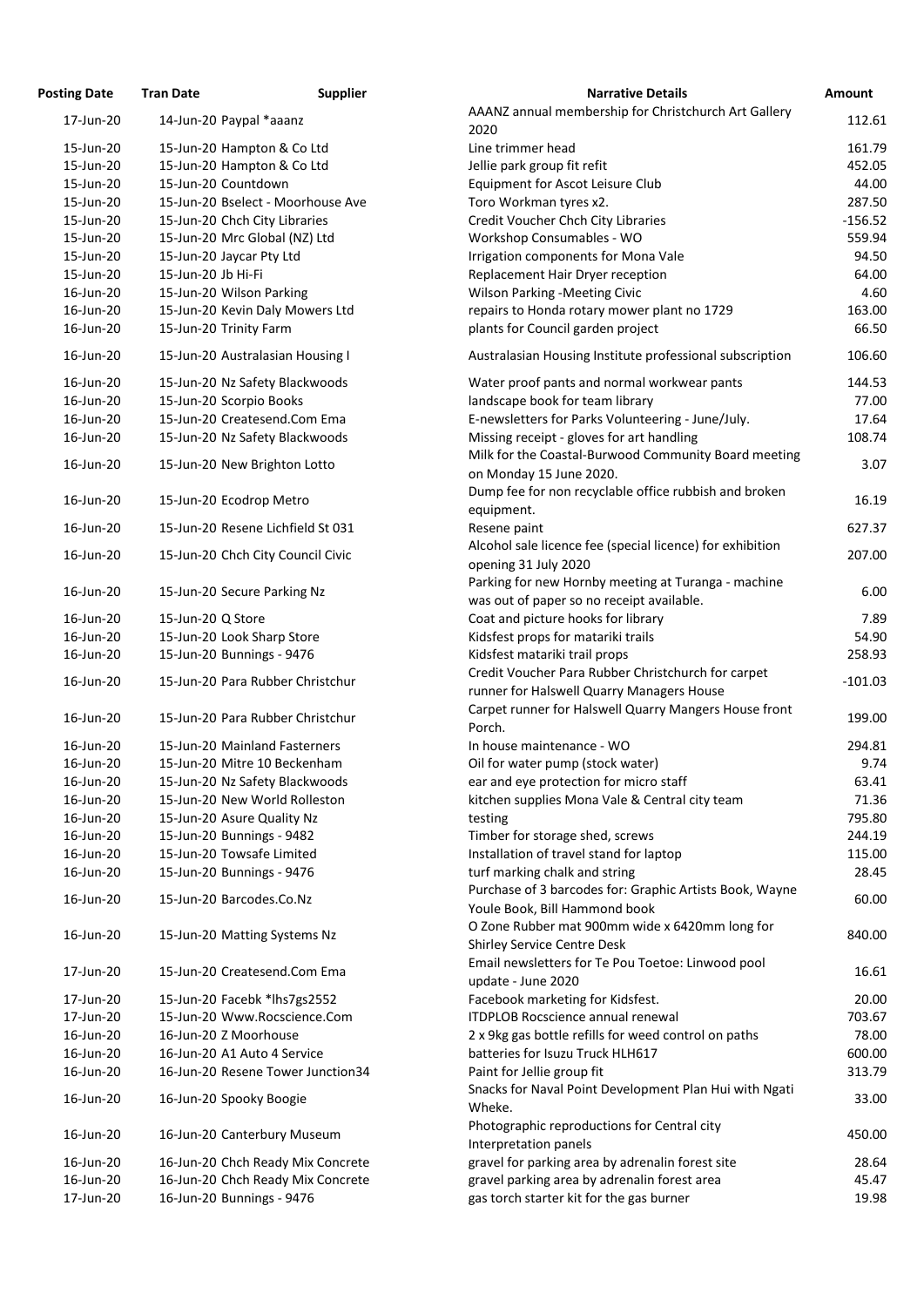| osting Date | <b>Tran Date</b>                    | <b>Supplier</b> | <b>Narrative Details</b>                                                                                |
|-------------|-------------------------------------|-----------------|---------------------------------------------------------------------------------------------------------|
| 17-Jun-20   | 16-Jun-20 Mitre 10 Mega Ferrymead   |                 | <b>Powerhouse Paint</b>                                                                                 |
| 17-Jun-20   | 16-Jun-20 Chch Rockshop & Kbb       |                 | Extra microphone, cods etc                                                                              |
| 17-Jun-20   | 16-Jun-20 Chch Rockshop & Kbb       |                 | Portable speaker                                                                                        |
| 17-Jun-20   | 16-Jun-20 Rubber Monkey Sales       |                 | Replacement space case for RT14                                                                         |
| 17-Jun-20   | 16-Jun-20 Mbie Standards Nz         |                 | Timber preservation plants - timber preservation plant<br>site design                                   |
| 17-Jun-20   | 16-Jun-20 Dyers Rd Landscape        |                 | 2 bags of rocks for KidsFest Rock Art activity.                                                         |
| 17-Jun-20   | 16-Jun-20 Dyers Rd Landscape        |                 | Mulch for Papanui Bush work                                                                             |
| 17-Jun-20   | 16-Jun-20 Photo & Video Interntnl   |                 | lightbox, for digitising collection of negatives                                                        |
| 17-Jun-20   | 16-Jun-20 Nz Safety Blackwoods      |                 | <b>PPE New Start</b>                                                                                    |
| 17-Jun-20   | 16-Jun-20 Kmart                     |                 | pool testing materials                                                                                  |
| 17-Jun-20   | 16-Jun-20 Marshalls Tv & Health     |                 | essential oil for change rooms & reception                                                              |
| 17-Jun-20   | 16-Jun-20 Twl 123 Eastgate          |                 | reception storage                                                                                       |
| 17-Jun-20   | 16-Jun-20 Fulton Hogan Sign Shop    |                 | Animal pest signs and way finding track signs                                                           |
| 17-Jun-20   | 16-Jun-20 Bridon New Zealand - Chch |                 | towing and lifting strops for Halswell Quarry to replace<br>ones that were stolen                       |
| 17-Jun-20   | 16-Jun-20 Bunnings - 9476           |                 | survey marker                                                                                           |
| 17-Jun-20   | 16-Jun-20 Bunnings - 9476           |                 | peg for lab                                                                                             |
| 17-Jun-20   | 16-Jun-20 George Henry & Co Ltd     |                 | Battery charger                                                                                         |
| 17-Jun-20   | 16-Jun-20 Mitre 10 Mega Papanui     |                 | Cleaning product for toilet at aqua area                                                                |
| 18-Jun-20   | 16-Jun-20 Zoom.Aud                  |                 | Zoom Licences for Mayor Lounge                                                                          |
| 18-Jun-20   | 16-Jun-20 Vistapr*vistaprint.Com    |                 | Temporary corflute sign holders community parks                                                         |
| 18-Jun-20   | 16-Jun-20 Axure Software            |                 | <b>ITDPCX Auxere mthly sub</b>                                                                          |
| 18-Jun-20   | 16-Jun-20 Swiftype.Com              |                 | ITDPCX swiftype mthly sub                                                                               |
|             |                                     |                 | Personal use in error - Reimbursement direct to card                                                    |
| 18-Jun-20   | 16-Jun-20 Interislander Web Process |                 | 23/06/20                                                                                                |
| 19-Jun-20   | 16-Jun-20 B&h Photo 800-606-6969    |                 | Pentax 90mm Macro lens for medium format digital                                                        |
| 17-Jun-20   | 17-Jun-20 Ccc Parking               |                 | Parking for meeting external                                                                            |
| 17-Jun-20   | 17-Jun-20 Mitre 10 Mega Ferrymead   |                 | Hardware supplies                                                                                       |
| 17-Jun-20   | 17-Jun-20 Mitre 10 Mega Ferrymead   |                 | hardware supplies                                                                                       |
| 17-Jun-20   | 17-Jun-20 Chch City Council Civic   |                 | parking coupons                                                                                         |
| 17-Jun-20   | 17-Jun-20 Mitre 10 Mega Ferrymead   |                 | Fire suppressant, fire extinguisher, fire blanket                                                       |
| 17-Jun-20   | 17-Jun-20 Countdown                 |                 | Milk for the Shirley Library and Service Centre                                                         |
| 17-Jun-20   | 17-Jun-20 Countdown                 |                 | Community Group - Voucher to provide food for the<br>Wainoni Avonside Community Services Trust Welcome  |
| 17-Jun-20   | 17-Jun-20 Countdown                 |                 | Community Group - Voucher given to provide food for<br>the Burwood Christian Centre Winter Warmer Event |
| 17-Jun-20   | 17-Jun-20 Resene Tower Junction34   |                 | Resene paint                                                                                            |
| 17-Jun-20   | 17-Jun-20 Twl 128 Hornby            |                 | 2 x 5kg boxes of Soap Powder                                                                            |
| 17-Jun-20   | 17-Jun-20 Noel Leeming 3h           |                 | USB cable                                                                                               |
| 17-Jun-20   | 17-Jun-20 Mitre 10 Mega Hornby      |                 | 4l exterior paintpaint mixer3x light bulbs                                                              |
| 17-Jun-20   | 17-Jun-20 Pak N Save Riccarton      |                 | Reimbursement for performing group at I love New<br><b>Brighton</b>                                     |
| 17-Jun-20   | 17-Jun-20 Twl 123 Eastgate          |                 | storage for reception                                                                                   |
| 17-Jun-20   | 17-Jun-20 Mitre 10 Mega Papanui     |                 | hooks for change rooms                                                                                  |
| 17-Jun-20   | 17-Jun-20 Wsl South City            |                 | <b>Stationery for Emergency Operations Centre</b>                                                       |
| 17-Jun-20   | 17-Jun-20 Garden Box                |                 | scree chip for section F                                                                                |
| 17-Jun-20   | 17-Jun-20 New World Durham Street   |                 | 3 tins of nugget for officers shoes and boots                                                           |
| 17-Jun-20   | 17-Jun-20 New World Northwood       |                 | Milk for re sale in the shop                                                                            |
| 17-Jun-20   | 17-Jun-20 Mitre 10 Mega Papanui     |                 | Poly riser tap adaptor thread seal tape, plumbing fitting                                               |
| 18-Jun-20   | 17-Jun-20 Bp Connect Dallington     |                 | Vehicle GJH275                                                                                          |
| 18-Jun-20   | 17-Jun-20 Caltex Hornby             |                 | Milk order for Hornby Library                                                                           |
| 18-Jun-20   | 17-Jun-20 Bunnings - 9476           |                 | Materials for painting Kelcy Taratoa balcony mural                                                      |
| 18-Jun-20   | 17-Jun-20 Ecodrop Metro             |                 | <b>General Refuse Dumping</b>                                                                           |
| 18-Jun-20   | 17-Jun-20 Mico Montreal Street 7080 |                 | Irrigation equipment                                                                                    |
| 18-Jun-20   | 17-Jun-20 Bunnings - 9482           |                 | cleaning products                                                                                       |
| 18-Jun-20   | 17-Jun-20 Oderings Nurseries        |                 | Plants, bird feeders - Woodham aviary                                                                   |
| 18.11n.20   | 17-lun-20 Wilson Parking            |                 | Car nark in town for meeting                                                                            |

| <b>Posting Date</b>    | <b>Tran Date</b><br><b>Supplier</b> | <b>Narrative Details</b>                                                                                  | Amount  |
|------------------------|-------------------------------------|-----------------------------------------------------------------------------------------------------------|---------|
| 17-Jun-20              | 16-Jun-20 Mitre 10 Mega Ferrymead   | <b>Powerhouse Paint</b>                                                                                   | 513.93  |
| 17-Jun-20              | 16-Jun-20 Chch Rockshop & Kbb       | Extra microphone, cods etc                                                                                | 373.00  |
| 17-Jun-20              | 16-Jun-20 Chch Rockshop & Kbb       | Portable speaker                                                                                          | 899.00  |
| 17-Jun-20              | 16-Jun-20 Rubber Monkey Sales       | Replacement space case for RT14                                                                           | 482.83  |
| 17-Jun-20              | 16-Jun-20 Mbie Standards Nz         | Timber preservation plants - timber preservation plant                                                    | 116.96  |
| 17-Jun-20              | 16-Jun-20 Dyers Rd Landscape        | site design<br>2 bags of rocks for KidsFest Rock Art activity.                                            | 5.00    |
| 17-Jun-20              | 16-Jun-20 Dyers Rd Landscape        | Mulch for Papanui Bush work                                                                               | 135.00  |
| 17-Jun-20              | 16-Jun-20 Photo & Video Interntnl   | lightbox, for digitising collection of negatives                                                          | 263.00  |
| 17-Jun-20              | 16-Jun-20 Nz Safety Blackwoods      | <b>PPE New Start</b>                                                                                      | 523.58  |
| 17-Jun-20              | 16-Jun-20 Kmart                     | pool testing materials                                                                                    | 91.50   |
| 17-Jun-20              | 16-Jun-20 Marshalls Tv & Health     |                                                                                                           | 110.50  |
|                        |                                     | essential oil for change rooms & reception                                                                | 175.99  |
| 17-Jun-20<br>17-Jun-20 | 16-Jun-20 Twl 123 Eastgate          | reception storage                                                                                         | 1084.70 |
|                        | 16-Jun-20 Fulton Hogan Sign Shop    | Animal pest signs and way finding track signs<br>towing and lifting strops for Halswell Quarry to replace |         |
| 17-Jun-20              | 16-Jun-20 Bridon New Zealand - Chch | ones that were stolen                                                                                     | 175.43  |
| 17-Jun-20              | 16-Jun-20 Bunnings - 9476           | survey marker                                                                                             | 12.95   |
| 17-Jun-20              | 16-Jun-20 Bunnings - 9476           | peg for lab                                                                                               | 49.64   |
| 17-Jun-20              | 16-Jun-20 George Henry & Co Ltd     | Battery charger                                                                                           | 201.25  |
| 17-Jun-20              | 16-Jun-20 Mitre 10 Mega Papanui     | Cleaning product for toilet at aqua area                                                                  | 14.94   |
| 18-Jun-20              | 16-Jun-20 Zoom.Aud                  | Zoom Licences for Mayor Lounge                                                                            | 323.66  |
| 18-Jun-20              | 16-Jun-20 Vistapr*vistaprint.Com    | Temporary corflute sign holders community parks                                                           | 44.83   |
| 18-Jun-20              | 16-Jun-20 Axure Software            | <b>ITDPCX Auxere mthly sub</b>                                                                            | 156.30  |
| 18-Jun-20              | 16-Jun-20 Swiftype.Com              | ITDPCX swiftype mthly sub                                                                                 | 405.10  |
| 18-Jun-20              | 16-Jun-20 Interislander Web Process | Personal use in error - Reimbursement direct to card<br>23/06/20                                          | 332.23  |
| 19-Jun-20              | 16-Jun-20 B&h Photo 800-606-6969    | Pentax 90mm Macro lens for medium format digital                                                          | 4294.86 |
| 17-Jun-20              | 17-Jun-20 Ccc Parking               | Parking for meeting external                                                                              | 7.50    |
| 17-Jun-20              | 17-Jun-20 Mitre 10 Mega Ferrymead   | Hardware supplies                                                                                         | 6.98    |
| 17-Jun-20              | 17-Jun-20 Mitre 10 Mega Ferrymead   | hardware supplies                                                                                         | 28.15   |
| 17-Jun-20              | 17-Jun-20 Chch City Council Civic   | parking coupons                                                                                           | 77.50   |
| 17-Jun-20              | 17-Jun-20 Mitre 10 Mega Ferrymead   | Fire suppressant, fire extinguisher, fire blanket                                                         | 79.58   |
| 17-Jun-20              | 17-Jun-20 Countdown                 | Milk for the Shirley Library and Service Centre                                                           | 9.16    |
| 17-Jun-20              | 17-Jun-20 Countdown                 | Community Group - Voucher to provide food for the<br>Wainoni Avonside Community Services Trust Welcome    | 200.00  |
| 17-Jun-20              | 17-Jun-20 Countdown                 | Community Group - Voucher given to provide food for<br>the Burwood Christian Centre Winter Warmer Event   | 200.00  |
| 17-Jun-20              | 17-Jun-20 Resene Tower Junction34   | Resene paint                                                                                              | 111.13  |
| 17-Jun-20              | 17-Jun-20 Twl 128 Hornby            | 2 x 5kg boxes of Soap Powder                                                                              | 18.00   |
| 17-Jun-20              | 17-Jun-20 Noel Leeming 3h           | USB cable                                                                                                 | 29.99   |
| 17-Jun-20              | 17-Jun-20 Mitre 10 Mega Hornby      | 4l exterior paintpaint mixer3x light bulbs                                                                | 128.54  |
| 17-Jun-20              | 17-Jun-20 Pak N Save Riccarton      | Reimbursement for performing group at I love New                                                          | 150.00  |
| 17-Jun-20              | 17-Jun-20 Twl 123 Eastgate          | <b>Brighton</b><br>storage for reception                                                                  | 36.90   |
| 17-Jun-20              | 17-Jun-20 Mitre 10 Mega Papanui     | hooks for change rooms                                                                                    | 174.50  |
| 17-Jun-20              | 17-Jun-20 Wsl South City            | <b>Stationery for Emergency Operations Centre</b>                                                         | 79.96   |
| 17-Jun-20              | 17-Jun-20 Garden Box                | scree chip for section F                                                                                  | 44.65   |
| 17-Jun-20              | 17-Jun-20 New World Durham Street   | 3 tins of nugget for officers shoes and boots                                                             | 19.47   |
| 17-Jun-20              | 17-Jun-20 New World Northwood       | Milk for re sale in the shop                                                                              | 19.51   |
| 17-Jun-20              | 17-Jun-20 Mitre 10 Mega Papanui     | Poly riser tap adaptor thread seal tape, plumbing fittings                                                | 76.08   |
|                        |                                     |                                                                                                           |         |
| 18-Jun-20              | 17-Jun-20 Bp Connect Dallington     | Vehicle GJH275                                                                                            | 22.50   |
| 18-Jun-20              | 17-Jun-20 Caltex Hornby             | Milk order for Hornby Library                                                                             | 9.98    |
| 18-Jun-20              | 17-Jun-20 Bunnings - 9476           | Materials for painting Kelcy Taratoa balcony mural                                                        | 47.52   |
| 18-Jun-20              | 17-Jun-20 Ecodrop Metro             | <b>General Refuse Dumping</b>                                                                             | 53.98   |
| 18-Jun-20              | 17-Jun-20 Mico Montreal Street 7080 | Irrigation equipment                                                                                      | 99.99   |
| 18-Jun-20              | 17-Jun-20 Bunnings - 9482           | cleaning products                                                                                         | 760.50  |
| 18-Jun-20              | 17-Jun-20 Oderings Nurseries        | Plants, bird feeders - Woodham aviary                                                                     | 115.93  |
| 18-Jun-20              | 17-Jun-20 Wilson Parking            | Car park in town for meeting                                                                              | 8.60    |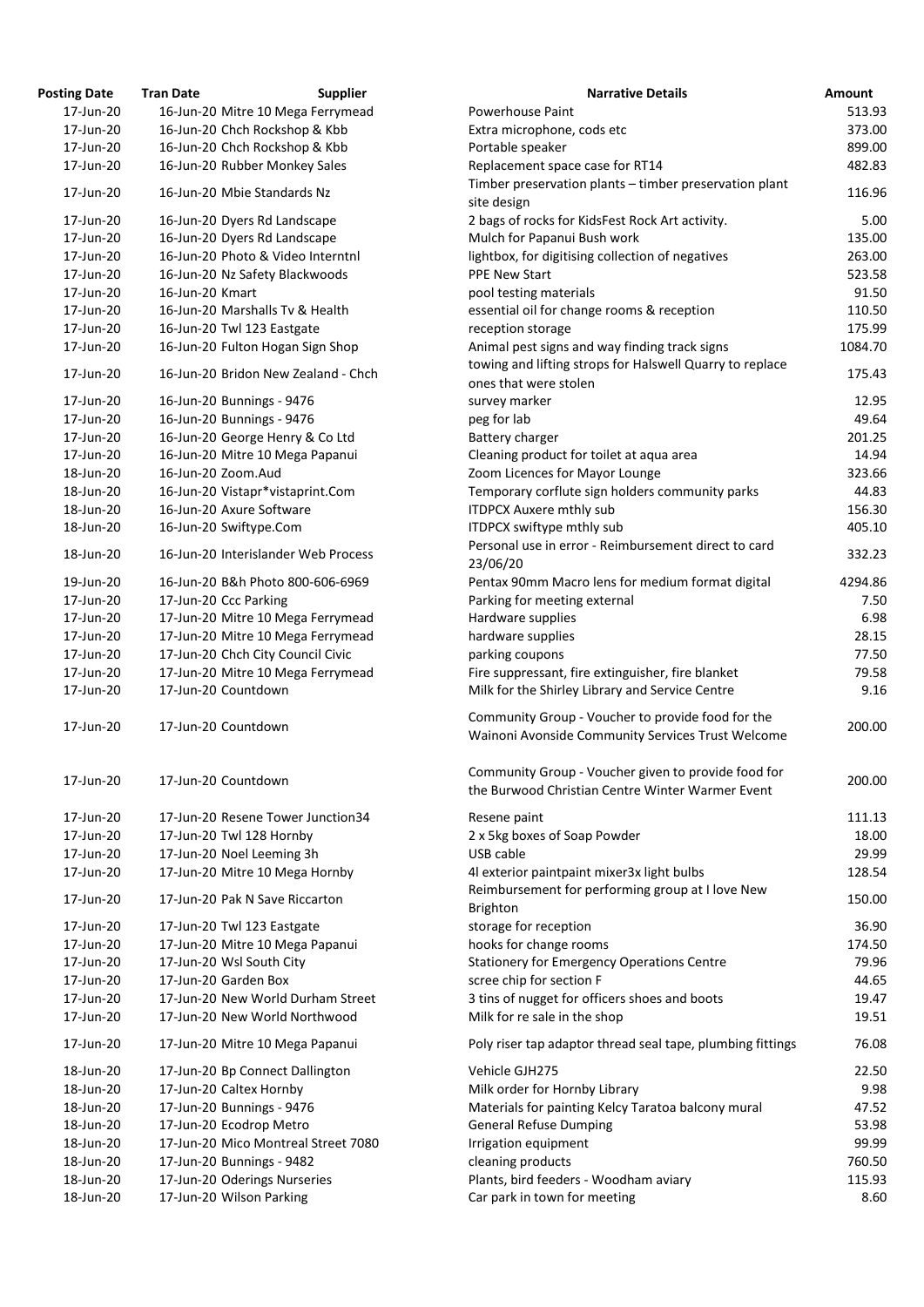| <b>osting Date</b> | <b>Tran Date</b>          | <b>Supplier</b>                     | <b>Narrative Details</b>                                                                           |
|--------------------|---------------------------|-------------------------------------|----------------------------------------------------------------------------------------------------|
| 18-Jun-20          |                           | 17-Jun-20 Ccc Art Gallery Car Prk   | Parking for meetings at Civic                                                                      |
| 18-Jun-20          |                           | 17-Jun-20 Chch City Council Civic   | parking vouchers for Hereford St parking                                                           |
| 18-Jun-20          | 17-Jun-20 Seal A Fridge   |                                     | Make up and fit seal to Fisher and Paykel fridge in boar                                           |
|                    |                           |                                     | room kitchenette.                                                                                  |
| 18-Jun-20          |                           | 17-Jun-20 Macpac Tower Junction     | 8 x gloves for staff                                                                               |
| 18-Jun-20          | 17-Jun-20 Macpac Hornby   |                                     | 11 x gloves for staff                                                                              |
| 18-Jun-20          |                           | 17-Jun-20 Bselect - Moorhouse Ave   | Puncture repair                                                                                    |
| 18-Jun-20          |                           | 17-Jun-20 Harvey Norman Stores      | NPW Back Up storage for maintenance (Blue)                                                         |
| 19-Jun-20          |                           | 17-Jun-20 Createsend.Com Ema        | Email newsletters for Coastal-Burwood Community Ne                                                 |
| 19-Jun-20          |                           | 17-Jun-20 Createsend.Com Ema        | Email updates for Water Supply Update                                                              |
| 19-Jun-20          | 17-Jun-20 Spot            |                                     | SPOT tracker annual subscriptions                                                                  |
| 19-Jun-20          | 17-Jun-20 Paypal *fsn     |                                     | Fire evacuation drill at Cowles Stadium for staff                                                  |
| 18-Jun-20          | 18-Jun-20 Jaycar Pty Ltd  |                                     | <b>POWER SUPPLY</b>                                                                                |
| 18-Jun-20          | 18-Jun-20 Hydraquip       |                                     | <b>VACUMM HOSE BAGS</b>                                                                            |
| 18-Jun-20          | 18-Jun-20 Ccc Parking     |                                     | Hereford St Parking - Meeting                                                                      |
| 18-Jun-20          |                           | 18-Jun-20 Twl 178 Barrington        | Replacement coffee plunger as beaker broke                                                         |
| 18-Jun-20          | 18-Jun-20 Garden Box      |                                     | AP20 for path pot hole repairs                                                                     |
| 18-Jun-20          |                           | 18-Jun-20 New Zealand Registered Ar | Registration (Architect) Annual fee to NZRAB.                                                      |
| 18-Jun-20          |                           | 18-Jun-20 New Zealand Registered Ar | Registration (Architect) Annual fee to NZRAB.                                                      |
| 18-Jun-20          | 18-Jun-20 Countdown       |                                     | Milk for staff room                                                                                |
| 18-Jun-20          |                           | 18-Jun-20 Ccc Art Gallery Car Prk   | Parking for a meeting at Civic                                                                     |
| 18-Jun-20          | 18-Jun-20 Countdown       |                                     | coffee                                                                                             |
| 18-Jun-20          | 18-Jun-20 Wsl South City  |                                     | <b>Stationery for Emergency Operations Centre</b>                                                  |
| 18-Jun-20          | 18-Jun-20 Z Cashmere      |                                     | Milk                                                                                               |
| 18-Jun-20          |                           | 18-Jun-20 Mitre 10 Mega Papanui     | bungee cords to earthquake secure specimens stored i<br>the vault of the Botanic Gardens herbarium |
| 18-Jun-20          | 18-Jun-20 Larson Juhl     |                                     | picture rails for Botanic Gardens library                                                          |
| 19-Jun-20          | 18-Jun-20 Bunnings - 9476 |                                     | Primer, rollers for Jellie group fit                                                               |
| 19-Jun-20          |                           | 18-Jun-20 Createsend.Com Ema        | Enewsletter for Spreydon-Cashmere Community News                                                   |
|                    |                           |                                     | Email newsletter for Fendalton-Waimairi-Harewood                                                   |
| 19-Jun-20          |                           | 18-Jun-20 Createsend.Com Ema        | <b>Community News</b>                                                                              |
|                    |                           |                                     | Enewsletter campaign for Halswell-Hornby-Riccarton                                                 |
| 19-Jun-20          |                           | 18-Jun-20 Createsend.Com Ema        | <b>Community News</b>                                                                              |
| 19-Jun-20          |                           | 18-Jun-20 Geoscience Society Nz     | Geoscience annual subs.                                                                            |
| 19-Jun-20          |                           | 18-Jun-20 L And A Apparel Limited   | Council branded jacket for member of staff                                                         |
| 19-Jun-20          | 18-Jun-20 Wilson Parking  |                                     | Parking for meeting                                                                                |
| 19-Jun-20          |                           | 18-Jun-20 Mitre 10 Mega Ferrymead   | Wash down hose fittings - WO                                                                       |
| 19-Jun-20          |                           | 18-Jun-20 Drills Taps & Dies Limite | In House Maintenance PST2-WO                                                                       |
| 19-Jun-20          |                           | 18-Jun-20 Mitre 10 Beckenham        | line trimmer lock up parts and general fastenings                                                  |
| 19-Jun-20          |                           | 18-Jun-20 Briscoes Chch Salisbury   | Bowls, spoons and forks for the Turanga staffrom                                                   |
| 19-Jun-20          |                           | 18-Jun-20 George Henry & Co Ltd     | Tools for Dane Mitchell tree installation                                                          |
|                    |                           |                                     | For Shirley Inter-Agency Community Network meeting                                                 |
| 19-Jun-20          | 18-Jun-20 St Pierres      |                                     | held on 18 June 2020.                                                                              |
| 19-Jun-20          |                           | 18-Jun-20 Waterforce Christchurch   | tap fitting for tank 806 marshlands rd paddock                                                     |
| 19-Jun-20          |                           | 18-Jun-20 Bunnings - 9532 Chch Arpt | animal pest control item mouse traps                                                               |
| 19-Jun-20          |                           | 18-Jun-20 Macpac Colombo St         | 4 x gloves for officers                                                                            |
| 19-Jun-20          | 18-Jun-20 Vtnz Northwood  |                                     | Reprint of rego sticker and extra wof holders                                                      |
| 19-Jun-20          |                           | 18-Jun-20 Stihl Shop Northwood      | Chainsaw mitts and chainsaw files                                                                  |
| 22-Jun-20          | 18-Jun-20 Calendly        |                                     | Calendly booking fee                                                                               |
| 22-Jun-20          | 18-Jun-20 Calendly        |                                     | Calendly booking fee                                                                               |
| 22-Jun-20          | 18-Jun-20 Calendly        |                                     | Calendly booking fee                                                                               |
| 22-Jun-20          | 18-Jun-20 Calendly        |                                     | Calendly booking fee                                                                               |
| 22-Jun-20          | 18-Jun-20 Dri*gallup      |                                     | Strength Finding Training x3 - (USA)                                                               |
| 22-Jun-20          | 18-Jun-20 Quizlet.Com     |                                     | Online Training App for post Te-Reo Maori Course.                                                  |
| 22-Jun-20          |                           | 18-Jun-20 American Association For  | annual subscription to AASLH (related to software                                                  |
| 19-Jun-20          |                           | 19-Jun-20 Mitre 10 Mega Ferrymead   | support)<br>In House Maintenance - Paint PH Roof                                                   |
| 19-Jun-20          |                           | 19-Jun-20 Hampton & Co Ltd          | Sanding disks                                                                                      |
| 19-Jun-20          | 19-Jun-20 Qcd Ltd         |                                     | Clips for wall at Jellie                                                                           |
|                    |                           |                                     |                                                                                                    |

| <b>Posting Date</b>    | <b>Tran Date</b>     | <b>Supplier</b>                     | <b>Narrative Details</b>                                                                            | Amount           |
|------------------------|----------------------|-------------------------------------|-----------------------------------------------------------------------------------------------------|------------------|
| 18-Jun-20              |                      | 17-Jun-20 Ccc Art Gallery Car Prk   | Parking for meetings at Civic                                                                       | 11.00            |
| 18-Jun-20              |                      | 17-Jun-20 Chch City Council Civic   | parking vouchers for Hereford St parking                                                            | 465.00           |
|                        |                      |                                     | Make up and fit seal to Fisher and Paykel fridge in board                                           |                  |
| 18-Jun-20              |                      | 17-Jun-20 Seal A Fridge             | room kitchenette.                                                                                   | 219.03           |
| 18-Jun-20              |                      | 17-Jun-20 Macpac Tower Junction     | 8 x gloves for staff                                                                                | 92.33            |
| 18-Jun-20              |                      | 17-Jun-20 Macpac Hornby             | 11 x gloves for staff                                                                               | 100.72           |
| 18-Jun-20              |                      | 17-Jun-20 Bselect - Moorhouse Ave   | Puncture repair                                                                                     | 39.90            |
| 18-Jun-20              |                      | 17-Jun-20 Harvey Norman Stores      | NPW Back Up storage for maintenance (Blue)                                                          | 142.00           |
| 19-Jun-20              |                      | 17-Jun-20 Createsend.Com Ema        | Email newsletters for Coastal-Burwood Community News.                                               | 11.37            |
| 19-Jun-20              |                      | 17-Jun-20 Createsend.Com Ema        | Email updates for Water Supply Update                                                               | 24.30            |
| 19-Jun-20              | 17-Jun-20 Spot       |                                     | SPOT tracker annual subscriptions                                                                   | 717.31           |
| 19-Jun-20              |                      | 17-Jun-20 Paypal *fsn               | Fire evacuation drill at Cowles Stadium for staff                                                   | 295.00           |
| 18-Jun-20              |                      | 18-Jun-20 Jaycar Pty Ltd            | <b>POWER SUPPLY</b>                                                                                 | 85.70            |
| 18-Jun-20              |                      | 18-Jun-20 Hydraquip                 | <b>VACUMM HOSE BAGS</b>                                                                             | 175.38           |
| 18-Jun-20              |                      | 18-Jun-20 Ccc Parking               | Hereford St Parking - Meeting                                                                       | 6.70             |
| 18-Jun-20              |                      | 18-Jun-20 Twl 178 Barrington        | Replacement coffee plunger as beaker broke                                                          | 12.00            |
| 18-Jun-20              |                      | 18-Jun-20 Garden Box                | AP20 for path pot hole repairs                                                                      | 26.50            |
| 18-Jun-20              |                      |                                     |                                                                                                     |                  |
|                        |                      | 18-Jun-20 New Zealand Registered Ar | Registration (Architect) Annual fee to NZRAB.                                                       | 724.50           |
| 18-Jun-20              |                      | 18-Jun-20 New Zealand Registered Ar | Registration (Architect) Annual fee to NZRAB.                                                       | 724.50           |
| 18-Jun-20              |                      | 18-Jun-20 Countdown                 | Milk for staff room                                                                                 | 9.16             |
| 18-Jun-20              |                      | 18-Jun-20 Ccc Art Gallery Car Prk   | Parking for a meeting at Civic                                                                      | 4.00             |
| 18-Jun-20              |                      | 18-Jun-20 Countdown                 | coffee                                                                                              | 57.84            |
| 18-Jun-20              |                      | 18-Jun-20 Wsl South City            | <b>Stationery for Emergency Operations Centre</b>                                                   | 64.95            |
| 18-Jun-20              |                      | 18-Jun-20 Z Cashmere                | Milk                                                                                                | 12.00            |
| 18-Jun-20              |                      | 18-Jun-20 Mitre 10 Mega Papanui     | bungee cords to earthquake secure specimens stored in<br>the vault of the Botanic Gardens herbarium | 165.42           |
| 18-Jun-20              |                      | 18-Jun-20 Larson Juhl               | picture rails for Botanic Gardens library                                                           | 299.77           |
| 19-Jun-20              |                      | 18-Jun-20 Bunnings - 9476           | Primer, rollers for Jellie group fit                                                                | 184.98           |
| 19-Jun-20              |                      | 18-Jun-20 Createsend.Com Ema        | Enewsletter for Spreydon-Cashmere Community News.                                                   | 8.64             |
| 19-Jun-20              |                      | 18-Jun-20 Createsend.Com Ema        | Email newsletter for Fendalton-Waimairi-Harewood<br><b>Community News</b>                           | 10.14            |
| 19-Jun-20              |                      | 18-Jun-20 Createsend.Com Ema        | Enewsletter campaign for Halswell-Hornby-Riccarton<br><b>Community News</b>                         | 10.86            |
| 19-Jun-20              |                      | 18-Jun-20 Geoscience Society Nz     | Geoscience annual subs.                                                                             | 82.70            |
| 19-Jun-20              |                      | 18-Jun-20 L And A Apparel Limited   | Council branded jacket for member of staff                                                          | 132.03           |
| 19-Jun-20              |                      | 18-Jun-20 Wilson Parking            | Parking for meeting                                                                                 | 5.10             |
| 19-Jun-20              |                      | 18-Jun-20 Mitre 10 Mega Ferrymead   | Wash down hose fittings - WO                                                                        | 150.77           |
| 19-Jun-20              |                      | 18-Jun-20 Drills Taps & Dies Limite | In House Maintenance PST2-WO                                                                        | 255.99           |
| 19-Jun-20              |                      | 18-Jun-20 Mitre 10 Beckenham        |                                                                                                     | 168.61           |
| 19-Jun-20              |                      |                                     | line trimmer lock up parts and general fastenings                                                   |                  |
|                        |                      | 18-Jun-20 Briscoes Chch Salisbury   | Bowls, spoons and forks for the Turanga staffrom<br>Tools for Dane Mitchell tree installation       | 121.26<br>188.45 |
| 19-Jun-20<br>19-Jun-20 | 18-Jun-20 St Pierres | 18-Jun-20 George Henry & Co Ltd     | For Shirley Inter-Agency Community Network meeting                                                  | 22.00            |
| 19-Jun-20              |                      | 18-Jun-20 Waterforce Christchurch   | held on 18 June 2020.<br>tap fitting for tank 806 marshlands rd paddock                             | 23.81            |
| 19-Jun-20              |                      | 18-Jun-20 Bunnings - 9532 Chch Arpt | animal pest control item mouse traps                                                                | 29.38            |
| 19-Jun-20              |                      | 18-Jun-20 Macpac Colombo St         | 4 x gloves for officers                                                                             | 55.96            |
| 19-Jun-20              |                      | 18-Jun-20 Vtnz Northwood            |                                                                                                     | 14.27            |
|                        |                      |                                     | Reprint of rego sticker and extra wof holders                                                       |                  |
| 19-Jun-20              |                      | 18-Jun-20 Stihl Shop Northwood      | Chainsaw mitts and chainsaw files                                                                   | 311.49           |
| 22-Jun-20              | 18-Jun-20 Calendly   |                                     | Calendly booking fee                                                                                | 47.81            |
| 22-Jun-20              | 18-Jun-20 Calendly   |                                     | Calendly booking fee                                                                                | 71.72            |
| 22-Jun-20              | 18-Jun-20 Calendly   |                                     | Calendly booking fee                                                                                | 95.62            |
| 22-Jun-20              | 18-Jun-20 Calendly   |                                     | Calendly booking fee                                                                                | 119.53           |
| 22-Jun-20              |                      | 18-Jun-20 Dri*gallup                | Strength Finding Training x3 - (USA)                                                                | 95.57            |
| 22-Jun-20              |                      | 18-Jun-20 Quizlet.Com               | Online Training App for post Te-Reo Maori Course.                                                   | 19.99            |
| 22-Jun-20              |                      | 18-Jun-20 American Association For  | annual subscription to AASLH (related to software<br>support)                                       | 247.02           |
| 19-Jun-20              |                      | 19-Jun-20 Mitre 10 Mega Ferrymead   | In House Maintenance - Paint PH Roof                                                                | 79.41            |
| 19-Jun-20              |                      | 19-Jun-20 Hampton & Co Ltd          | Sanding disks                                                                                       | 30.15            |
| 19-Jun-20              | 19-Jun-20 Qcd Ltd    |                                     | Clips for wall at Jellie                                                                            | 668.15           |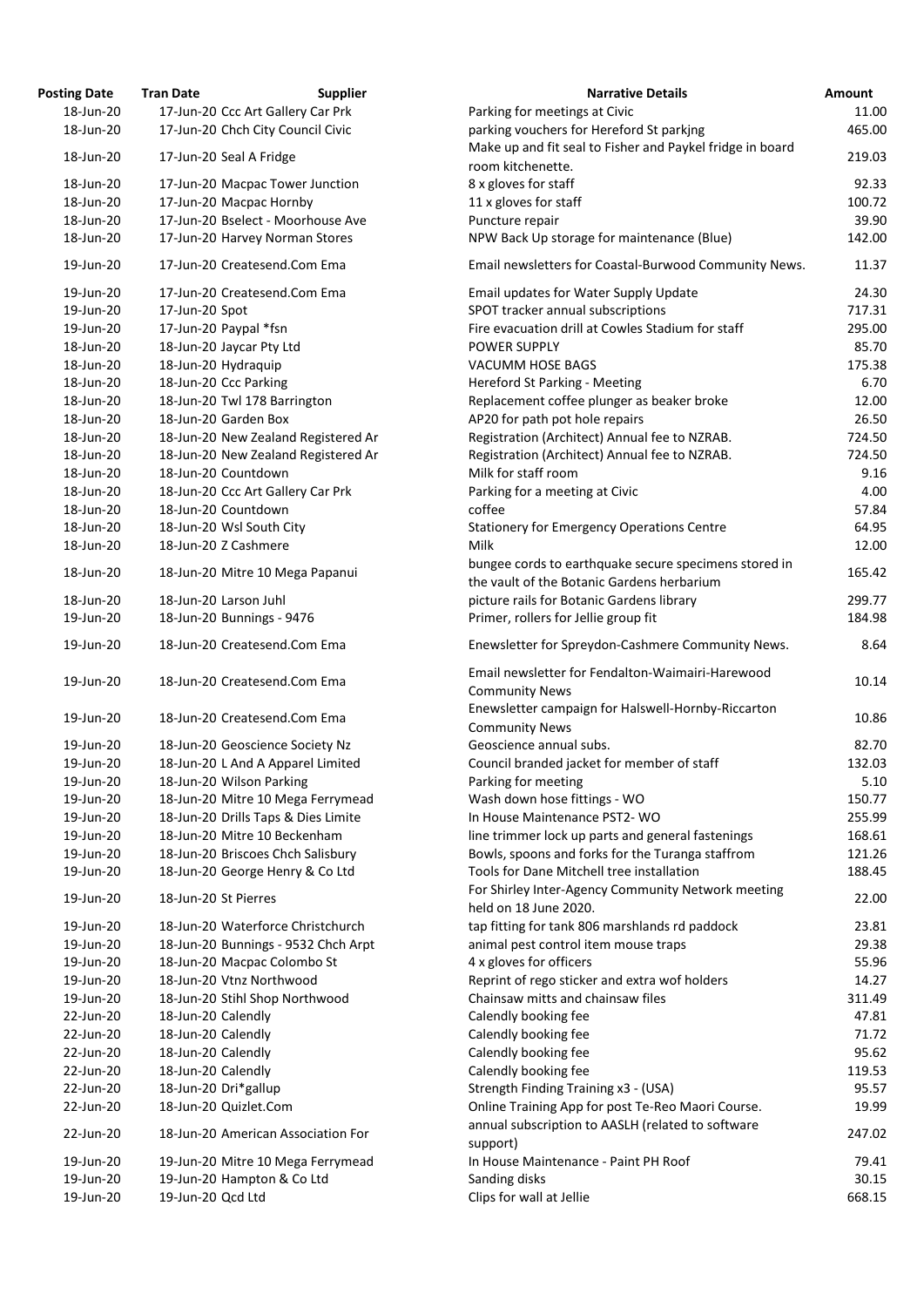| <b>Posting Date</b> | <b>Tran Date</b>        | <b>Supplier</b>                                              | <b>Narrative Details</b>                                               |  |
|---------------------|-------------------------|--------------------------------------------------------------|------------------------------------------------------------------------|--|
| 19-Jun-20           |                         | 19-Jun-20 Mitre 10 Mega Hornby                               | garden bags, batteries, lightbulbs, secateurs - volunteers             |  |
| 19-Jun-20           |                         | 19-Jun-20 Mitre 10 Mega Ferrymead                            | powerboards - chem lab                                                 |  |
| 19-Jun-20           |                         | 19-Jun-20 Mitre 10 Mega Hornby                               | Erica plants and Herdenbergia X 2                                      |  |
| 19-Jun-20           |                         | 19-Jun-20 Aarque Group Limited                               | Roland vinyl cutter inks - (Southbase Gallery)                         |  |
| 19-Jun-20           |                         | 19-Jun-20 Aarque Group Limited                               | Phototex (consumable) - for vinyl cutter (for Southbase<br>Gallery)    |  |
| 19-Jun-20           | 19-Jun-20 Countdown     |                                                              | Light bulbs for Animal Management office. 1x twin pack,<br>2x singles  |  |
| 22-Jun-20           |                         | 19-Jun-20 Fitzgibbon Carpet Co                               | tourist flat 12/13 carpet squares                                      |  |
| 22-Jun-20           |                         | 19-Jun-20 Motor Trade Assoc                                  | Gift cards for RT volunteers delivering food parcels                   |  |
| 22-Jun-20           |                         | 19-Jun-20 Sue Kelly Water System                             | Water filter replacement parts for Okains Bay Camp                     |  |
| 22-Jun-20           |                         | 19-Jun-20 Nz Safety Blackwoods                               | safety jacket and boots                                                |  |
| 22-Jun-20           |                         | 19-Jun-20 French Bakery Limited                              | French Bakery goods for winter volunteer bbq                           |  |
| 22-Jun-20           |                         | 19-Jun-20 Halswell Butchery                                  | Sausages for winter volunteer bbq                                      |  |
| 22-Jun-20           |                         | 19-Jun-20 New World St Martins                               | Groceries for winter volunteer bbq                                     |  |
| 22-Jun-20           | 19-Jun-20 Spot          |                                                              | SPOT tracker annual subscriptions                                      |  |
| 22-Jun-20           |                         | 19-Jun-20 Voyager Internet Ltd                               | <b>Bulletin messaging</b>                                              |  |
| 22-Jun-20           |                         | 19-Jun-20 Durham Health                                      | Doctor return to work certificate                                      |  |
| 22-Jun-20           |                         | 19-Jun-20 Bp Connect Fendalton                               | Reimbursement for performing groups                                    |  |
| 22-Jun-20           |                         | 19-Jun-20 Bunnings - 9476                                    | Dewatering Press Cleaning - WO                                         |  |
| 22-Jun-20           |                         | 19-Jun-20 Applied Industrial Techno                          | In House Maintenance - Dewatering Press - WO                           |  |
| 22-Jun-20           |                         | 19-Jun-20 Nz Institute Of Surveyors                          | Institute Membership Fees                                              |  |
| 22-Jun-20           | 19-Jun-20 Jotform Inc.  |                                                              | Description - H&S Reporting Tool for Contractors                       |  |
| 22-Jun-20           |                         | 19-Jun-20 Ccc Art Gallery Car Prk                            | Parking for meetings at Civic                                          |  |
| 22-Jun-20           |                         | 19-Jun-20 Brian Ford Engineering                             | Trailer jockey wheel, lens covers                                      |  |
| 22-Jun-20           |                         | 19-Jun-20 Nz Transport Agency                                | Purchase of Trailer Rego for Rec & Sport.                              |  |
| 22-Jun-20           |                         | 19-Jun-20 Westfield Gift Card                                | Volunteer recognition of over 10 years                                 |  |
| 22-Jun-20           |                         | 19-Jun-20 R & S Trade Centre                                 | Painter Spill Kit<br>K-Mart - Board Room costs - replacement items for |  |
| 22-Jun-20           | 19-Jun-20 Kmart Online  |                                                              | meetings                                                               |  |
| 22-Jun-20           |                         | 20-Jun-20 Facebk *9ds6ts2652                                 | Facebook marketing for Kidsfest.                                       |  |
| 22-Jun-20           |                         | 20-Jun-20 Voyager Internet Ltd                               | <b>Bulletin messaging</b>                                              |  |
| 22-Jun-20           |                         | 20-Jun-20 New World Wigram                                   | Supplies or west broken run planting event                             |  |
| 22-Jun-20           |                         | 20-Jun-20 New World Wigram                                   | Supplies for west broken run planting day                              |  |
| 22-Jun-20           |                         | 20-Jun-20 Mitre 10 Mega Ferrymead                            | Power House Roof                                                       |  |
| 22-Jun-20           |                         | 20-Jun-20 Hampton & Co Ltd                                   | wood for locker cubbies                                                |  |
| 23-Jun-20           |                         | 20-Jun-20 Easymapmaker.Com                                   | <b>Monthly Subscription</b>                                            |  |
| 22-Jun-20           | 21-Jun-20 Countdown     |                                                              | McCormacks Bay restoration day Volunteer food for the<br>21.06.20      |  |
| 22-Jun-20           | 21-Jun-20 Countdown     |                                                              | Pest Animal Operations - possum lure                                   |  |
| 22-Jun-20           |                         | 21-Jun-20 Mitre 10 Beckenham                                 | Staples for animal pest control                                        |  |
| 23-Jun-20           |                         | 21-Jun-20 Amzn Mktp Us*ms8z14bm1                             | Library book                                                           |  |
| 22-Jun-20           | 22-Jun-20 Garden Box    |                                                              | Ap20 for pot hole repairs                                              |  |
| 22-Jun-20           |                         | 22-Jun-20 Mitre 10 Mega Papanui                              | Screw covers/ gc cabinets                                              |  |
| 22-Jun-20           | 22-Jun-20 Wsl Riccarton |                                                              | batteries for Group Fitness index folder and Tabs for gym              |  |
| 22-Jun-20           |                         |                                                              | programme cards<br>cutlery                                             |  |
| 22-Jun-20           |                         | 22-Jun-20 Twl 178 Barrington<br>22-Jun-20 Stuff Ps Recurring | Monthly Press Subscription for May.                                    |  |
| 22-Jun-20           |                         | 22-Jun-20 Stuff Ps Recurring                                 | Monthly Press subscription for May.                                    |  |
| 22-Jun-20           |                         | 22-Jun-20 Stuff Ps Recurring                                 | Monthly Press Subscription for May.                                    |  |
| 22-Jun-20           |                         | 22-Jun-20 Stuff Ps Recurring                                 | Monthly Press subscription for May.                                    |  |
| 22-Jun-20           |                         | 22-Jun-20 Bike Barn Hornby                                   | Replacement helmets for students                                       |  |
| 22-Jun-20           | 22-Jun-20 Solgm         |                                                              | Webinar - Well-being and Recovery                                      |  |
| 22-Jun-20           | 22-Jun-20 Nz Red Cross  |                                                              | New AED Battery to replace flat old one.                               |  |
| 22-Jun-20           |                         | 22-Jun-20 Stuff Ps Recurring                                 | The Press - subscription for Christchurch Art gallery                  |  |
|                     |                         |                                                              | library                                                                |  |
| 22-Jun-20           |                         | 22-Jun-20 Shirley Service Centre                             | Parking vouchers                                                       |  |
| 22-Jun-20           |                         | 22-Jun-20 Mitre 10 Mega Ferrymead                            | Power House Roof                                                       |  |
| 22-Jun-20           |                         | 22-Jun-20 Hampton & Co Ltd                                   | wood to make locker cubbies                                            |  |
| 22-Jun-20           |                         | 22-Jun-20 Caltex Redwood                                     | milk for Redwood staffroom                                             |  |

| ing Date  | Tran Date       | Supplier                            | Narrative Details                                                                                 | <b>Amount</b> |
|-----------|-----------------|-------------------------------------|---------------------------------------------------------------------------------------------------|---------------|
| 19-Jun-20 |                 | 19-Jun-20 Mitre 10 Mega Hornby      | garden bags, batteries, lightbulbs, secateurs - volunteers                                        | 270.01        |
| 19-Jun-20 |                 | 19-Jun-20 Mitre 10 Mega Ferrymead   | powerboards - chem lab                                                                            | 29.88         |
| 19-Jun-20 |                 | 19-Jun-20 Mitre 10 Mega Hornby      | Erica plants and Herdenbergia X 2                                                                 | 347.34        |
| 19-Jun-20 |                 | 19-Jun-20 Aarque Group Limited      | Roland vinyl cutter inks - (Southbase Gallery)                                                    | 835.77        |
| 19-Jun-20 |                 | 19-Jun-20 Aarque Group Limited      | Phototex (consumable) - for vinyl cutter (for Southbase<br>Gallery)                               | 990.77        |
| 19-Jun-20 |                 | 19-Jun-20 Countdown                 | Light bulbs for Animal Management office. 1x twin pack,                                           | 7.80          |
| 22-Jun-20 |                 | 19-Jun-20 Fitzgibbon Carpet Co      | 2x singles<br>tourist flat 12/13 carpet squares                                                   | 966.00        |
| 22-Jun-20 |                 | 19-Jun-20 Motor Trade Assoc         | Gift cards for RT volunteers delivering food parcels                                              | 2036.16       |
| 22-Jun-20 |                 | 19-Jun-20 Sue Kelly Water System    | Water filter replacement parts for Okains Bay Camp                                                | 491.09        |
| 22-Jun-20 |                 | 19-Jun-20 Nz Safety Blackwoods      | safety jacket and boots                                                                           | 181.71        |
| 22-Jun-20 |                 | 19-Jun-20 French Bakery Limited     | French Bakery goods for winter volunteer bbq                                                      | 44.00         |
| 22-Jun-20 |                 | 19-Jun-20 Halswell Butchery         | Sausages for winter volunteer bbq                                                                 | 102.28        |
| 22-Jun-20 |                 | 19-Jun-20 New World St Martins      | Groceries for winter volunteer bbq                                                                | 105.73        |
| 22-Jun-20 | 19-Jun-20 Spot  |                                     | SPOT tracker annual subscriptions                                                                 | 719.10        |
| 22-Jun-20 |                 | 19-Jun-20 Voyager Internet Ltd      | <b>Bulletin messaging</b>                                                                         | 14.70         |
| 22-Jun-20 |                 | 19-Jun-20 Durham Health             | Doctor return to work certificate                                                                 | 49.00         |
| 22-Jun-20 |                 | 19-Jun-20 Bp Connect Fendalton      | Reimbursement for performing groups                                                               | 150.00        |
| 22-Jun-20 |                 | 19-Jun-20 Bunnings - 9476           | Dewatering Press Cleaning - WO                                                                    | 40.00         |
| 22-Jun-20 |                 | 19-Jun-20 Applied Industrial Techno | In House Maintenance - Dewatering Press - WO                                                      | 865.33        |
| 22-Jun-20 |                 | 19-Jun-20 Nz Institute Of Surveyors | Institute Membership Fees                                                                         | 478.00        |
| 22-Jun-20 |                 | 19-Jun-20 Jotform Inc.              | Description - H&S Reporting Tool for Contractors                                                  | 30.37         |
| 22-Jun-20 |                 | 19-Jun-20 Ccc Art Gallery Car Prk   | Parking for meetings at Civic                                                                     | 8.00          |
| 22-Jun-20 |                 | 19-Jun-20 Brian Ford Engineering    | Trailer jockey wheel, lens covers                                                                 | 56.00         |
| 22-Jun-20 |                 | 19-Jun-20 Nz Transport Agency       | Purchase of Trailer Rego for Rec & Sport.                                                         | 32.48         |
| 22-Jun-20 |                 | 19-Jun-20 Westfield Gift Card       | Volunteer recognition of over 10 years                                                            | 105.00        |
| 22-Jun-20 |                 | 19-Jun-20 R & S Trade Centre        | Painter Spill Kit                                                                                 | 155.71        |
| 22-Jun-20 |                 | 19-Jun-20 Kmart Online              | K-Mart - Board Room costs - replacement items for<br>meetings                                     | 60.00         |
| 22-Jun-20 |                 | 20-Jun-20 Facebk *9ds6ts2652        | Facebook marketing for Kidsfest.                                                                  | 30.00         |
| 22-Jun-20 |                 | 20-Jun-20 Voyager Internet Ltd      | <b>Bulletin messaging</b>                                                                         | 11.50         |
| 22-Jun-20 |                 | 20-Jun-20 New World Wigram          | Supplies or west broken run planting event                                                        | 8.98          |
| 22-Jun-20 |                 | 20-Jun-20 New World Wigram          | Supplies for west broken run planting day                                                         | 27.12         |
| 22-Jun-20 |                 | 20-Jun-20 Mitre 10 Mega Ferrymead   | Power House Roof                                                                                  | 913.37        |
| 22-Jun-20 |                 | 20-Jun-20 Hampton & Co Ltd          | wood for locker cubbies                                                                           | 902.89        |
| 23-Jun-20 |                 | 20-Jun-20 Easymapmaker.Com          | <b>Monthly Subscription</b>                                                                       | 46.35         |
| 22-Jun-20 |                 | 21-Jun-20 Countdown                 | McCormacks Bay restoration day Volunteer food for the<br>21.06.20                                 | 12.40         |
| 22-Jun-20 |                 | 21-Jun-20 Countdown                 | Pest Animal Operations - possum lure                                                              | 20.30         |
| 22-Jun-20 |                 | 21-Jun-20 Mitre 10 Beckenham        | Staples for animal pest control                                                                   | 20.98         |
| 23-Jun-20 |                 | 21-Jun-20 Amzn Mktp Us*ms8z14bm1    | Library book                                                                                      | 106.88        |
| 22-Jun-20 |                 | 22-Jun-20 Garden Box                | Ap20 for pot hole repairs                                                                         | 53.00         |
| 22-Jun-20 |                 | 22-Jun-20 Mitre 10 Mega Papanui     | Screw covers/ gc cabinets                                                                         | 30.40         |
| 22-Jun-20 |                 | 22-Jun-20 Wsl Riccarton             | batteries for Group Fitness index folder and Tabs for gym<br>programme cards                      | 93.92         |
| 22-Jun-20 |                 | 22-Jun-20 Twl 178 Barrington        | cutlery                                                                                           | 12.00         |
| 22-Jun-20 |                 | 22-Jun-20 Stuff Ps Recurring        | Monthly Press Subscription for May.                                                               | 59.80         |
| 22-Jun-20 |                 | 22-Jun-20 Stuff Ps Recurring        | Monthly Press subscription for May.                                                               | 69.33         |
| 22-Jun-20 |                 | 22-Jun-20 Stuff Ps Recurring        | Monthly Press Subscription for May.                                                               | 71.07         |
| 22-Jun-20 |                 | 22-Jun-20 Stuff Ps Recurring        | Monthly Press subscription for May.                                                               | 83.63         |
| 22-Jun-20 |                 | 22-Jun-20 Bike Barn Hornby          | Replacement helmets for students                                                                  | 56.00         |
| 22-Jun-20 | 22-Jun-20 Solgm |                                     | Webinar - Well-being and Recovery                                                                 | 402.50        |
| 22-Jun-20 |                 | 22-Jun-20 Nz Red Cross              | New AED Battery to replace flat old one.<br>The Press - subscription for Christchurch Art gallery | 634.97        |
| 22-Jun-20 |                 | 22-Jun-20 Stuff Ps Recurring        | library                                                                                           | 14.31         |
| 22-Jun-20 |                 | 22-Jun-20 Shirley Service Centre    | Parking vouchers                                                                                  | 31.00         |
| 22-Jun-20 |                 | 22-Jun-20 Mitre 10 Mega Ferrymead   | Power House Roof                                                                                  | 35.95         |
| 22-Jun-20 |                 | 22-Jun-20 Hampton & Co Ltd          | wood to make locker cubbies<br>milk for Redwood staffroom                                         | 225.72        |
| 22-Jun-20 |                 | 22-Jun-20 Caltex Redwood            |                                                                                                   | 7.98          |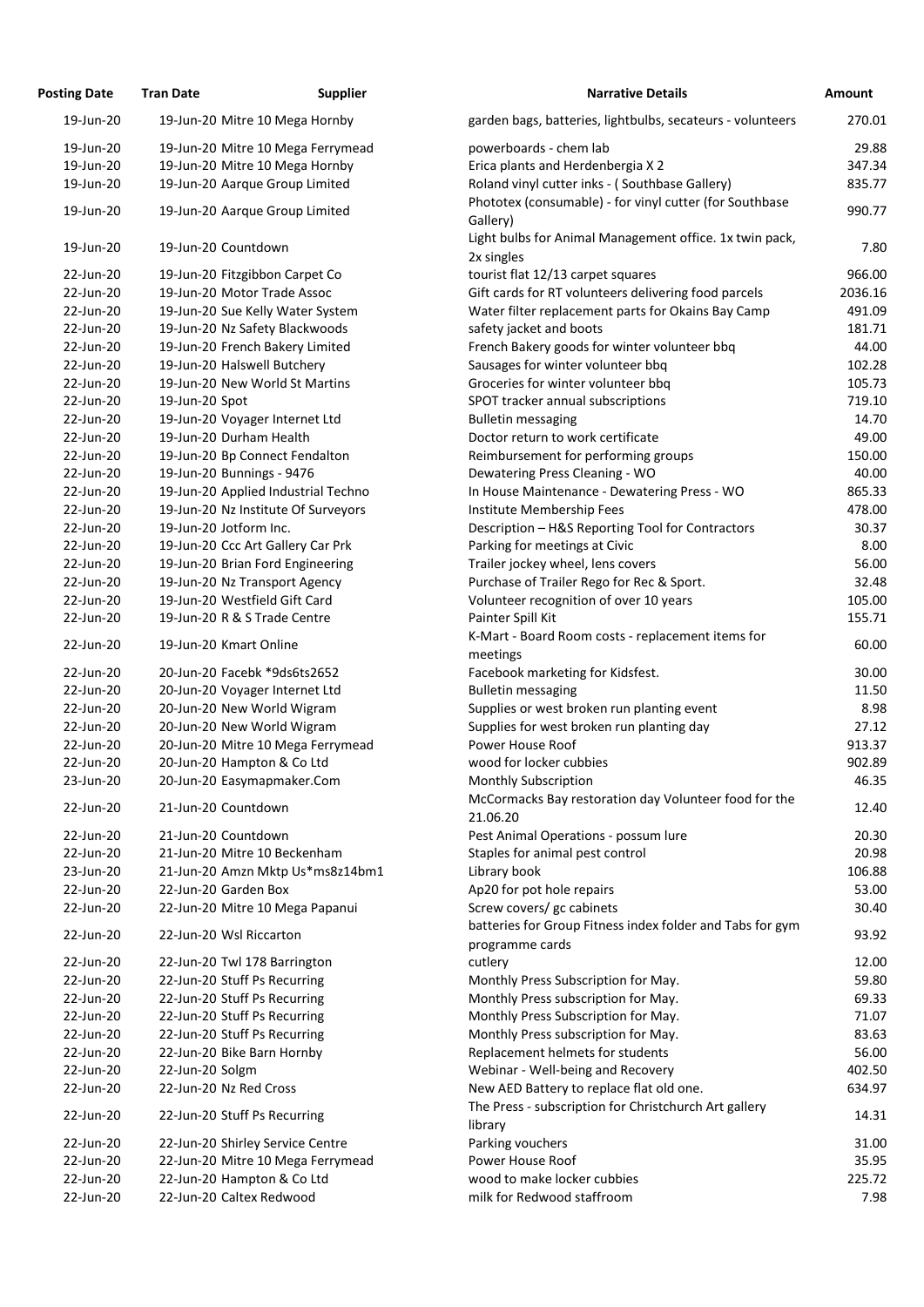| <b>Posting Date</b> | <b>Tran Date</b><br><b>Supplier</b>                      | <b>Narrative Details</b>                                                                        | Amount    |
|---------------------|----------------------------------------------------------|-------------------------------------------------------------------------------------------------|-----------|
| 22-Jun-20           | 22-Jun-20 Twl 178 Barrington                             | <b>Balls for Pool</b>                                                                           | 14.00     |
| 22-Jun-20           | 22-Jun-20 The Warehouse Online                           | <b>Balls for Pool</b>                                                                           | 24.00     |
| 23-Jun-20           | 22-Jun-20 Bunnings - 9482                                | pot plant sauces                                                                                | 16.65     |
| 23-Jun-20           | 22-Jun-20 Nz Safety Blackwoods                           | <b>WORK BOOTS</b>                                                                               | 225.99    |
| 23-Jun-20           | 22-Jun-20 Wilson Parking                                 | Wilson Parking - meeting Civic                                                                  | 10.60     |
| 23-Jun-20           | 22-Jun-20 Bunnings - 9476                                | batteries for Regional Parks Door Openers                                                       | 47.76     |
| 23-Jun-20           | 22-Jun-20 Fosters Outdoor Power                          | repairs to Blower Stihl BG85 plant 5170                                                         | 178.61    |
| 23-Jun-20           | 22-Jun-20 Bam*noticeboard Product                        | Order of a noticeboard for Halswell-Hornby-Riccarton                                            | 230.00    |
| 23-Jun-20           | 22-Jun-20 Mitre 10 Beckenham                             | Command hooks for hanging frames                                                                | 38.73     |
| 23-Jun-20           | 22-Jun-20 Swiftly Studio                                 | Editing: 850 Seamless Transitions Pack For Premiere Pro                                         | 63.91     |
|                     |                                                          | $CC! \times 1$                                                                                  |           |
| 23-Jun-20           | 22-Jun-20 Engineering New Zealand                        | (structural engineer) 'when to use finite element analysis'                                     | 50.00     |
| 23-Jun-20           | 22-Jun-20 Engineering New Zealand                        | (structural engineer) pile design and analysis                                                  | 395.00    |
| 23-Jun-20           | 22-Jun-20 Nz Safety Blackwoods                           | Replacement hi viz vests for students                                                           | 65.20     |
| 23-Jun-20           | 22-Jun-20 Ccc Art Gallery Car Prk                        | Parking for staff member required to work for the day in<br>the central city                    | 16.00     |
| 23-Jun-20           | 22-Jun-20 Plumbing World #81                             | tap keys                                                                                        | 33.75     |
| 23-Jun-20           | 22-Jun-20 On The Spot Cashmere                           | Morning tea supplies for east enders working bee.                                               | 22.40     |
| 23-Jun-20           | 22-Jun-20 Wsl South City                                 | Training requirements                                                                           | 26.15     |
| 23-Jun-20           | 22-Jun-20 Bunnings - 9482                                | Hose pipe, trigger gun, brush and misc tools                                                    | 235.29    |
| 23-Jun-20           | 22-Jun-20 Aarque Group Limited                           | Heat transfer vinyl for Tūranga 4th Floor                                                       | 653.14    |
| 23-Jun-20           | 22-Jun-20 Bunnings - 9476                                | Roof/ Gutter silicone and applicator gun                                                        | 28.57     |
| 23-Jun-20           | 22-Jun-20 Chch City Council Civic                        | Liquor Licence for Winter Night Markets                                                         | 207.00    |
| 24-Jun-20           | 22-Jun-20 Createsend.Com Ema                             | eNewlsetter for Schools, terms 3 and 4.                                                         | 20.71     |
| 24-Jun-20           | 22-Jun-20 Ca Anz                                         | Credit Voucher Ca Anz - Webcast Refund                                                          | $-30.00$  |
| 24-Jun-20           |                                                          | Instagram campaign for CHCH is Lit.                                                             | 50.00     |
| 24-Jun-20           | 22-Jun-20 Facebk *sj5y9v2dr2<br>22-Jun-20 Wrike.Com      | Annual Wrike Software for News and Media Team.                                                  | 1858.78   |
| 24-Jun-20           | 22-Jun-20 Ab* Abebooks Gii2yl                            | Library book                                                                                    | 79.08     |
|                     |                                                          | Saw blade                                                                                       | 171.35    |
| 23-Jun-20           | 23-Jun-20 Sanco Tooling Ltd                              |                                                                                                 |           |
| 23-Jun-20           | 23-Jun-20 Hampton & Co Ltd                               | Ply for Jellie group fit                                                                        | 776.25    |
| 23-Jun-20           | 23-Jun-20 Countdown                                      | Food for Linwood Pool Sod Turning                                                               | 64.23     |
| 23-Jun-20           | 23-Jun-20 James Bull & Co                                | keys and tags                                                                                   | 37.08     |
| 23-Jun-20           | 23-Jun-20 Absolute Marine                                | purchase of a bathyscope                                                                        | 124.98    |
| 23-Jun-20           | 23-Jun-20 The Warehouse Online                           | Tent lights for Matariki events in parks<br>HP761 400ml Matte Black ink for HP7200 large format | 75.00     |
| 23-Jun-20           | 23-Jun-20 Aarque Group Limited                           | printer                                                                                         | 353.60    |
| 23-Jun-20           | 23-Jun-20 Pgg Wrightson Chch                             | for re-seeding grass around areas of disturbed soil from                                        | 34.99     |
|                     |                                                          | fencing/grazing etc.                                                                            |           |
| 23-Jun-20           | 23-Jun-20 Broncos Sports World                           | Pest Animal Operations tools                                                                    | 829.00    |
| 23-Jun-20           | 23-Jun-20 Broncos Sports World                           | Pest Animal Operations - Tools                                                                  | 938.00    |
| 23-Jun-20           | 23-Jun-20 Pak N Save Wainoni                             | Dettol clean for micro lab                                                                      | 15.56     |
| 23-Jun-20           | 23-Jun-20 Hummingbird Coffee                             | <b>Supplies</b>                                                                                 | 91.43     |
| 23-Jun-20           | 23-Jun-20 Pgg Wrightson Chch                             | Boots and clothing                                                                              | 95.98     |
| 23-Jun-20           | Payment - Personal - Payment - Thank<br>23-Jun-20<br>You | Payment - Personal Payment - Thank You - Personal use in<br>error 16/06/20                      | $-332.23$ |
| 24-Jun-20           | 23-Jun-20 Caltex Hornby                                  | Milk order for Hornby Library                                                                   | 9.98      |
| 24-Jun-20           | 23-Jun-20 Blacks Fasteners                               | Inn House Maintenance Dyer 1                                                                    | 208.15    |
| 24-Jun-20           | 23-Jun-20 Ecodrop Parkhouse                              | Dump Jellie lockers                                                                             | 43.18     |
| 24-Jun-20           | 23-Jun-20 Lighting Plus Chch                             | light bulbs                                                                                     | 22.20     |
| 24-Jun-20           | 23-Jun-20 Wsl South City                                 | maintenance folders                                                                             | 31.45     |
| 24-Jun-20           | 23-Jun-20 Jaycar Pty Ltd                                 | Jaycar - product was returned                                                                   | 56.90     |
| 24-Jun-20           | 23-Jun-20 Jaycar Pty Ltd                                 | Credit Voucher Jaycar Pty Ltd                                                                   | $-56.90$  |
| 24-Jun-20           | 23-Jun-20 Bunnings - 9476                                | hardware supplies                                                                               | 62.16     |
| 24-Jun-20           | 23-Jun-20 Hydraquip                                      | Filter for wet vac                                                                              | 111.55    |
| 24-Jun-20           | 23-Jun-20 The National Business                          | Monthly NBR membership.                                                                         | 35.00     |
| 24-Jun-20           | 23-Jun-20 Mad Butcher Ferry Road                         | Food for Linwood Sod Turning                                                                    | 77.90     |
| 24-Jun-20           | 23-Jun-20 Mitre 10 Mega Rangiora                         | 6 x Sheets sandpaper                                                                            | 11.88     |
| 24-Jun-20           | 23-Jun-20 Wilson Parking                                 | Parking at Civic car park for meetings                                                          | 18.60     |
| 24-Jun-20           | 23-Jun-20 Vtnz Lichfield St                              | <b>Certificate of Fitness</b>                                                                   | 144.00    |
|                     |                                                          |                                                                                                 |           |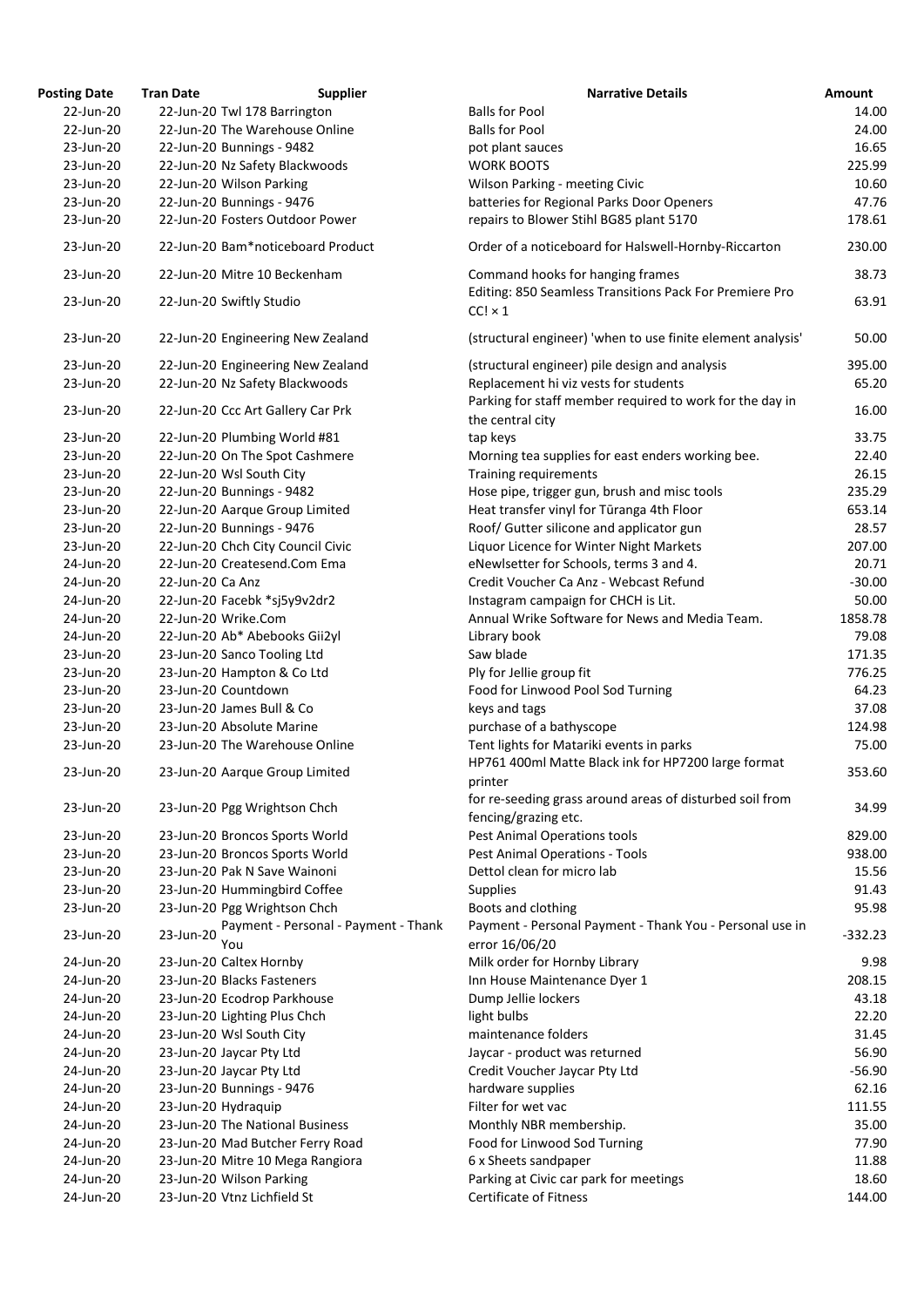| <b>Posting Date</b>    | <b>Tran Date</b>           | <b>Supplier</b>                                                     | <b>Narrative Details</b>                                                                        | Amount       |
|------------------------|----------------------------|---------------------------------------------------------------------|-------------------------------------------------------------------------------------------------|--------------|
| 24-Jun-20              |                            | 23-Jun-20 Fresh Choice Parklands                                    | volunteer expenses food for Travis Wetland Trust                                                | 15.39        |
| 24-Jun-20              |                            |                                                                     | workday<br>Wet weather overtrousers / uniform for staff.                                        | 277.99       |
|                        |                            | 23-Jun-20 Pgg Wrightson Chch                                        |                                                                                                 |              |
| 24-Jun-20              | 23-Jun-20 Jaycar Pty Ltd   |                                                                     | 10 x wireless travel mouse purchased for AMO devices                                            | 39.90        |
| 24-Jun-20              |                            | 23-Jun-20 Avonside Wainoni Vet                                      | Long term dog Sarge was treated at vet for an ongoing<br>skin condition                         | 80.80        |
| 24-Jun-20              |                            | 23-Jun-20 Farmers - Shirley                                         | Coffee plungers for staff room                                                                  | 59.98        |
| 24-Jun-20              |                            | 23-Jun-20 Nz Institute Of Surveyors                                 | Institute Membership Fee                                                                        | 478.00       |
| 24-Jun-20              |                            | 23-Jun-20 Nz Institute Of Surveyors                                 |                                                                                                 | 478.00       |
|                        |                            |                                                                     | Survey & Spatial membership fees                                                                |              |
| 24-Jun-20              | 23-Jun-20 Debitsuccess     |                                                                     | Monthly MyZone Subscription                                                                     | 253.00       |
| 24-Jun-20              |                            | 23-Jun-20 Avenues Event Management                                  | Water Conference 2020 attendance                                                                | 937.11       |
| 24-Jun-20              |                            | 23-Jun-20 Pest Control Research                                     | Tracking tunnels for animal pest programme                                                      | 235.75       |
| 24-Jun-20              | 23-Jun-20 Bunnings - 9476  |                                                                     | padlock storage box                                                                             | 38.93        |
| 24-Jun-20              |                            | 23-Jun-20 Stihl Shop Northwood                                      | Scrubcutter heads                                                                               | 229.77       |
| 24-Jun-20              | 23-Jun-20 Bunnings - 9476  |                                                                     | Shelving and storage for tools in workshop.                                                     | 180.90       |
| 24-Jun-20              |                            | 23-Jun-20 Cashel Box Lobby Post Sho                                 | Courier mobile phone (lost property) to BGVC Visitor                                            | 6.50         |
| 25-Jun-20              |                            | 23-Jun-20 Createsend.Com Ema                                        | Email newsletter for Te Pou Toetoe: Linwood Pool update<br>- June 2020                          | 16.42        |
| 25-Jun-20              |                            | 23-Jun-20 Pmi - Member Auto Renew                                   | Credit Voucher (USD 189.00) Pmi - Member Auto Renew -<br>Charged in Error 07/05/20              | $-289.17$    |
|                        |                            |                                                                     | Screen covers for older model iPads (South Lib).                                                |              |
| 25-Jun-20              |                            | 23-Jun-20 Amzn Mktp Us*ms7t845p0 Am                                 | Replacement for broken cover. Charge in US\$                                                    | 66.67        |
| 24-Jun-20              | 24-Jun-20 Nziqs            |                                                                     | Subscription to NZIQS                                                                           | 530.00       |
| 24-Jun-20              | 24-Jun-20 Garden Box       |                                                                     | Ap20 for pot hole repairs                                                                       | 53.00        |
| 24-Jun-20              | 24-Jun-20 Countdown        |                                                                     | Dishwasher Tablets for TQEII Staff Room                                                         | 30.00        |
| 24-Jun-20              | 24-Jun-20 Countdown        |                                                                     | Food for the Linwood Sod turning                                                                | 131.34       |
| 24-Jun-20              |                            | 24-Jun-20 Photo Warehouse                                           | 7 x camera bags for TSD new site cameras(Lowepro Tahoe                                          | 208.70       |
|                        |                            |                                                                     | CS x 6 and Tenba Skyline 8 X 1)                                                                 |              |
| 24-Jun-20              |                            | 24-Jun-20 Mitre 10 Mega Ferrymead                                   | micro lab - hose clamp and tube                                                                 | 14.01        |
| 24-Jun-20              |                            | 24-Jun-20 Photo Warehouse                                           | Purchase of 6 Digital Cameras for TSD                                                           | 5171.80      |
| 24-Jun-20              |                            | 24-Jun-20 Placemakers Riccarton                                     | steel brackets for fixing picnic table to concrete blocks in<br>picnic area                     | 57.61        |
| 24-Jun-20              |                            | 24-Jun-20 Sydenham Bakery                                           | Sydenham Bakery - Catering for Hoon Hay network<br>meeting 24 June 2020.                        | 97.20        |
| 25-Jun-20              |                            | 24-Jun-20 Deans Auto Electric                                       | trailer lights                                                                                  | 47.32        |
| 25-Jun-20              | 24-Jun-20 Wilson Parking   |                                                                     | <b>Wilson Parking - Meeting Civic</b>                                                           | 10.60        |
| 25-Jun-20              |                            | 24-Jun-20 Nb Consulting Ltd                                         | <b>Water Review</b>                                                                             | 923.01       |
| 25-Jun-20              |                            | 24-Jun-20 Nb Consulting Ltd                                         | <b>Water Review</b>                                                                             | 923.01       |
| 25-Jun-20              | 24-Jun-20 Blacks Fasteners |                                                                     | Dryer 1 Maintenance - WO                                                                        | 208.15       |
| 25-Jun-20              | 24-Jun-20 Wilson Parking   |                                                                     | Parking for meeting                                                                             | 9.10         |
| 25-Jun-20              |                            | 24-Jun-20 Createsend.Com Ema                                        | Payment for Art Gallery June enewsletter                                                        | 163.26       |
| 25-Jun-20              | 24-Jun-20 Bunnings - 9482  |                                                                     | Sewing machine lamps for Production Studio on                                                   | 189.65       |
| 25-Jun-20              |                            |                                                                     | Auahatanga                                                                                      | 459.24       |
| 25-Jun-20              |                            | 24-Jun-20 The Service Company Ltd C<br>24-Jun-20 Createsend.Com Ema | cleaning supplies                                                                               | 9.13         |
|                        |                            |                                                                     | Enewsletters for Woolston Village Upgrade.                                                      |              |
| 25-Jun-20<br>25-Jun-20 | 24-Jun-20 Wilson Parking   | 24-Jun-20 Ccc Art Gallery Car Prk                                   | Parking for Civic<br>Staff member parking for training at the Hereford Street                   | 8.60<br>3.00 |
|                        |                            |                                                                     | Council offices                                                                                 |              |
| 25-Jun-20              |                            | 24-Jun-20 Nz Safety Blackwoods                                      | work boots                                                                                      | 224.50       |
| 25-Jun-20              |                            | 24-Jun-20 Gooses Screen Design 2007                                 | 6 staff shirts - 2 for Ken, 2 for Dale and 2 for Kaye                                           | 335.02       |
| 25-Jun-20              |                            | 24-Jun-20 Mitre 10 Mega Hornby                                      | Deck oil Stain - 1 x 10Litre & 1 x 5 Litre, wood filler,<br>screws, coach bolts, mirror fixings | 338.39       |
| 25-Jun-20              | 24-Jun-20 Wilson Parking   |                                                                     | Parking for PSB meeting at Turanga                                                              | 8.60         |
| 25-Jun-20              |                            | 24-Jun-20 Insurance * Icnz 2020                                     | Webinar cost - Insurance post Covid-19                                                          | 57.50        |
| 25-Jun-20              |                            | 24-Jun-20 Propeller Swim School                                     | Wash down chlorine tank for New Brighton pools                                                  | 200.00       |
| 25-Jun-20              |                            | 24-Jun-20 Pb Tech Online 09 5269200                                 | Printer ribbons for a card printer Request 775886                                               | 104.90       |
| 25-Jun-20              |                            | 24-Jun-20 Nz Safety Blackwoods                                      | dust mask for ranger and volunteers planting mulching                                           | 158.70       |
| 25-Jun-20              |                            | 24-Jun-20 Stihl Shop Northwood                                      | Chainsaw bar and chain for arb saw                                                              | 151.70       |
| 25-Jun-20              | 25-Jun-20 Garden Box       |                                                                     | AP20 for pot hole repairs                                                                       | 53.00        |
|                        |                            |                                                                     |                                                                                                 |              |